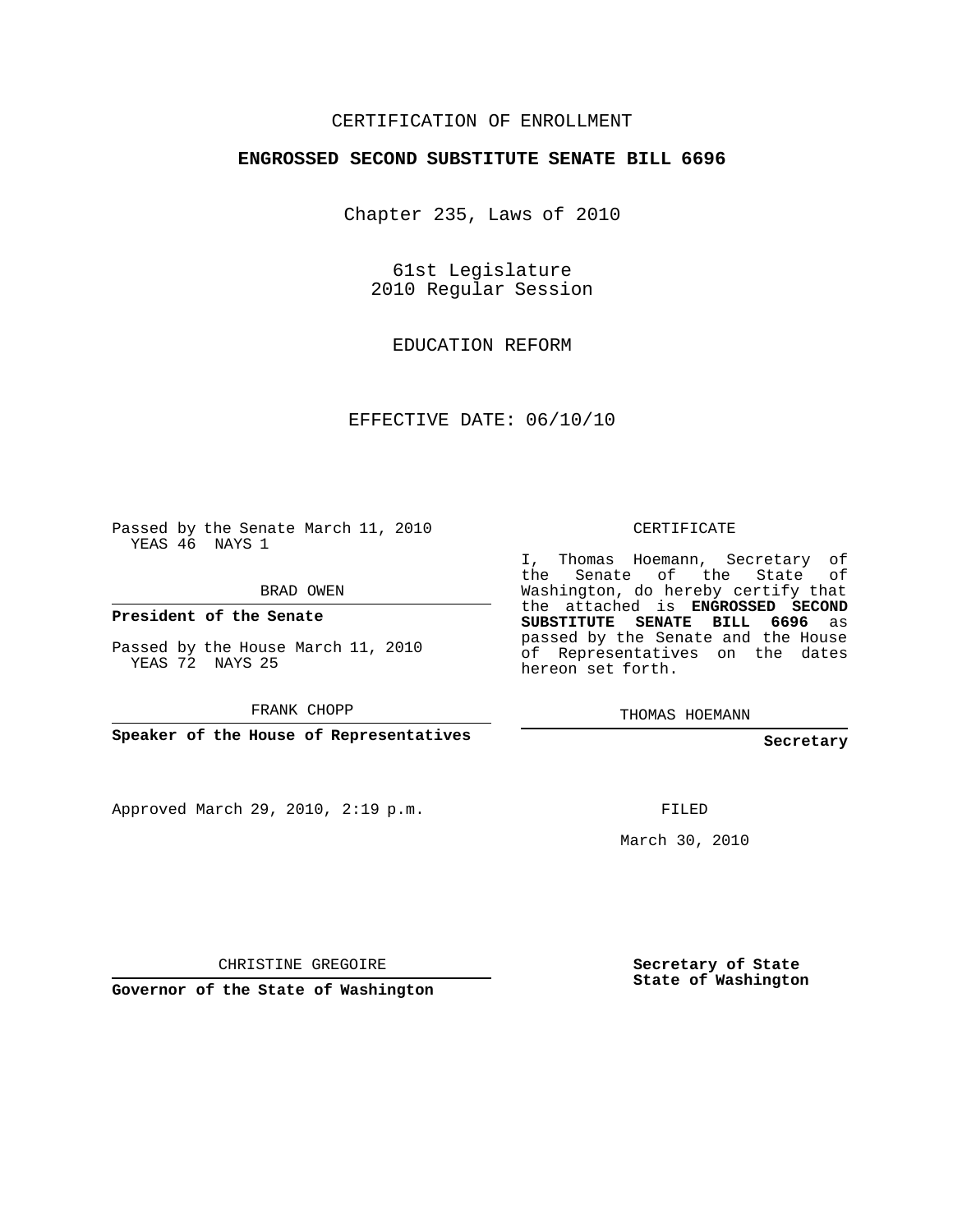## **ENGROSSED SECOND SUBSTITUTE SENATE BILL 6696** \_\_\_\_\_\_\_\_\_\_\_\_\_\_\_\_\_\_\_\_\_\_\_\_\_\_\_\_\_\_\_\_\_\_\_\_\_\_\_\_\_\_\_\_\_

\_\_\_\_\_\_\_\_\_\_\_\_\_\_\_\_\_\_\_\_\_\_\_\_\_\_\_\_\_\_\_\_\_\_\_\_\_\_\_\_\_\_\_\_\_

#### AS AMENDED BY THE HOUSE

Passed Legislature - 2010 Regular Session

## **State of Washington 61st Legislature 2010 Regular Session**

**By** Senate Ways & Means (originally sponsored by Senators McAuliffe, King, Gordon, Oemig, Hobbs, Kauffman, McDermott, Roach, Berkey, Murray, Tom, Prentice, Haugen, Fairley, Kline, Rockefeller, Keiser, Marr, Ranker, Regala, Eide, Kilmer, Hargrove, Franklin, Shin, and Kohl-Welles; by request of Governor Gregoire)

READ FIRST TIME 02/09/10.

 AN ACT Relating to education reform; amending RCW 28A.305.225, 28A.150.230, 28A.405.100, 28A.405.220, 28A.405.210, 28A.405.230, 28A.405.300, 28A.400.200, 28A.660.020, 28B.76.335, 28A.655.110, 41.56.100, 41.59.120, and 28A.300.136; reenacting and amending RCW 28A.660.040 and 28A.660.050; adding new sections to chapter 28A.405 RCW; adding new sections to chapter 28A.410 RCW; adding a new section to chapter 28B.76 RCW; adding new sections to chapter 28A.655 RCW; adding a new section to chapter 28A.605 RCW; adding a new section to chapter 28A.300 RCW; adding a new section to chapter 41.56 RCW; adding a new section to chapter 41.59 RCW; adding a new chapter to Title 28A RCW; creating new sections; recodifying RCW 28A.305.225; repealing RCW 28A.660.010, 28A.415.100, 28A.415.105, 28A.415.125, 28A.415.130, 28A.415.135, 28A.415.140, 28A.415.145, and 28A.660.030; and providing an expiration date.

15 BE IT ENACTED BY THE LEGISLATURE OF THE STATE OF WASHINGTON:

## 16 **PART I**

#### 17 **ACCOUNTABILITY FRAMEWORK**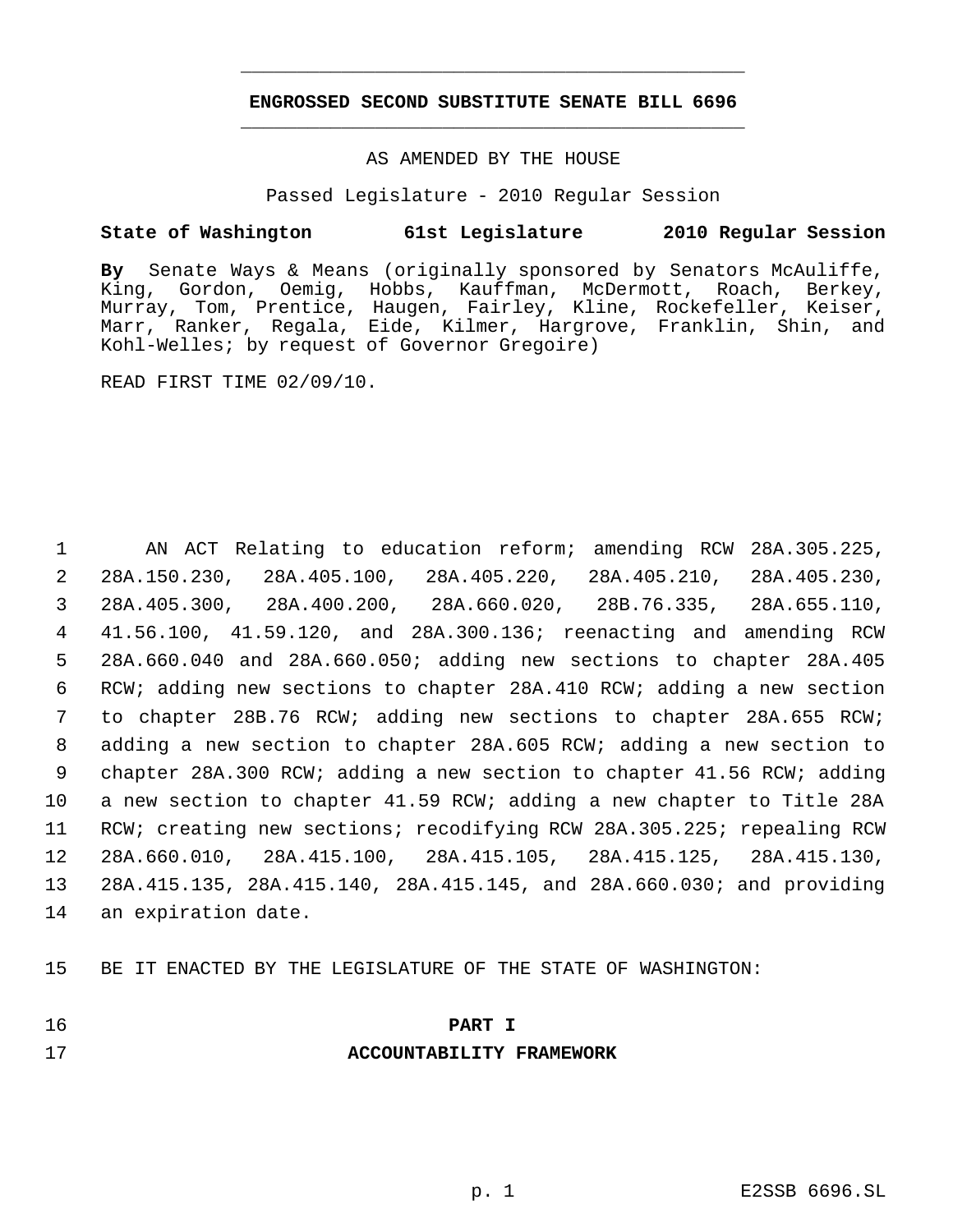NEW SECTION. **Sec. 101.** The legislature finds that it is the state's responsibility to create a coherent and effective accountability framework for the continuous improvement for all schools and districts. This system must provide an excellent and equitable education for all students; an aligned federal/state accountability system; and the tools necessary for schools and districts to be accountable. These tools include the necessary accounting and data reporting systems, assessment systems to monitor student achievement, and a system of general support, targeted assistance, and if necessary, intervention.

 The office of the superintendent of public instruction is responsible for developing and implementing the accountability tools to build district capacity and working within federal and state guidelines. The legislature assigned the state board of education responsibility and oversight for creating an accountability framework. This framework provides a unified system of support for challenged schools that aligns with basic education, increases the level of support based upon the magnitude of need, and uses data for decisions. Such a system will identify schools and their districts for recognition as well as for additional state support. For a specific group of challenged schools, defined as persistently lowest-achieving schools, and their districts, it is necessary to provide a required action process that creates a partnership between the state and local district to target funds and assistance to turn around the identified lowest-achieving schools.

 Phase I of this accountability system will recognize schools that have done an exemplary job of raising student achievement and closing the achievement gaps using the state board of education's accountability index. The state board of education shall have ongoing collaboration with the achievement gap oversight and accountability committee regarding the measures used to measure the closing of the achievement gaps and the recognition provided to the school districts for closing the achievement gaps. Phase I will also target the lowest five percent of persistently lowest-achieving schools defined under federal guidelines to provide federal funds and federal intervention models through a voluntary option in 2010, and for those who do not volunteer and have not improved student achievement, a required action process beginning in 2011.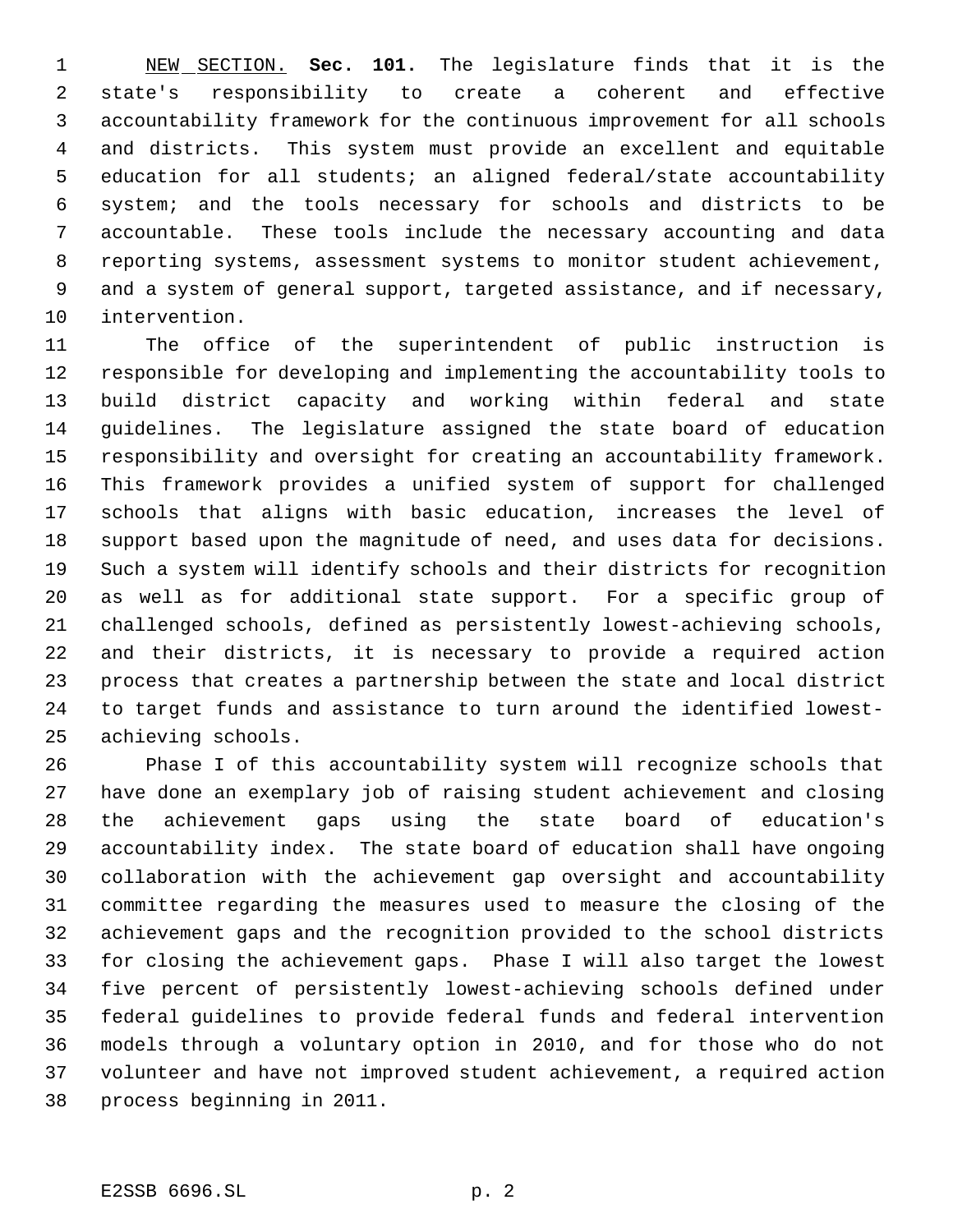Phase II of this accountability system will work toward implementing the state board of education's accountability index for identification of schools in need of improvement, including those that are not Title I schools, and the use of state and local intervention models and state funds through a required action process beginning in 2013, in addition to the federal program. Federal approval of the state board of education's accountability index must be obtained or else the federal guidelines for persistently lowest-achieving schools will continue to be used.

 The expectation from implementation of this accountability system is the improvement of student achievement for all students to prepare them for postsecondary education, work, and global citizenship in the twenty-first century.

 NEW SECTION. **Sec. 102.** (1) Beginning in 2010, and each year thereafter, by December 1st, the superintendent of public instruction shall annually identify schools as one of the state's persistently lowest-achieving schools if the school is a Title I school, or a school that is eligible for but does not receive Title I funds, that is among the lowest-achieving five percent of Title I or Title I eligible schools in the state.

 (2) The criteria for determining whether a school is among the persistently lowest-achieving five percent of Title I schools, or Title I eligible schools, under subsection (1) of this section shall be established by the superintendent of public instruction. The criteria must meet all applicable requirements for the receipt of a federal school improvement grant under the American recovery and reinvestment act of 2009 and Title I of the elementary and secondary education act of 1965, and take into account both:

 (a) The academic achievement of the "all students" group in a school in terms of proficiency on the state's assessment, and any alternative assessments, in reading and mathematics combined; and

 (b) The school's lack of progress on the mathematics and reading assessments over a number of years in the "all students" group.

 NEW SECTION. **Sec. 103.** (1) Beginning in January 2011, the superintendent of public instruction shall annually recommend to the state board of education school districts for designation as required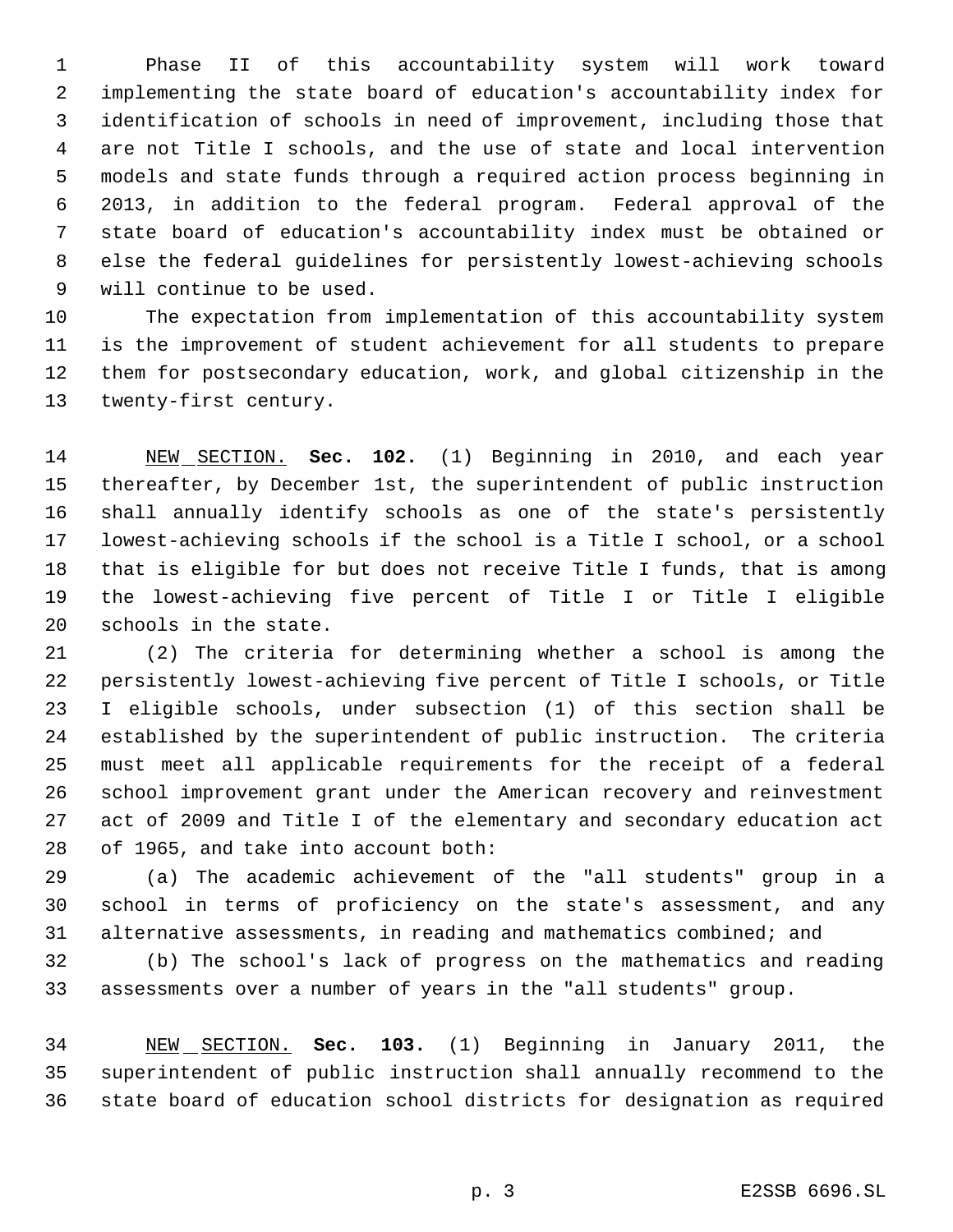action districts. A district with at least one school identified as a persistently lowest-achieving school shall be designated as a required action district if it meets the criteria developed by the superintendent of public instruction. However, a school district shall not be recommended for designation as a required action district if the district was awarded a federal school improvement grant by the superintendent in 2010 and for three consecutive years following receipt of the grant implemented a federal school intervention model at each school identified for improvement. The state board of education may designate a district that received a school improvement grant in 2010 as a required action district if after three years of voluntarily implementing a plan the district continues to have a school identified as persistently lowest-achieving and meets the criteria for designation established by the superintendent of public instruction.

 (2) The superintendent of public instruction shall provide a school district superintendent with written notice of the recommendation for designation as a required action district by certified mail or personal service. A school district superintendent may request reconsideration of the superintendent of public instruction's recommendation. The reconsideration shall be limited to a determination of whether the school district met the criteria for being recommended as a required action district. A request for reconsideration must be in writing and served on the superintendent of public instruction within ten days of service of the notice of the superintendent's recommendation.

 (3) The state board of education shall annually designate those districts recommended by the superintendent in subsection (1) of this section as required action districts. A district designated as a required action district shall be required to notify all parents of students attending a school identified as a persistently lowest- achieving school in the district of the state board of education's designation of the district as a required action district and the process for complying with the requirements set forth in sections 104 through 110 of this act.

 NEW SECTION. **Sec. 104.** (1) The superintendent of public instruction shall contract with an external review team to conduct an academic performance audit of the district and each persistently lowest-achieving school in a required action district to identify the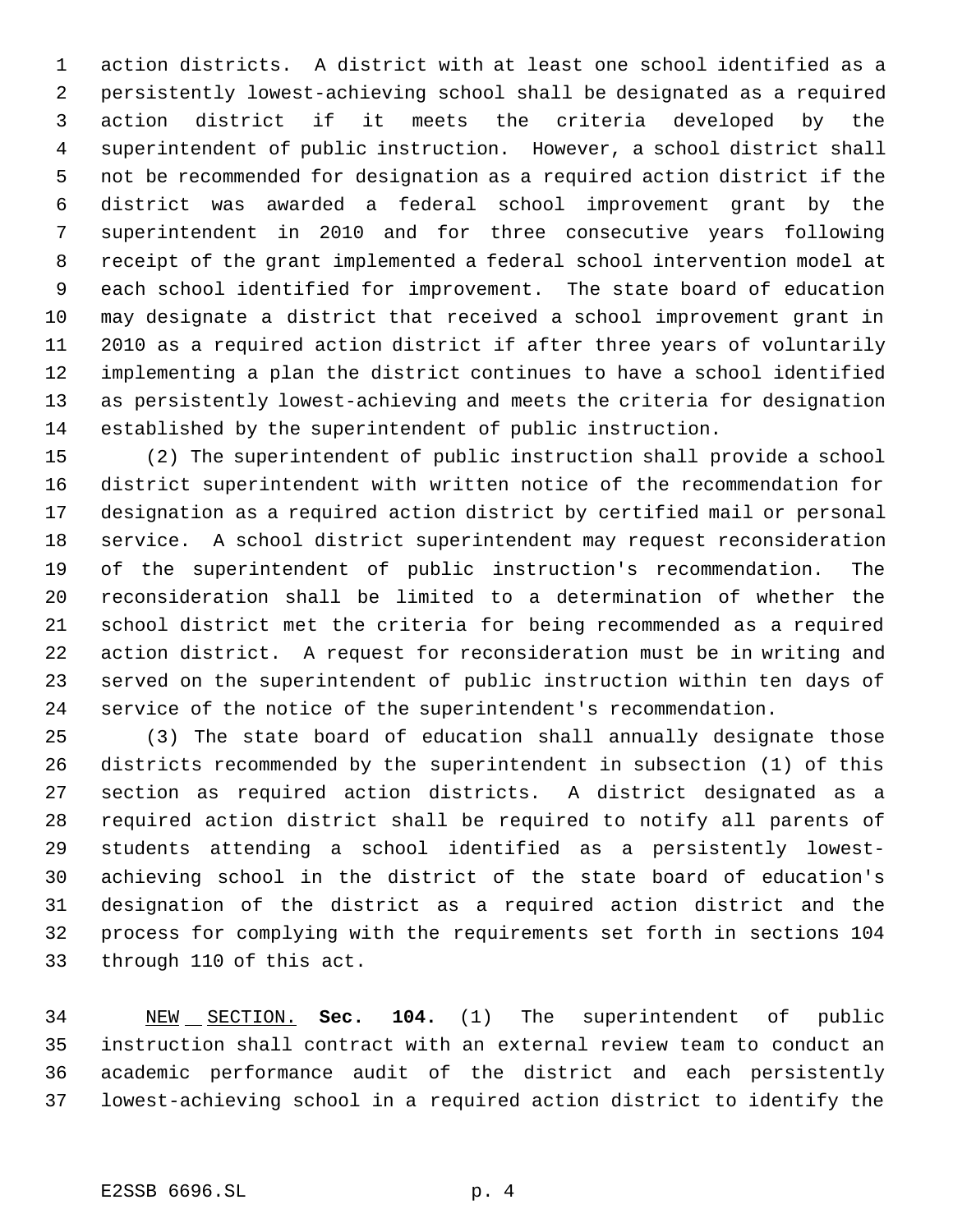potential reasons for the school's low performance and lack of progress. The review team must consist of persons under contract with the superintendent who have expertise in comprehensive school and district reform and may not include staff from the agency, the school district that is the subject of the audit, or members or staff of the state board of education.

 (2) The audit must be conducted based on criteria developed by the superintendent of public instruction and must include but not be limited to an examination of the following:

- (a) Student demographics;
- (b) Mobility patterns;
- (c) School feeder patterns;
- (d) The performance of different student groups on assessments;
- (e) Effective school leadership;
- (f) Strategic allocation of resources;

(g) Clear and shared focus on student learning;

- (h) High standards and expectations for all students;
- (i) High level of collaboration and communication;
- (j) Aligned curriculum, instruction, and assessment to state standards;
- (k) Frequency of monitoring of learning and teaching;
- 22 (1) Focused professional development;
- (m) Supportive learning environment;
- (n) High level of family and community involvement;
- (o) Alternative secondary schools best practices; and
- (p) Any unique circumstances or characteristics of the school or district.
- (3) Audit findings must be made available to the local school district, its staff, the community, and the state board of education.

 NEW SECTION. **Sec. 105.** (1) The local district superintendent and local school board of a school district designated as a required action district must submit a required action plan to the state board of education for approval. Unless otherwise required by subsection (3) of this section, the plan must be submitted under a schedule as required by the state board. A required action plan must be developed in collaboration with administrators, teachers, and other staff, parents, unions representing any employees within the district, students, and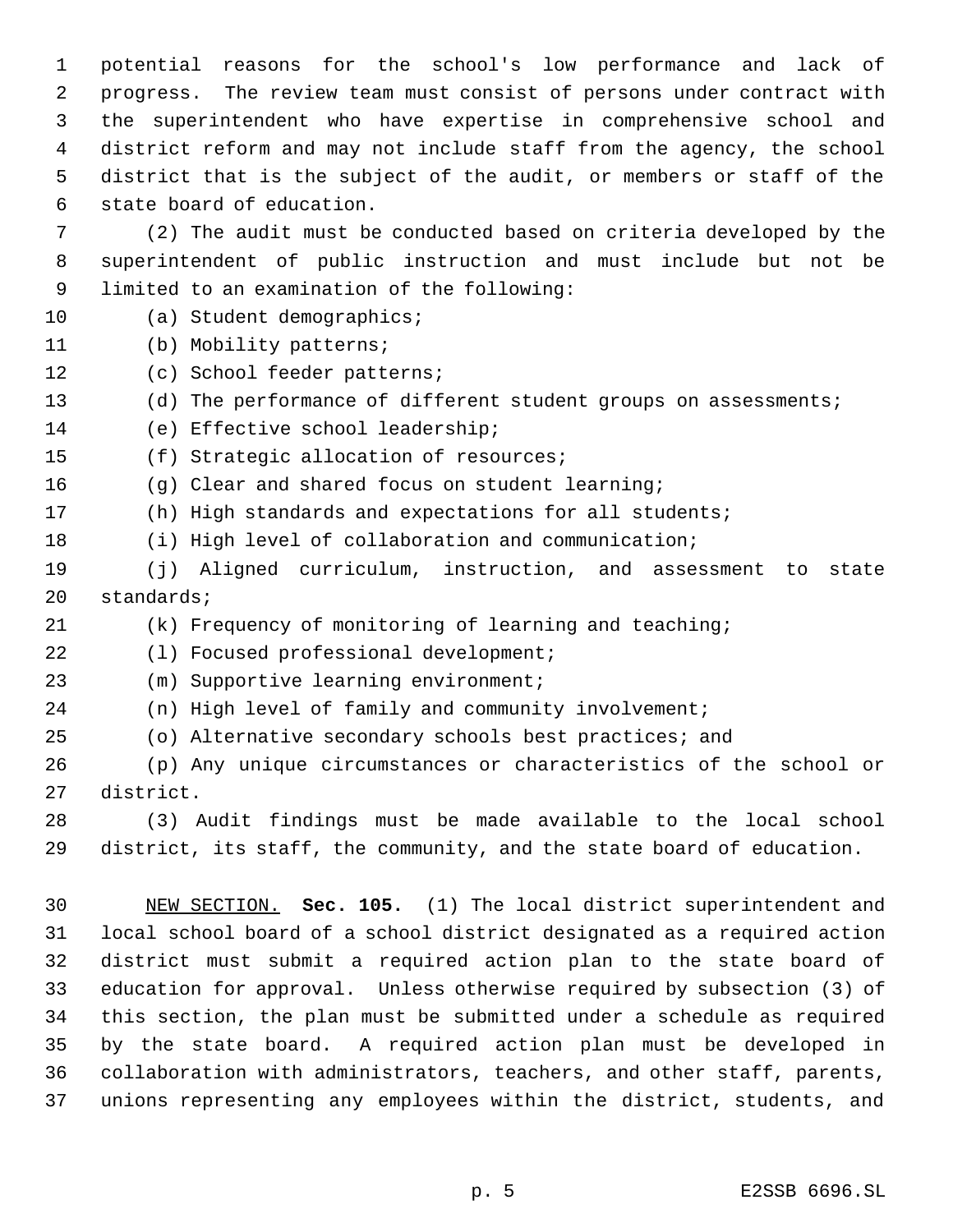other representatives of the local community. The superintendent of public instruction shall provide a district with assistance in developing its plan if requested. The school board must conduct a public hearing to allow for comment on a proposed required action plan. The local school district shall submit the plan first to the office of the superintendent of public instruction to review and approve that the plan is consistent with federal guidelines. After the office of the superintendent of public instruction has approved that the plan is consistent with federal guidelines, the local school district must submit its required action plan to the state board of education for approval.

(2) A required action plan must include all of the following:

 (a) Implementation of one of the four federal intervention models required for the receipt of a federal school improvement grant, for those persistently lowest-achieving schools that the district will be focusing on for required action. However, a district may not establish a charter school under a federal intervention model without express legislative authority. The intervention models are the turnaround, restart, school closure, and transformation models. The intervention model selected must address the concerns raised in the academic performance audit and be intended to improve student performance to allow a school district to be removed from the list of districts designated as a required action district by the state board of 24 education within three years of implementation of the plan;

 (b) Submission of an application for a federal school improvement grant or a grant from other federal funds for school improvement to the superintendent of public instruction;

 (c) A budget that provides for adequate resources to implement the federal model selected and any other requirements of the plan;

 (d) A description of the changes in the district's or school's existing policies, structures, agreements, processes, and practices that are intended to attain significant achievement gains for all students enrolled in the school and how the district intends to address the findings of the academic performance audit; and

 (e) Identification of the measures that the school district will use in assessing student achievement at a school identified as a persistently lowest-achieving school, which include improving mathematics and reading student achievement and graduation rates as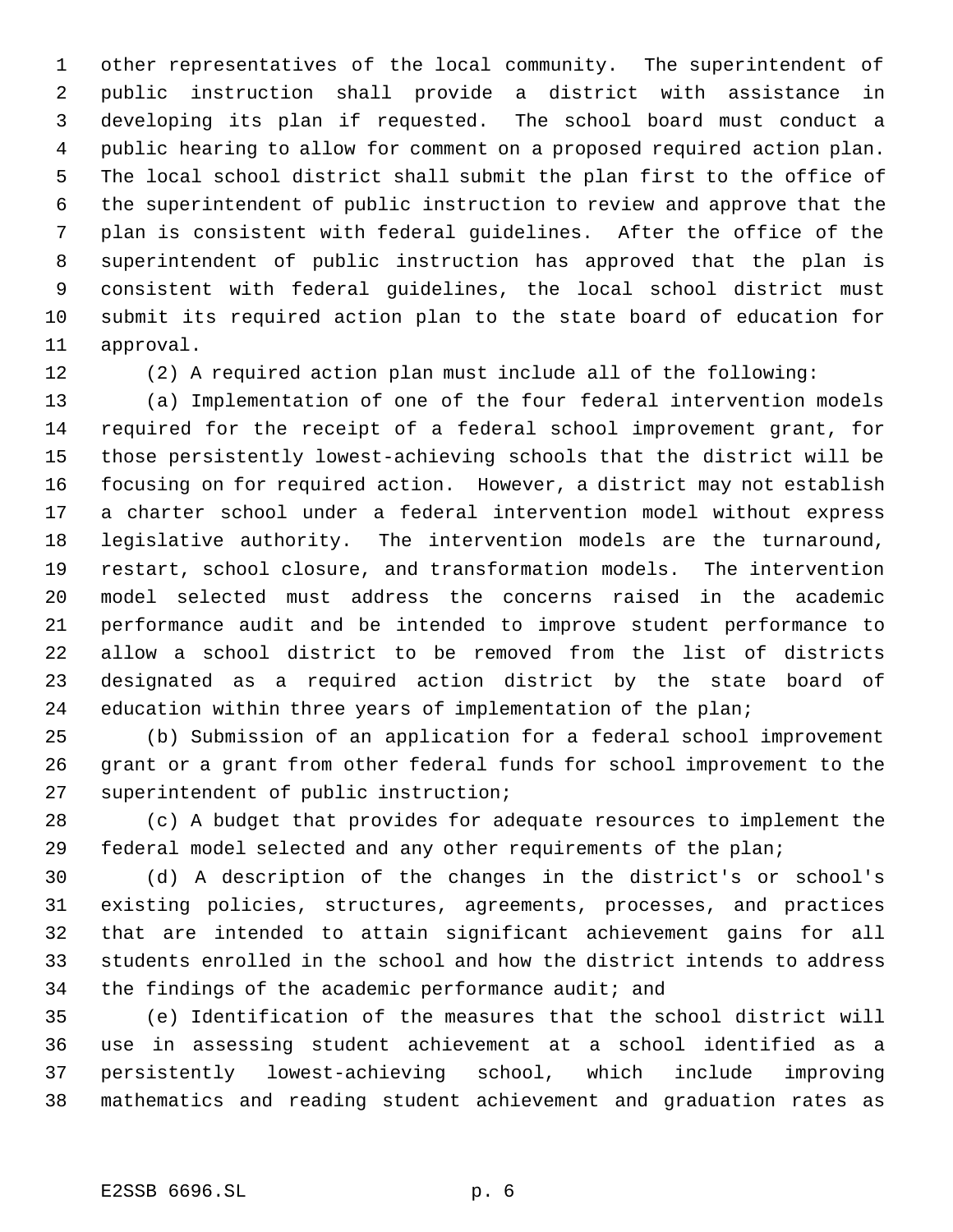defined by the office of the superintendent of public instruction that enable the school to no longer be identified as a persistently lowest- achieving school.

 (3)(a) For any district designated for required action, the parties to any collective bargaining agreement negotiated, renewed, or extended under chapter 41.59 or 41.56 RCW after the effective date of this section must reopen the agreement, or negotiate an addendum, if needed, to make changes to terms and conditions of employment that are necessary to implement a required action plan.

 (b) If the school district and the employee organizations are unable to agree on the terms of an addendum or modification to an existing collective bargaining agreement, the parties, including all labor organizations affected under the required action plan, shall request the public employment relations commission to, and the commission shall, appoint an employee of the commission to act as a mediator to assist in the resolution of a dispute between the school district and the employee organizations. Beginning in 2011, and each year thereafter, mediation shall commence no later than April 15th. All mediations held under this section shall include the employer and representatives of all affected bargaining units.

 (c) If the executive director of the public employment relations commission, upon the recommendation of the assigned mediator, finds that the employer and any affected bargaining unit are unable to reach agreement following a reasonable period of negotiations and mediation, but by no later than May 15th of the year in which mediation occurred, the executive director shall certify any disputed issues for a decision by the superior court in the county where the school district is located. The issues for determination by the superior court must be limited to the issues certified by the executive director.

 (d) The process for filing with the court in this subsection (3)(d) must be used in the case where the executive director certifies issues for a decision by the superior court.

 (i) The school district shall file a petition with the superior court, by no later than May 20th of the same year in which the issues were certified, setting forth the following:

 (A) The name, address, and telephone number of the school district and its principal representative;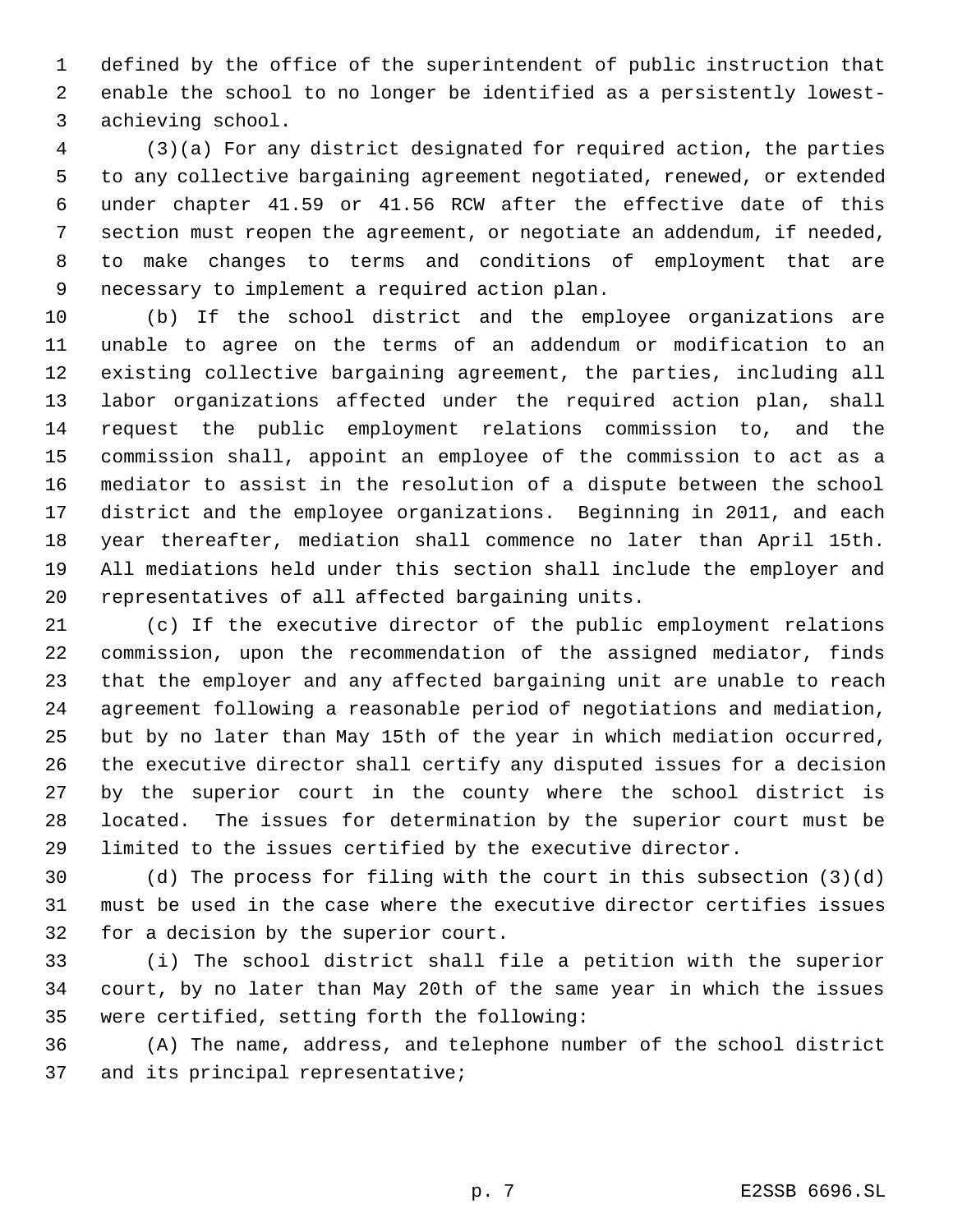(B) The name, address, and telephone number of the employee organizations and their principal representatives;

(C) A description of the bargaining units involved;

 (D) A copy of the unresolved issues certified by the executive 5 director for a final and binding decision by the court; and

- (E) The academic performance audit that the office of the
	-

 superintendent of public instruction completed for the school district. (ii) Within seven days after the filing of the petition, each party shall file with the court the proposal it is asking the court to order be implemented in a required action plan for the district for each issue certified by the executive director. Contemporaneously with the filing of the proposal, a party must file a brief with the court setting forth the reasons why the court should order implementation of

its proposal in the final plan.

 (iii) Following receipt of the proposals and briefs of the parties, the court must schedule a date and time for a hearing on the petition. The hearing must be limited to argument of the parties or their counsel regarding the proposals submitted for the court's consideration. The parties may waive a hearing by written agreement.

 (iv) The court must enter an order selecting the proposal for inclusion in a required action plan that best responds to the issues raised in the school district's academic performance audit, and allows for the award of a federal school improvement grant or a grant from other federal funds for school improvement to the district from the office of the superintendent of public instruction to implement one of the four federal intervention models. The court's decision must be issued no later than June 15th of the year in which the petition is filed and is final and binding on the parties; however the court's decision is subject to appeal only in the case where it does not allow the school district to implement a required action plan consistent with the requirements for the award of a federal school improvement grant or other federal funds for school improvement by the superintendent of public instruction.

 (e) Each party shall bear its own costs and attorneys' fees incurred under this statute.

 (f) Any party that proceeds with the process in this section after knowledge that any provision of this section has not been complied with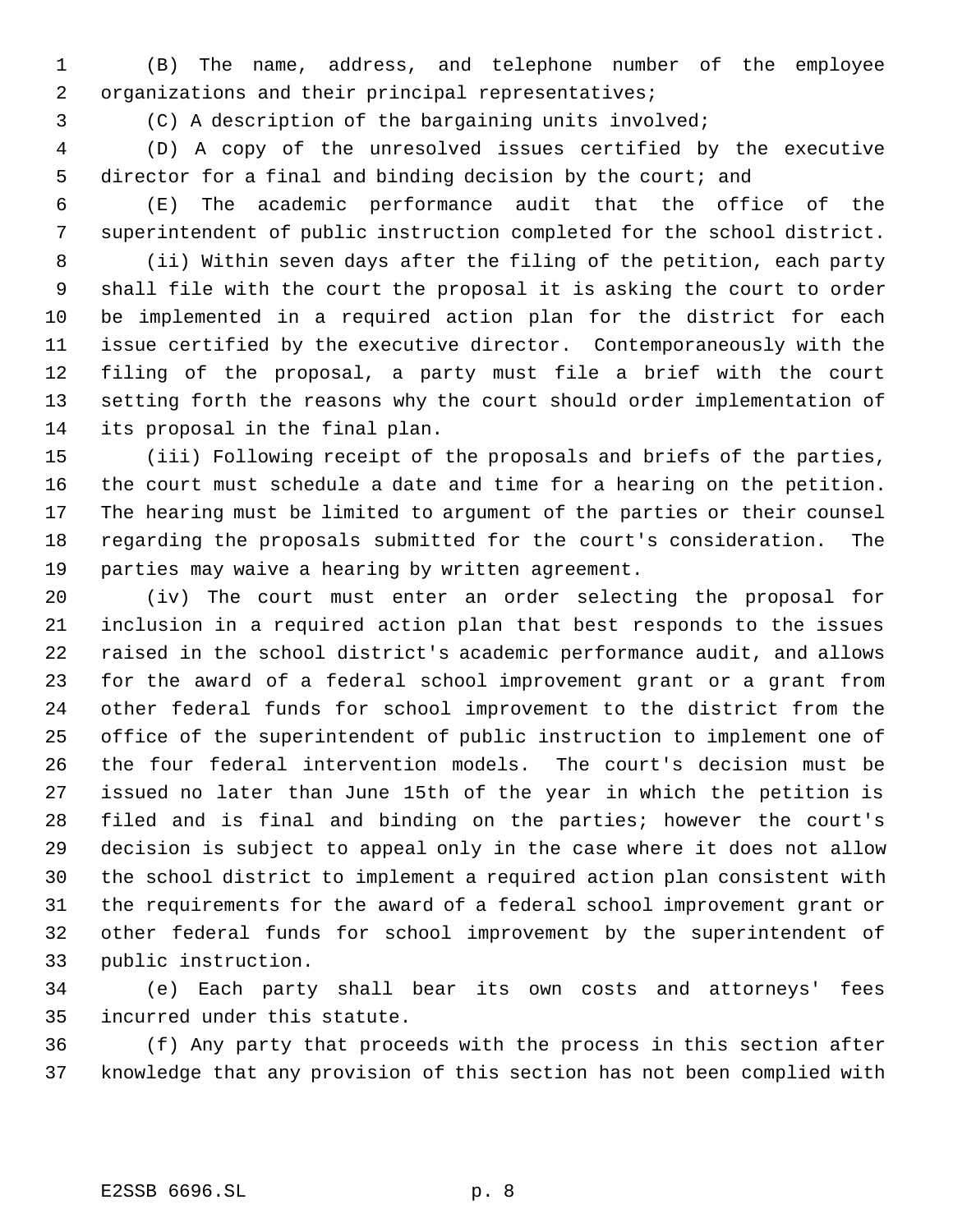and who fails to state its objection in writing is deemed to have waived its right to object.

 (4) All contracts entered into between a school district and an employee must be consistent with this section and allow school districts designated as required action districts to implement one of the four federal models in a required action plan.

 NEW SECTION. **Sec. 106.** A required action plan developed by a district's school board and superintendent must be submitted to the state board of education for approval. The state board must accept for inclusion in any required action plan the final decision by the superior court on any issue certified by the executive director of the public employment relations commission under the process in section 105 of this act. The state board of education shall approve a plan proposed by a school district only if the plan meets the requirements in section 105 of this act and provides sufficient remedies to address the findings in the academic performance audit to improve student achievement. Any addendum or modification to an existing collective bargaining agreement, negotiated under section 105 of this act or by agreement of the district and the exclusive bargaining unit, related to student achievement or school improvement shall not go into effect until approval of a required action plan by the state board of education. If the state board does not approve a proposed plan, it must notify the local school board and local district's superintendent in writing with an explicit rationale for why the plan was not approved. Nonapproval by the state board of education of the local school district's initial required action plan submitted is not intended to trigger any actions under section 108 of this act. With the assistance of the office of the superintendent of public instruction, the superintendent and school board of the required action district shall either: (a) Submit a new plan to the state board of education for approval within forty days of notification that its plan was rejected, or (b) submit a request to the required action plan review panel established under section 107 of this act for reconsideration of the state board's rejection within ten days of the notification that the plan was rejected. If federal funds are not available, the plan is not required to be implemented until such funding becomes available. If federal funds for this purpose are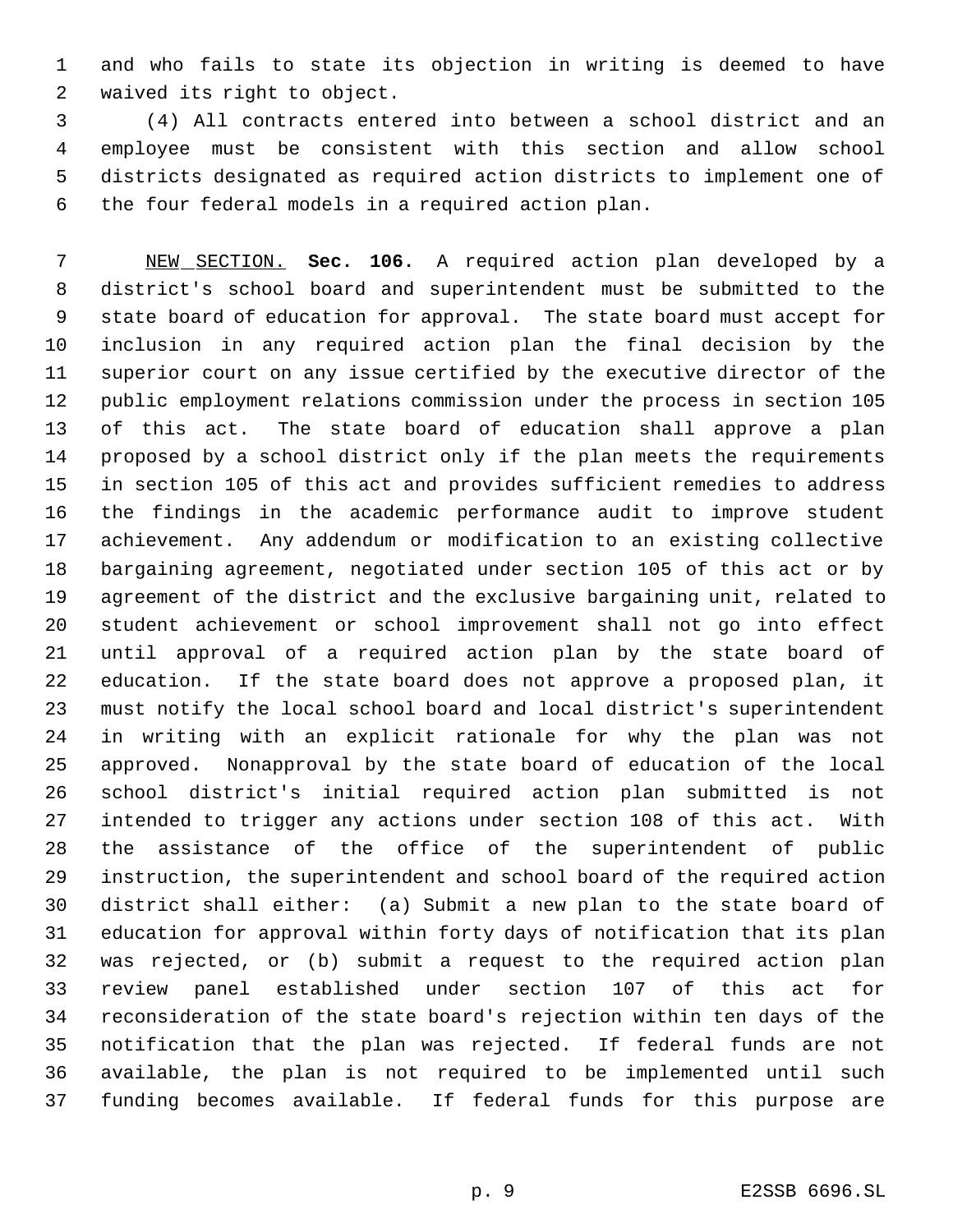available, a required action plan must be implemented in the immediate school year following the district's designation as a required action district.

 NEW SECTION. **Sec. 107.** (1) A required action plan review panel shall be established to offer an objective, external review of a request from a school district for reconsideration of the state board of education's rejection of the district's required action plan. The review and reconsideration by the panel shall be based on whether the state board of education gave appropriate consideration to the unique circumstances and characteristics identified in the academic performance audit of the local school district whose required action plan was rejected.

 (2)(a) The panel shall be composed of five individuals with expertise in school improvement, school and district restructuring, or parent and community involvement in schools. Two of the panel members 16 shall be appointed by the speaker of the house of representatives; two shall be appointed by the president of the senate; and one shall be appointed by the governor.

 (b) The speaker of the house of representatives, president of the senate, and governor shall solicit recommendations for possible panel members from the Washington association of school administrators, the Washington state school directors' association, the association of Washington school principals, the achievement gap oversight and accountability committee, and associations representing certificated teachers, classified school employees, and parents.

 (c) Members of the panel shall be appointed no later than December 1, 2010, but the superintendent of public instruction shall convene the panel only as needed to consider a school district's request for reconsideration. Appointments shall be for a four-year term, with opportunity for reappointment. Reappointments in the case of a vacancy shall be made expeditiously so that all requests are considered in a timely manner.

 (3) The required action plan review panel may reaffirm the decision of the state board of education, recommend that the state board reconsider the rejection, or recommend changes to the required action plan that should be considered by the district and the state board of education to secure approval of the plan. The state board of education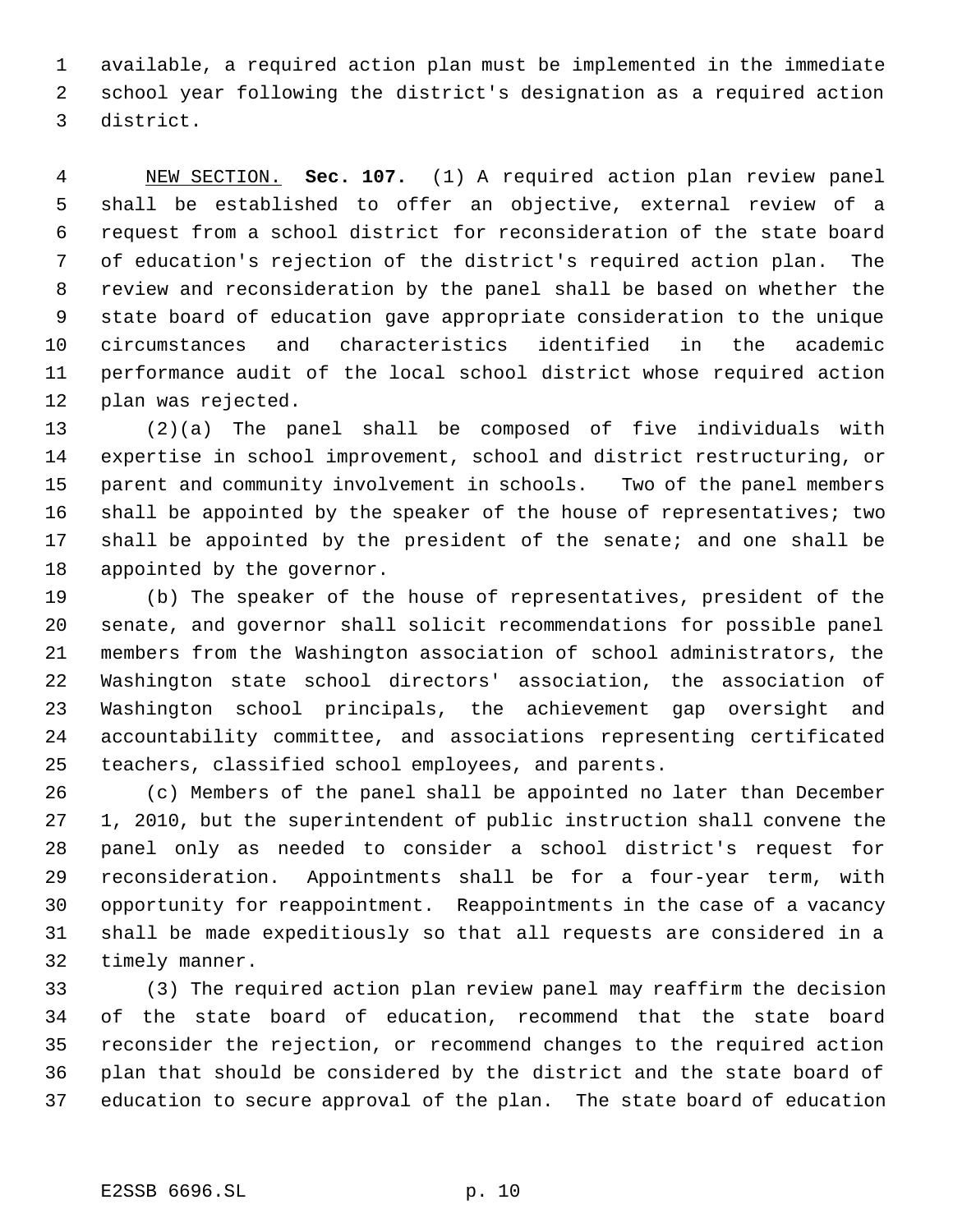shall consider the recommendations of the panel and issue a decision in writing to the local school district and the panel. If the school district must submit a new required action plan to the state board of education, the district must submit the plan within forty days of the board's decision.

 (4) The state board of education and superintendent of public instruction must develop timelines and procedures for the deliberations under this section so that school districts can implement a required action plan within the time frame required under section 106 of this act.

 NEW SECTION. **Sec. 108.** The state board of education may direct the superintendent of public instruction to require a school district that has not submitted a final required action plan for approval, or has submitted but not received state board of education approval of a required action plan by the beginning of the school year in which the plan is intended to be implemented, to redirect the district's Title I funds based on the academic performance audit findings.

 NEW SECTION. **Sec. 109.** A school district must implement a required action plan upon approval by the state board of education. The office of superintendent of public instruction must provide the required action district with technical assistance and federal school improvement grant funds or other federal funds for school improvement, if available, to implement an approved plan. The district must submit a report to the superintendent of public instruction that provides the progress the district is making in meeting the student achievement goals based on the state's assessments, identifying strategies and assets used to solve audit findings, and establishing evidence of meeting plan implementation benchmarks as set forth in the required action plan.

 NEW SECTION. **Sec. 110.** (1) The superintendent of public instruction must provide a report twice per year to the state board of education regarding the progress made by all school districts designated as required action districts.

 (2) The superintendent of public instruction must recommend to the state board of education that a school district be released from the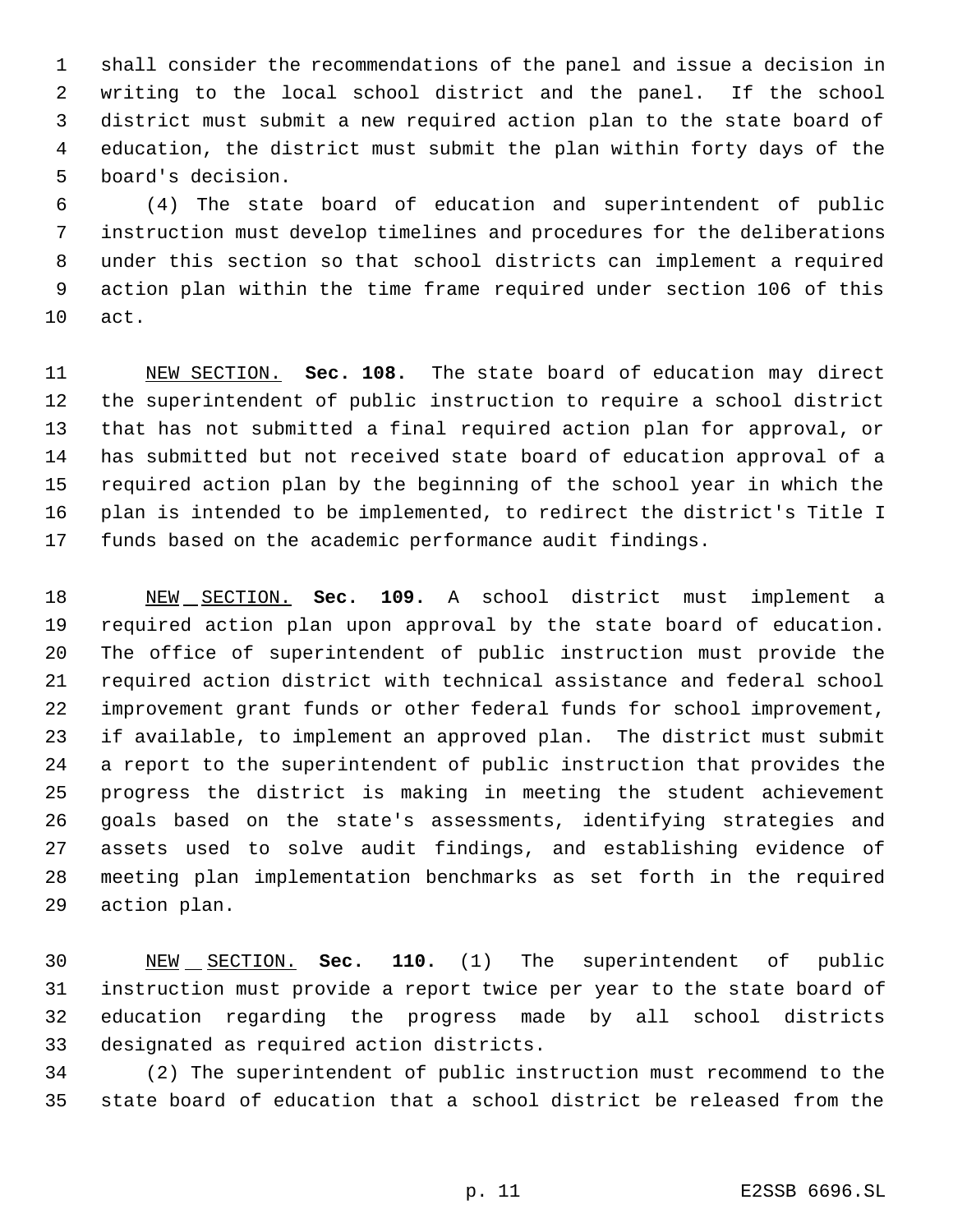designation as a required action district after the district implements a required action plan for a period of three years; has made progress, as defined by the superintendent of public instruction, in reading and mathematics on the state's assessment over the past three consecutive years; and no longer has a school within the district identified as persistently lowest achieving. The state board shall release a school district from the designation as a required action district upon confirmation that the district has met the requirements for a release.

 (3) If the state board of education determines that the required action district has not met the requirements for release, the district remains in required action and must submit a new or revised plan under the process in section 105 of this act.

 **Sec. 111.** RCW 28A.305.225 and 2009 c 548 s 503 are each amended to read as follows:

 (1) The state board of education shall continue to refine the development of an accountability framework that creates a unified system of support for challenged schools, that aligns with basic education, increases the level of support based upon the magnitude of need, and uses data for decisions.

 (2) The state board of education shall develop an accountability 21 index to identify schools and districts for recognition, for continuous 22 improvement, and for additional state support. The index shall be based on criteria that are fair, consistent, and transparent. Performance shall be measured using multiple outcomes and indicators including, but not limited to, graduation rates and results from statewide assessments. The index shall be developed in such a way as to be easily understood by both employees within the schools and districts, as well as parents and community members. It is the legislature's intent that the index provide feedback to schools and districts to self-assess their progress, and enable the identification of schools with exemplary student performance and those that need assistance to overcome challenges in order to achieve exemplary student 33 performance. ((Once the accountability index has identified schools that need additional help, a more thorough analysis will be done to analyze specific conditions in the district including but not limited to the level of state resources a school or school district receives in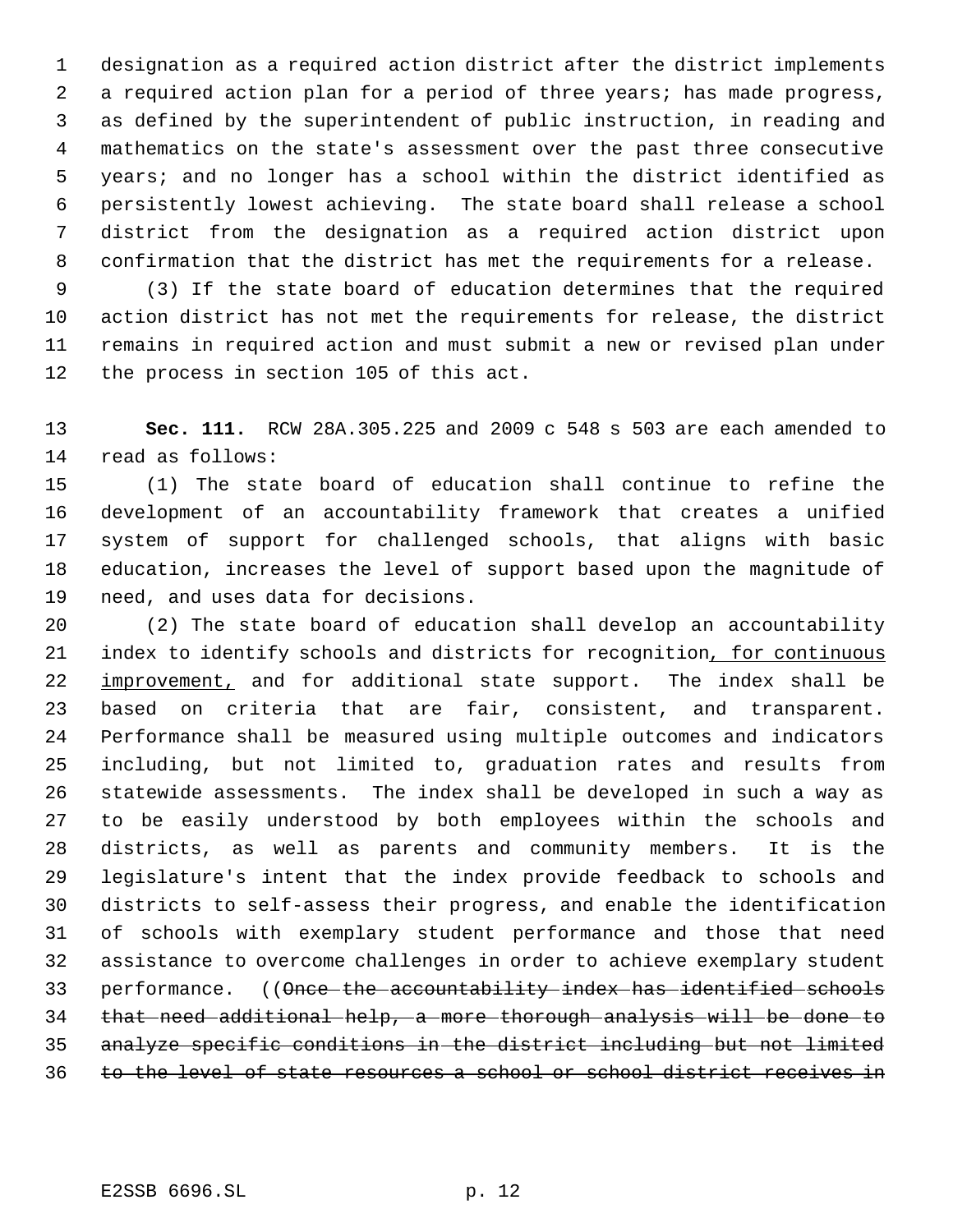1 support of the basic education system, achievement gaps for different

2 groups of students, and community support.

 3 (3) Based on the accountability index and in consultation with the 4 superintendent-of-public-instruction,-the-state-board-of-education 5  $shall-develop-a-proposal-and-time—for - implementation-of-a$  6 comprehensive system of voluntary support and assistance for schools 7 and districts. The timeline must take into account and accommodate 8 capacity limitations of the K-12 educational system. Changes that have 9 a fiscal impact on school districts, as identified by a fiscal analysis 10 prepared-by-the-office-of-the-superintendent-of-public-instruction, 11 shall-take-effect-only-if-formally-authorized-by-the-legislature 12 through the omnibus appropriations act or other enacted legislation.

13 (4)(a) The state board of education shall develop a proposal and 14 implementation-timeline-for-a-more-formalized-comprehensive-system 15 improvement targeted to challenged schools and districts that have not 16 demonstrated sufficient improvement through the voluntary system. The 17 timeline must take into account and accommodate capacity limitations of 18 the  $-K-12$  -educational system. The proposal and timeline shall be 19 submitted to the education committees of the legislature by December 1,  $20$   $2009 -$  and  $-$  shall  $-$  include  $-$  recommended  $-$  legislation  $-$  and  $-$  recommended 21 resources to implement the system according to the timeline developed.

22 (b) The proposal shall outline a process for addressing performance challenges that will include the following features: (i) An academic performance audit using peer review teams of educators that considers school and community factors in addition to other factors in developing recommended specific corrective actions that should be undertaken to 27 improve student learning; (ii) a requirement for the local school board plan to develop and be responsible for implementation of corrective action plan taking into account the audit findings, which plan must be approved by the state board of education at which time the plan becomes binding upon the school district to implement; and (iii) monitoring of local district progress by the office of the superintendent of public 33 instruction. The  $-p$ roposal  $-\text{ shall}-\text{take}-\text{effect}-\text{only}-\text{if}-\text{formally}$  authorized by the legislature through the omnibus appropriations act or other enacted legislation.

 $(36 + 5)$ ) (3) The state board of education, in cooperation with the 37 office of the superintendent of public instruction, shall annually 38 recognize schools for exemplary performance as measured on the state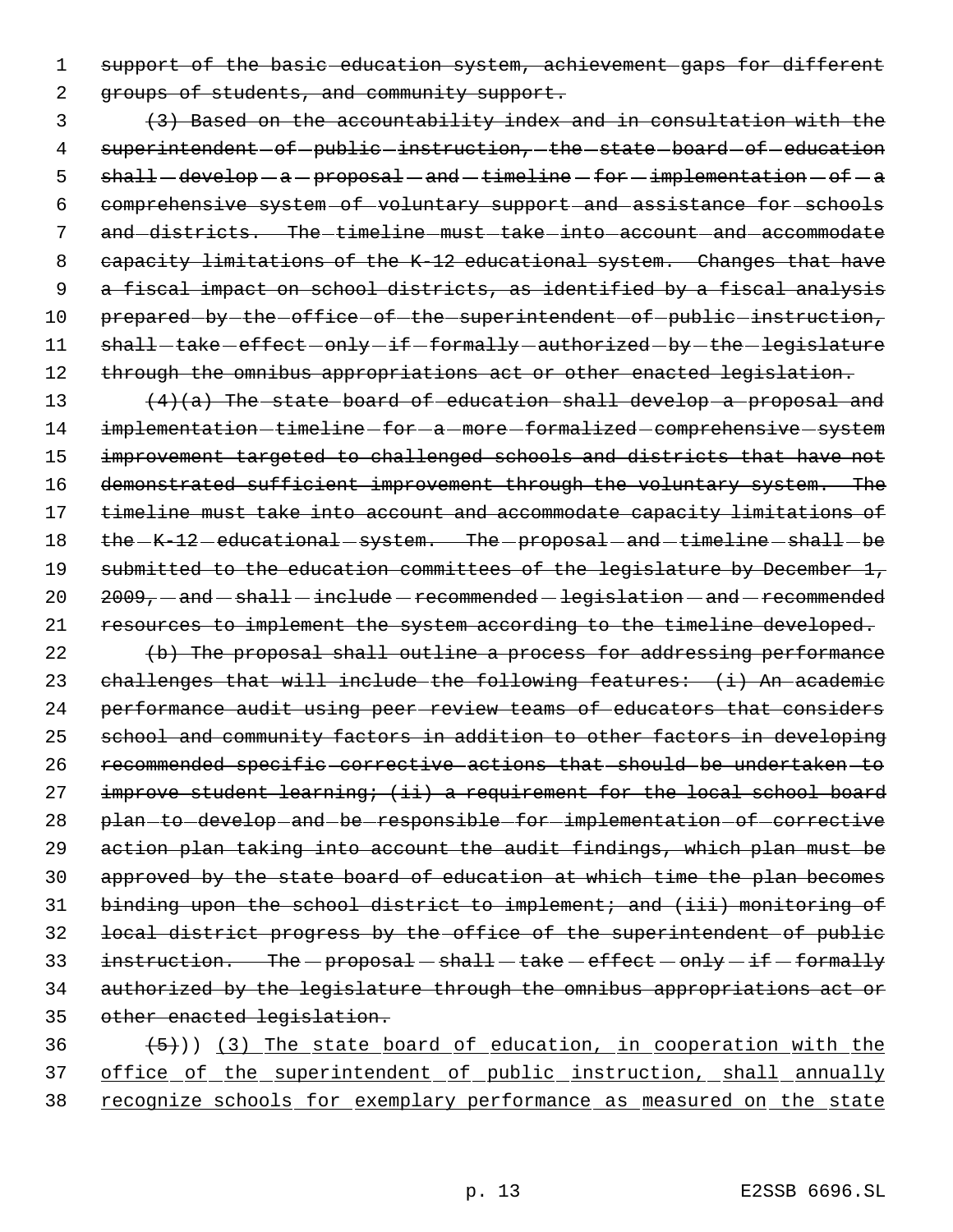1 board of education accountability index. The state board of education 2 shall have ongoing collaboration with the achievement gap oversight and accountability committee regarding the measures used to measure the 4 closing of the achievement gaps and the recognition provided to the 5 school districts for closing the achievement gaps.

 $\frac{(4)}{1}$  In coordination with the superintendent of public instruction, the state board of education shall seek approval from the United States department of education for use of the accountability index and the state system of support, assistance, and intervention, to replace the federal accountability system under P.L. 107-110, the no child left behind act of 2001.

 $((\langle 6 \rangle) )$  (5) The state board of education shall work with the education data center established within the office of financial management and the technical working group established in section 112, chapter 548, Laws of 2009 to determine the feasibility of using the prototypical funding allocation model as not only a tool for allocating resources to schools and districts but also as a tool for schools and districts to report to the state legislature and the state board of education on how the state resources received are being used.

 NEW SECTION. **Sec. 112.** The definitions in this section apply throughout this chapter unless the context clearly requires otherwise.

 (1) "All students group" means those students in grades three through eight and high school who take the state's assessment in reading and mathematics required under 20 U.S.C. Sec. 6311(b)(3).

 (2) "Title I" means Title I, part A of the federal elementary and secondary education act of 1965 (ESEA) (20 U.S.C. Secs. 6311-6322).

 NEW SECTION. **Sec. 113.** The superintendent of public instruction and the state board of education may each adopt rules in accordance with chapter 34.05 RCW as necessary to implement this chapter.

 NEW SECTION. **Sec. 114.** (1) The legislature finds that a unified and equitable system of education accountability must include expectations and benchmarks for improvement, along with support for schools and districts to make the necessary changes that will lead to success for all students. Such a system must also clearly address the consequences for persistent lack of improvement. Establishing a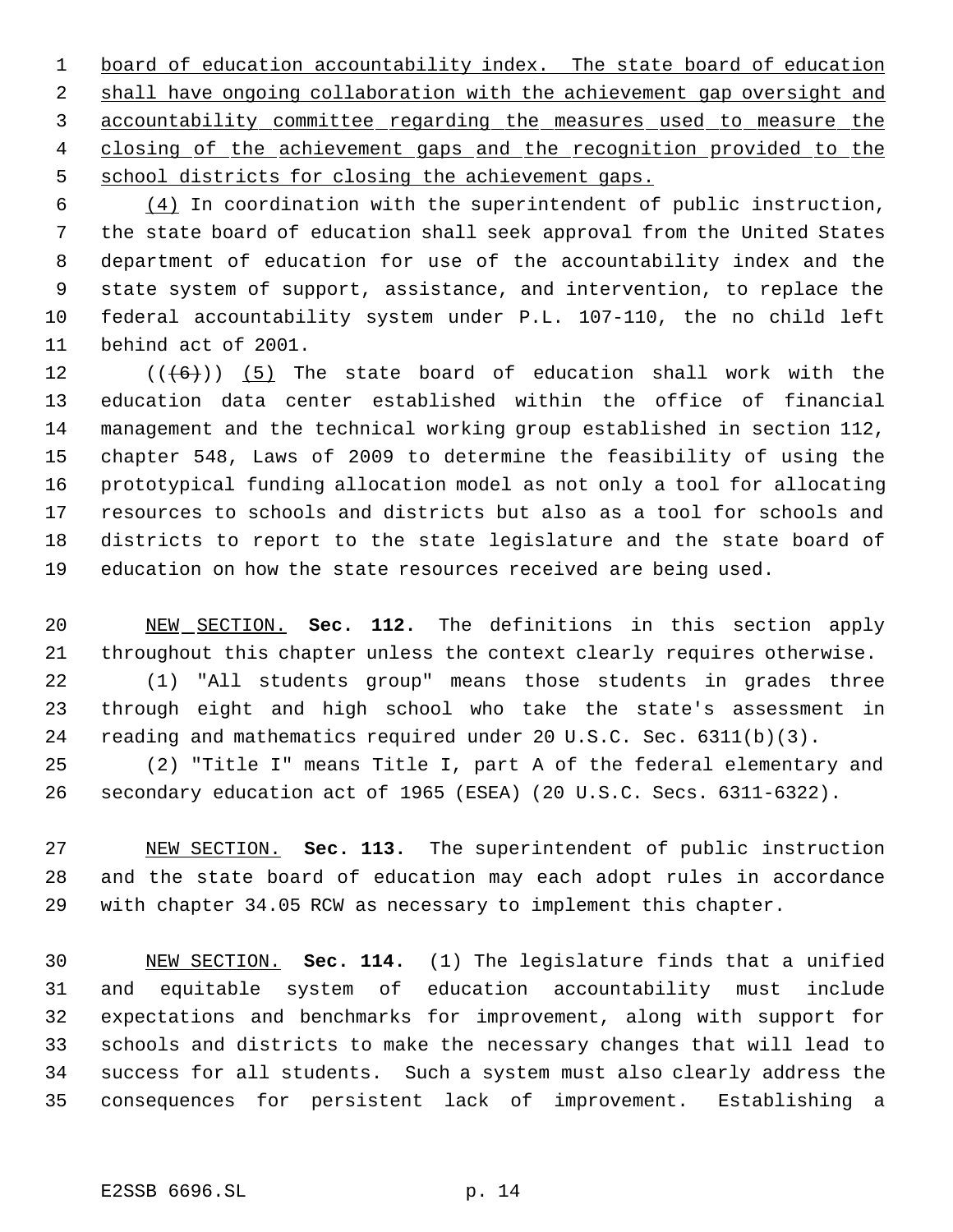process for school districts to prepare and implement a required action plan is one such consequence. However, to be truly accountable to students, parents, the community, and taxpayers, the legislature must also consider what should happen if a required action district continues not to make improvement after an extended period of time. Without an answer to this significant question, the state's system of education accountability is incomplete. Furthermore, accountability must be appropriately shared among various levels of decision makers, including in the building, in the district, and at the state.

 (2)(a) A joint select committee on education accountability is established beginning no earlier than May 1, 2012, with the following members:

 (i) The president of the senate shall appoint two members from each of the two largest caucuses of the senate.

 (ii) The speaker of the house of representatives shall appoint two members from each of the two largest caucuses of the house of representatives.

 (b) The committee shall choose its cochairs from among its membership.

(3) The committee shall:

 (a) Identify and analyze options for a complete system of education accountability, particularly consequences in the case of persistent lack of improvement by a required action district;

 (b) Identify and analyze appropriate decision-making responsibilities and accompanying consequences at the building, district, and state level within such an accountability system;

(c) Examine models and experiences in other states;

 (d) Identify the circumstances under which significant state action may be required; and

 (e) Analyze the financial, legal, and practical considerations that would accompany significant state action.

 (4) Staff support for the committee must be provided by the senate committee services and the house of representatives office of program research.

 (5) The committee shall submit an interim report to the education committees of the legislature by September 1, 2012, and a final report with recommendations by September 1, 2013.

(6) This section expires June 30, 2014.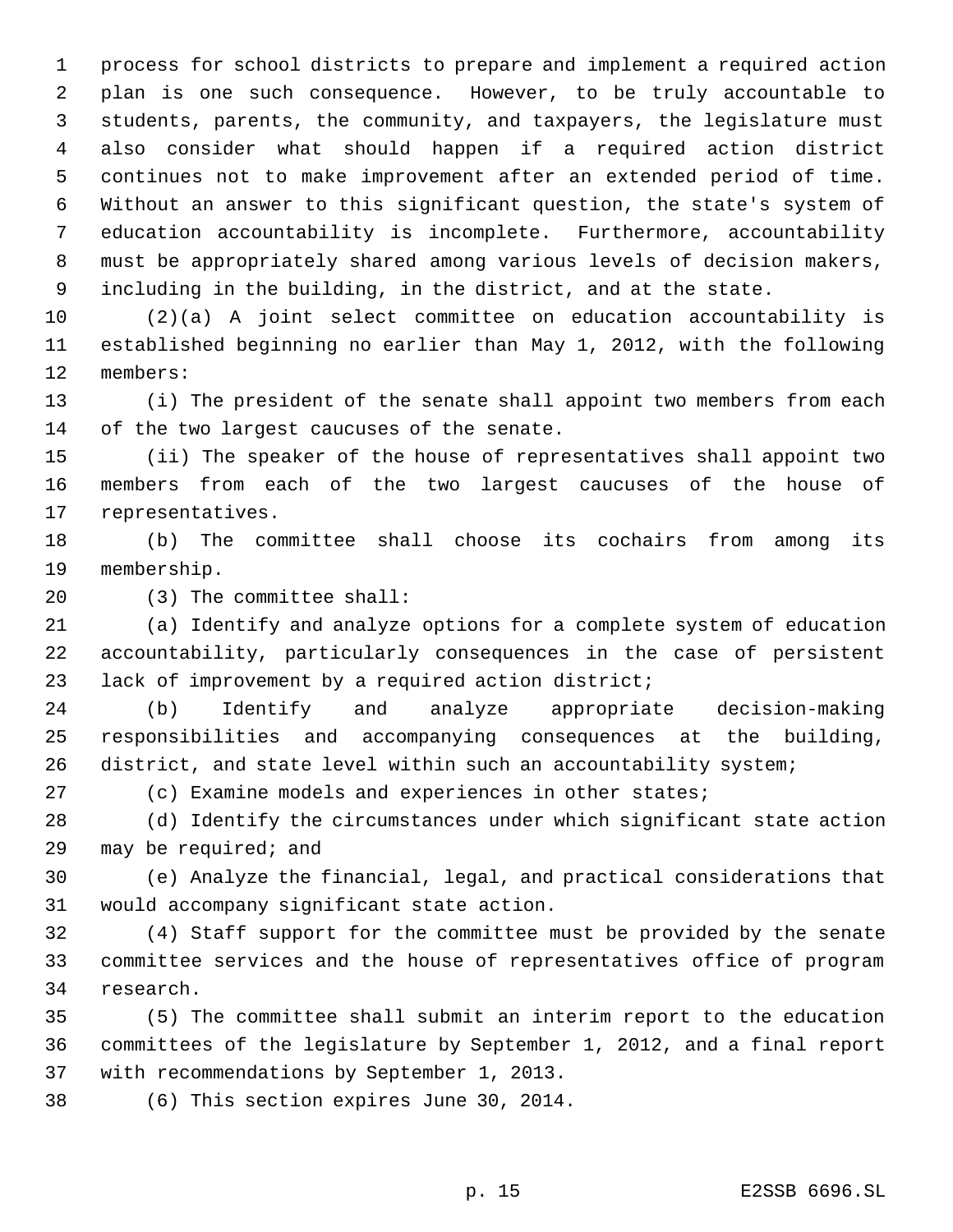| $\mathbf{1}$ | PART II                                                                 |
|--------------|-------------------------------------------------------------------------|
| 2            | <b>EVALUATIONS</b>                                                      |
| 3            | Sec. 201. RCW 28A.150.230 and 2006 c 263 s 201 are each amended to      |
| 4            | read as follows:                                                        |
| 5            | (1) It is the intent and purpose of this section to quarantee that      |
| 6            | each common school district board of directors, whether or not acting   |
| 7            | through its respective administrative staff, be held accountable for    |
| 8            | the proper operation of their district to the local community and its   |
| 9            | electorate. In accordance with the provisions of Title 28A RCW, as now  |
| 10           | or hereafter amended, each common school district board of directors    |
| 11           | shall be vested with the final responsibility for the setting of        |
| 12           | policies ensuring quality in the content and extent of its educational  |
| 13           | program and that such program provide students with the opportunity to  |
| 14           | achieve those skills which are generally recognized as requisite to     |
| 15           | learning.                                                               |
| 16           | (2) In conformance with the provisions of Title 28A RCW, as now or      |
| 17           | hereafter amended, it shall be the responsibility of each common school |
| 18           | district board of directors to adopt policies to:                       |
| 19           | (a) Establish performance criteria and an evaluation process for        |
| 20           | its superintendent, classified staff, certificated personnel, including |
| 21           | administrative staff, and for all programs constituting a part of such  |
| 22           | district's curriculum. Each district shall report annually to the       |
| 23           | superintendent of public instruction the following for each employee    |
| 24           | group listed in this subsection (2)(a): (i) Evaluation criteria and     |
| 25           | rubrics; (ii) a description of each rating; and (iii) the number of     |
| 26           | staff in each rating;                                                   |
| 27           | (b) Determine the final assignment of staff, certificated or            |
| 28           | classified, according to board enumerated classroom and program needs   |
| 29           | and data, based upon a plan to ensure that the assignment policy: (i)   |
| 30           | Supports the learning needs of all the students in the district; and    |
| 31           | (ii) gives specific attention to high-need schools and classrooms;      |
| 32           | (c) Provide information to the local community and its electorate       |
| 33           | describing the school district's policies concerning hiring, assigning, |
| 34           | terminating, and evaluating staff, including the criteria for           |
| 35           | evaluating teachers and principals;                                     |
| 36           | (d) Determine the amount of instructional hours necessary for any       |
| 37           | student to acquire a quality education in such district, in not less    |
|              |                                                                         |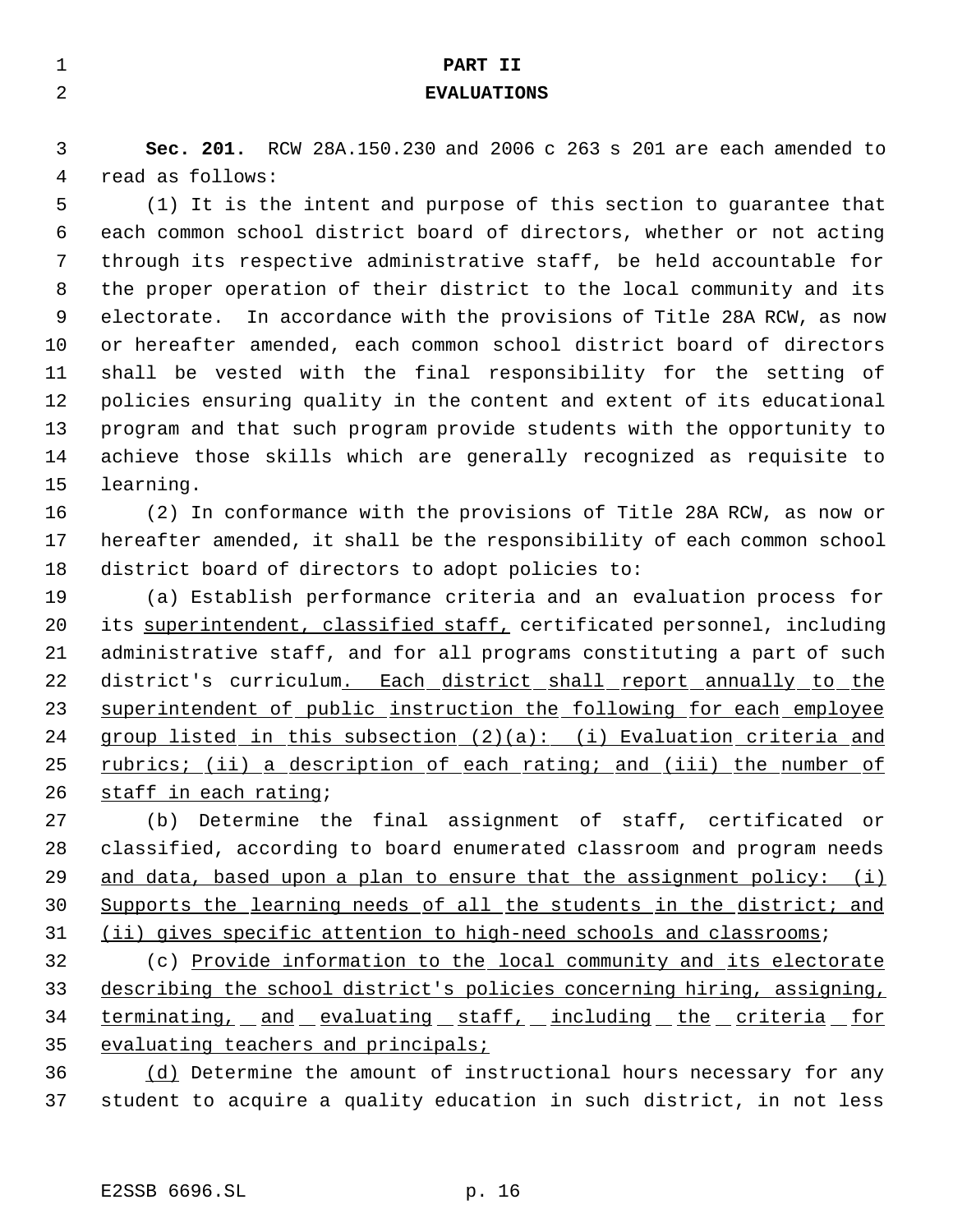than an amount otherwise required in RCW 28A.150.220, or rules of the state board of education;

 (( $\left(\frac{d}{d} \right)$ ) (e) Determine the allocation of staff time, whether certificated or classified;

 $((e))$   $(f)$  Establish final curriculum standards consistent with law and rules of the superintendent of public instruction, relevant to the particular needs of district students or the unusual characteristics of the district, and ensuring a quality education for each student in the district; and

 $((\text{#}))$  (q) Evaluate teaching materials, including text books, teaching aids, handouts, or other printed material, in public hearing upon complaint by parents, guardians or custodians of students who consider dissemination of such material to students objectionable.

 **Sec. 202.** RCW 28A.405.100 and 1997 c 278 s 1 are each amended to read as follows:

 (1)(a) Except as provided in subsection (2) of this section, the superintendent of public instruction shall establish and may amend from time to time minimum criteria for the evaluation of the professional performance capabilities and development of certificated classroom teachers and certificated support personnel. For classroom teachers the criteria shall be developed in the following categories: Instructional skill; classroom management, professional preparation and 23 scholarship; effort toward improvement when needed; the handling of student discipline and attendant problems; and interest in teaching pupils and knowledge of subject matter.

 (b) Every board of directors shall, in accordance with procedure provided in RCW 41.59.010 through 41.59.170, 41.59.910 and 41.59.920, establish evaluative criteria and procedures for all certificated classroom teachers and certificated support personnel. The evaluative criteria must contain as a minimum the criteria established by the superintendent of public instruction pursuant to this section and must be prepared within six months following adoption of the superintendent of public instruction's minimum criteria. The district must certify to the superintendent of public instruction that evaluative criteria have been so prepared by the district.

36 (2)(a) Pursuant to the implementation schedule established in subsection (7)(b) of this section, every board of directors shall, in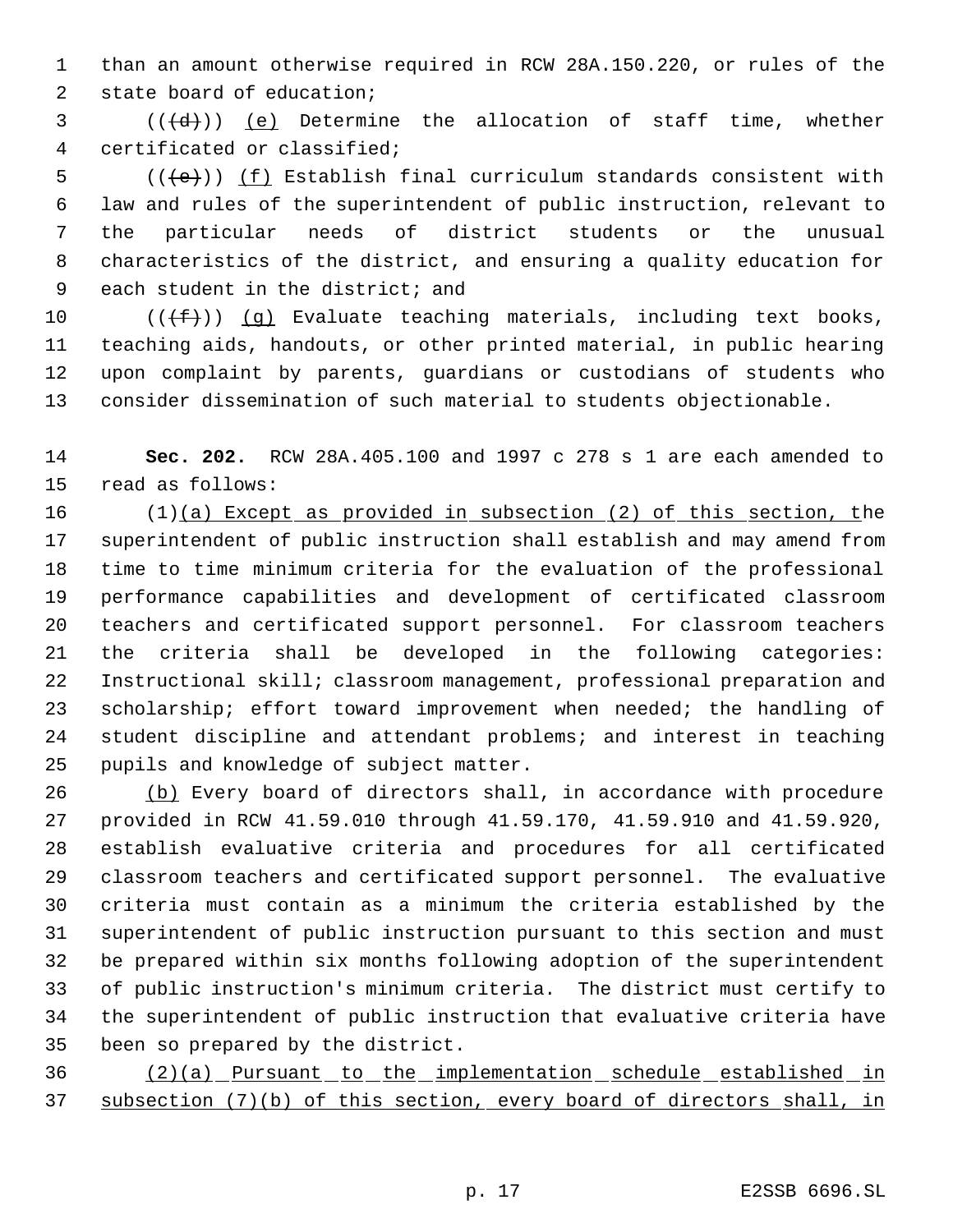accordance with procedures provided in RCW 41.59.010 through 41.59.170, 41.59.910, and 41.59.920, establish revised evaluative criteria and a four-level rating system for all certificated classroom teachers.

 (b) The minimum criteria shall include: (i) Centering instruction 5 on high expectations for student achievement; (ii) demonstrating 6 effective teaching practices; (iii) recognizing individual student learning needs and developing strategies to address those needs; (iv) providing clear and intentional focus on subject matter content and 9 curriculum; (v) fostering and managing a safe, positive learning 10 environment; (vi) using multiple student data elements to modify 11 instruction and improve student learning; (vii) communicating and 12 collaborating with parents and school community; and (viii) exhibiting 13 collaborative and collegial practices focused on improving instructional practice and student learning.

 (c) The four-level rating system used to evaluate the certificated classroom teacher must describe performance along a continuum that 17 indicates the extent to which the criteria have been met or exceeded. When student growth data, if available and relevant to the teacher and subject matter, is referenced in the evaluation process it must be based on multiple measures that can include classroom-based, school- based, district-based, and state-based tools. As used in this subsection, "student growth" means the change in student achievement between two points in time.

24 (3)(a) Except as provided in subsection  $((+5))$  (10) of this section, it shall be the responsibility of a principal or his or her designee to evaluate all certificated personnel in his or her school. During each school year all classroom teachers and certificated support 28 personnel(( $\frac{1}{f}$  hereinafter referred to as "employees" in this section,)) shall be observed for the purposes of evaluation at least twice in the performance of their assigned duties. Total observation time for each 31 employee for each school year shall be not less than sixty minutes. An employee in the third year of provisional status as defined in RCW 28A.405.220 shall be observed at least three times in the performance 34 of his or her duties and the total observation time for the school year 35 shall not be less than ninety minutes. Following each observation, or series of observations, the principal or other evaluator shall promptly document the results of the observation in writing, and shall provide the employee with a copy thereof within three days after such report is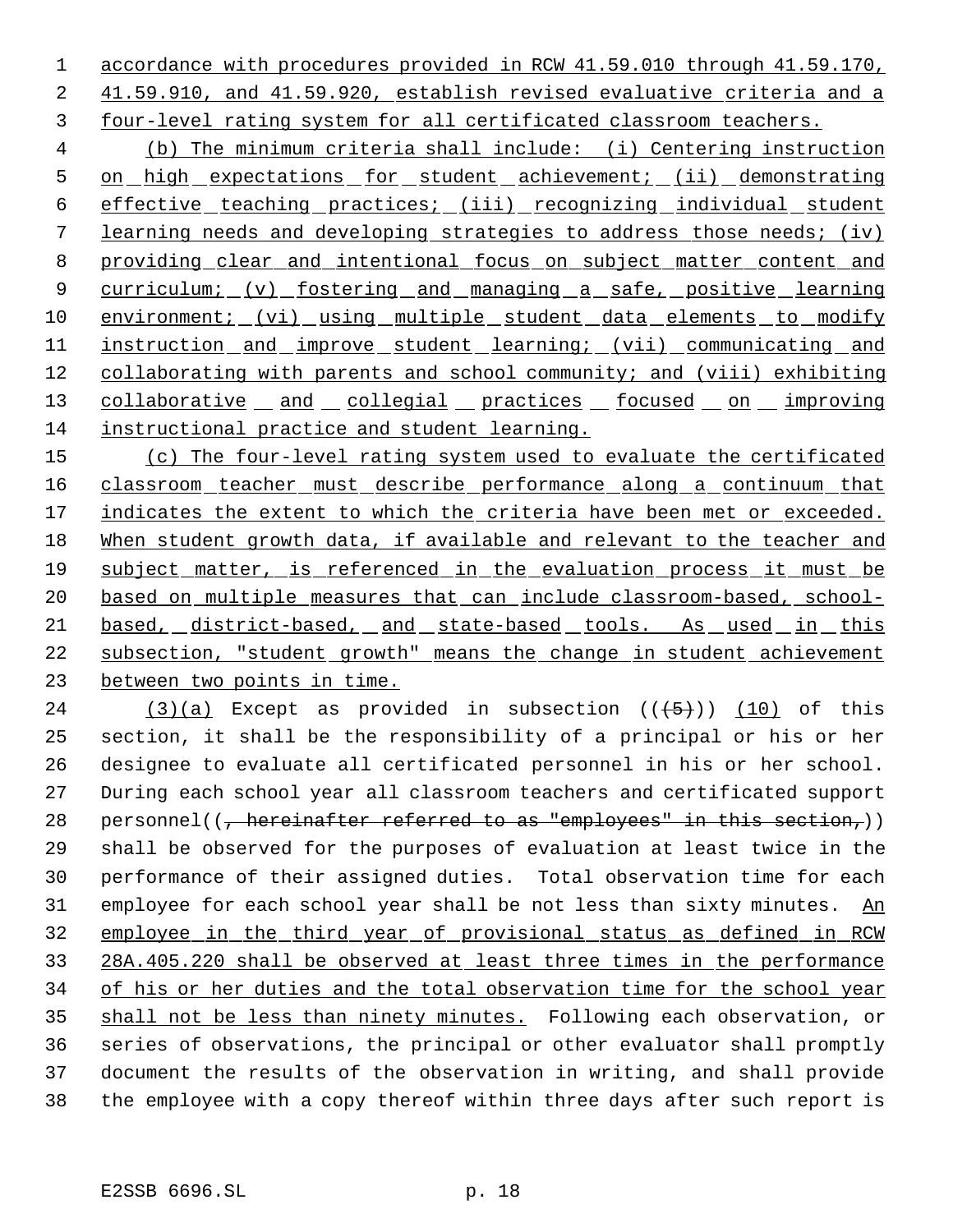prepared. New employees shall be observed at least once for a total observation time of thirty minutes during the first ninety calendar days of their employment period.

 (b) As used in this subsection and subsection (4) of this section, 5 "employees" means classroom teachers and certificated support personnel.

 (4)(a) At any time after October 15th, an employee whose work is 8 not judged ((unsatisfactory)) satisfactory based on district evaluation criteria shall be notified in writing of the specific areas of deficiencies along with a reasonable program for improvement. During the period of probation, the employee may not be transferred from the supervision of the original evaluator. Improvement of performance or probable cause for nonrenewal must occur and be documented by the original evaluator before any consideration of a request for transfer or reassignment as contemplated by either the individual or the school district. A probationary period of sixty school days shall be established. The establishment of a probationary period does not adversely affect the contract status of an employee within the meaning of RCW 28A.405.300. The purpose of the probationary period is to give the employee opportunity to demonstrate improvements in his or her areas of deficiency. The establishment of the probationary period and the giving of the notice to the employee of deficiency shall be by the school district superintendent and need not be submitted to the board of directors for approval. During the probationary period the evaluator shall meet with the employee at least twice monthly to supervise and make a written evaluation of the progress, if any, made by the employee. The evaluator may authorize one additional certificated employee to evaluate the probationer and to aid the employee in improving his or her areas of deficiency; such additional certificated employee shall be immune from any civil liability that might otherwise be incurred or imposed with regard to the good faith performance of such evaluation. The probationer may be removed from probation if he or she has demonstrated improvement to the satisfaction of the principal in those areas specifically detailed in his or her initial notice of deficiency and subsequently detailed in his or her improvement program. Lack of necessary improvement during the established probationary period, as specifically documented in writing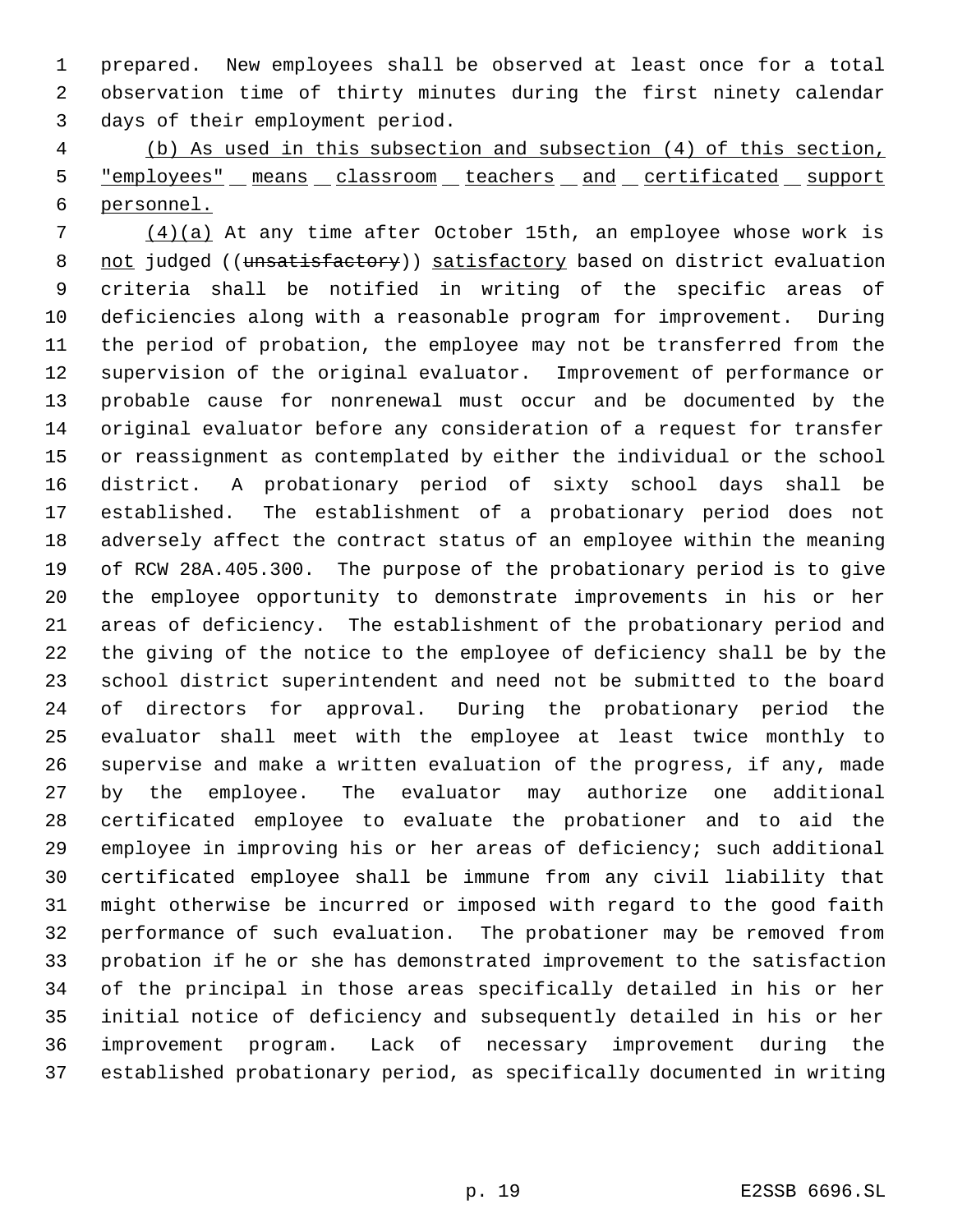with notification to the probationer and shall constitute grounds for a finding of probable cause under RCW 28A.405.300 or 28A.405.210.

 (b) Immediately following the completion of a probationary period that does not produce performance changes detailed in the initial notice of deficiencies and improvement program, the employee may be removed from his or her assignment and placed into an alternative assignment for the remainder of the school year. This reassignment may not displace another employee nor may it adversely affect the probationary employee's compensation or benefits for the remainder of the employee's contract year. If such reassignment is not possible, the district may, at its option, place the employee on paid leave for the balance of the contract term.

 $((+2))$   $(5)$  Every board of directors shall establish evaluative criteria and procedures for all superintendents, principals, and other administrators. It shall be the responsibility of the district superintendent or his or her designee to evaluate all administrators. 17 Except as provided in subsection (6) of this section, such evaluation shall be based on the administrative position job description. Such criteria, when applicable, shall include at least the following categories: Knowledge of, experience in, and training in recognizing good professional performance, capabilities and development; school 22 administration and management; school finance; professional preparation 23 and scholarship; effort toward improvement when needed; interest in pupils, employees, patrons and subjects taught in school; leadership; and ability and performance of evaluation of school personnel.

 $((+3))$  (6)(a) Pursuant to the implementation schedule established 27 by subsection (7)(b) of this section, every board of directors shall establish revised evaluative criteria and a four-level rating system for principals.

 (b) The minimum criteria shall include: (i) Creating a school culture that promotes the ongoing improvement of learning and teaching for students and staff; (ii) demonstrating commitment to closing the achievement gap; (iii) providing for school safety; (iv) leading the development, implementation, and evaluation of a data-driven plan for increasing student achievement, including the use of multiple student data elements; (v) assisting instructional staff with alignment of curriculum, instruction, and assessment with state and local district learning goals; (vi) monitoring, assisting, and evaluating effective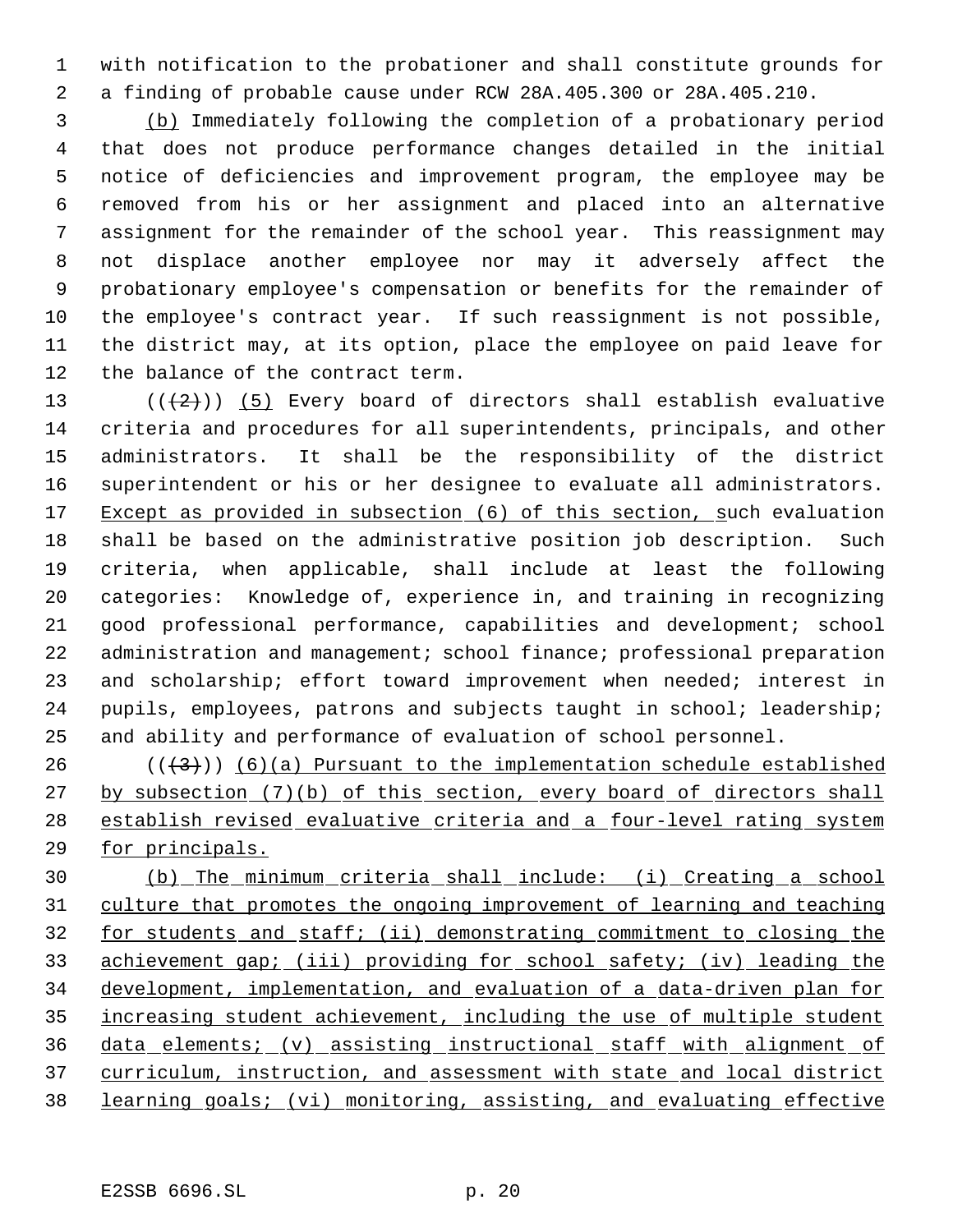1 instruction and assessment practices; (vii) managing both staff and 2 fiscal resources to support student achievement and legal responsibilities; and (viii) partnering with the school community to promote student learning.

 (c) The four-level rating system used to evaluate the principal must describe performance along a continuum that indicates the extent to which the criteria have been met or exceeded. When available, student growth data that is referenced in the evaluation process must 9 be based on multiple measures that can include classroom-based, school-10 based, district-based, and state-based tools. As used in this 11 subsection, "student growth" means the change in student achievement between two points in time.

 (7)(a) The superintendent of public instruction, in collaboration 14 with state associations representing teachers, principals, 15 administrators, and parents, shall create models for implementing the 16 evaluation system criteria, student growth tools, professional 17 development programs, and evaluator training for certificated classroom 18 teachers and principals. Human resources specialists, professional development experts, and assessment experts must also be consulted. Due to the diversity of teaching assignments and the many developmental 21 <u>levels of students, classroom teachers and principals must be</u> prominently represented in this work. The models must be available for use in the 2011-12 school year.

 (b) A new certificated classroom teacher evaluation system that implements the provisions of subsection (2) of this section and a new 26 principal evaluation system that implements the provisions of subsection (6) of this section shall be phased-in beginning with the 2010-11 school year by districts identified in (c) of this subsection and implemented in all school districts beginning with the 2013-14 school year.

31 (c) A set of school districts shall be selected by the superintendent of public instruction to participate in a collaborative process resulting in the development and piloting of new certificated classroom teacher and principal evaluation systems during the 2010-11 35 and 2011-12 school years. These school districts must be selected based on: (i) The agreement of the local associations representing classroom teachers and principals to collaborate with the district in this developmental work and (ii) the agreement to participate in the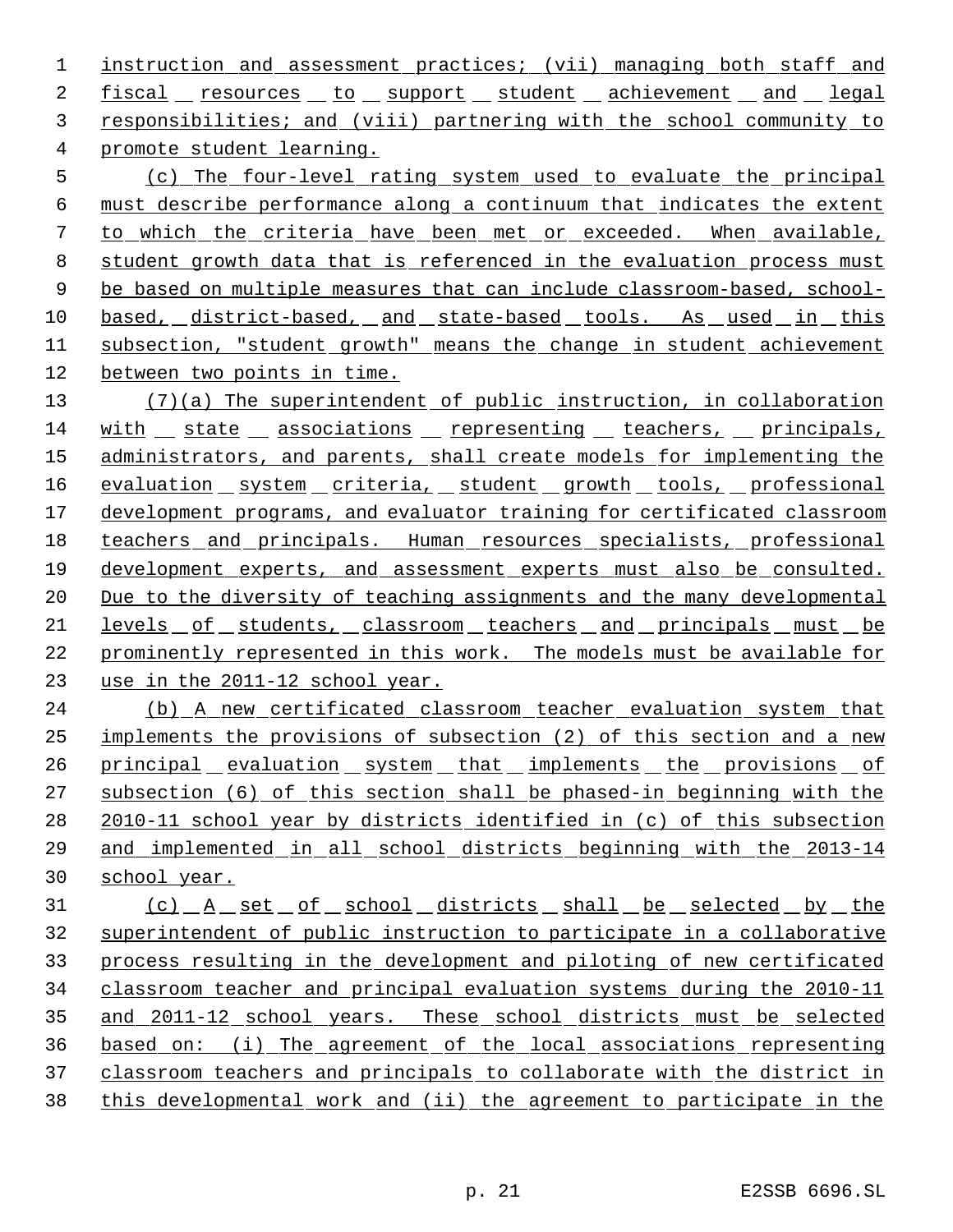1 full range of development and implementation activities, including: 2 Development of rubrics for the evaluation criteria and ratings in 3 subsections (2) and (6) of this section; identification of or 4 development of appropriate multiple measures of student growth in 5 subsections (2) and (6) of this section; development of appropriate 6 evaluation system forms; participation in professional development for 7 principals and classroom teachers regarding the content of the new 8 evaluation system; participation in evaluator training; and 9 participation in activities to evaluate the effectiveness of the new 10 systems and support programs. The school districts must submit to the 11 office of the superintendent of public instruction data that is used in 12 evaluations and all district-collected student achievement, aptitude, 13 and growth data regardless of whether the data is used in evaluations. 14 If the data is not available electronically, the district may submit it 15 in nonelectronic form. The superintendent of public instruction must 16 analyze the districts' use of student data in evaluations, including 17 examining the extent that student data is not used or is underutilized. 18 The superintendent of public instruction must also consult with 19 participating districts and stakeholders, recommend appropriate 20 changes, and address statewide implementation issues. The 21 superintendent of public instruction shall report evaluation system 22 implementation status, evaluation data, and recommendations to 23 appropriate committees of the legislature and governor by July 1, 2011, 24 and at the conclusion of the development phase by July 1, 2012. In the 25 July 1, 2011 report, the superintendent shall include recommendations 26 for whether a single statewide evaluation model should be adopted, 27 whether modified versions developed by school districts should be 28 subject to state approval, and what the criteria would be for 29 determining if a school district's evaluation model meets or exceeds a 30 statewide model. The report shall also identify challenges posed by 31 requiring a state approval process.

32 (8) Each certificated ((employee)) classroom teacher and 33 certificated support personnel shall have the opportunity for confidential conferences with his or her immediate supervisor on no less than two occasions in each school year. Such confidential conference shall have as its sole purpose the aiding of the administrator in his or her assessment of the employee's professional performance.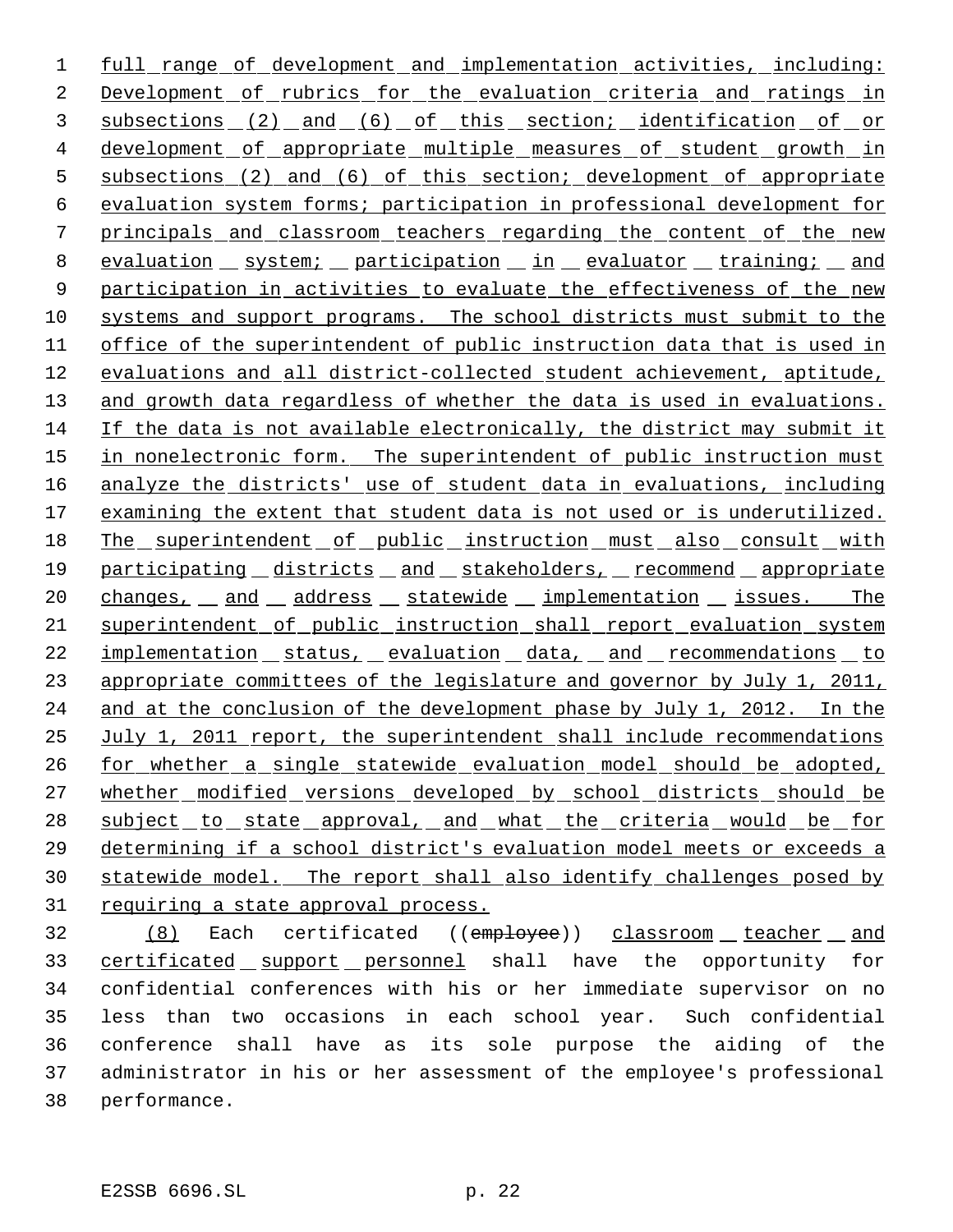$((+4))$  (9) The failure of any evaluator to evaluate or supervise 2 or cause the evaluation or supervision of certificated ((employees)) classroom teachers and certificated support personnel or administrators in accordance with this section, as now or hereafter amended, when it is his or her specific assigned or delegated responsibility to do so, shall be sufficient cause for the nonrenewal of any such evaluator's contract under RCW 28A.405.210, or the discharge of such evaluator under RCW 28A.405.300.

9 (((+5))) (10) After ((an employee)) a certificated classroom teacher 10 or certificated support personnel has four years of satisfactory 11 evaluations under subsection (1) of this section or has received one of 12 the two top ratings for four years under subsection (2) of this 13 section, a school district may use a short form of evaluation, a 14 locally bargained evaluation emphasizing professional growth, an 15 evaluation under subsection (1)  $or (2)$  of this section, or any 16 combination thereof. The short form of evaluation shall include either 17 a thirty minute observation during the school year with a written 18 summary or a final annual written evaluation based on the criteria in 19 subsection (1) or (2) of this section and based on at least two 20 observation periods during the school year totaling at least sixty 21 minutes without a written summary of such observations being prepared. 22 A locally bargained short-form evaluation emphasizing professional 23 growth must provide that the professional growth activity conducted by 24 the certificated classroom teacher be specifically linked to one or 25 more of the certificated classroom teacher evaluation criteria. 26 However, the evaluation process set forth in subsection  $(1)$  or  $(2)$  of 27 this section shall be followed at least once every three years unless 28 this time is extended by a local school district under the bargaining 29 process set forth in chapter 41.59 RCW. The employee or evaluator may 30 require that the evaluation process set forth in subsection (1) or  $(2)$ 31 of this section be conducted in any given school year. No evaluation 32 other than the evaluation authorized under subsection (1) or (2) of 33 this section may be used as a basis for determining that an employee's 34 work is ((unsatisfactory)) not satisfactory under subsection (1) or (2) 35 of this section or as probable cause for the nonrenewal of an 36 employee's contract under RCW 28A.405.210 unless an evaluation process 37 developed under chapter 41.59 RCW determines otherwise.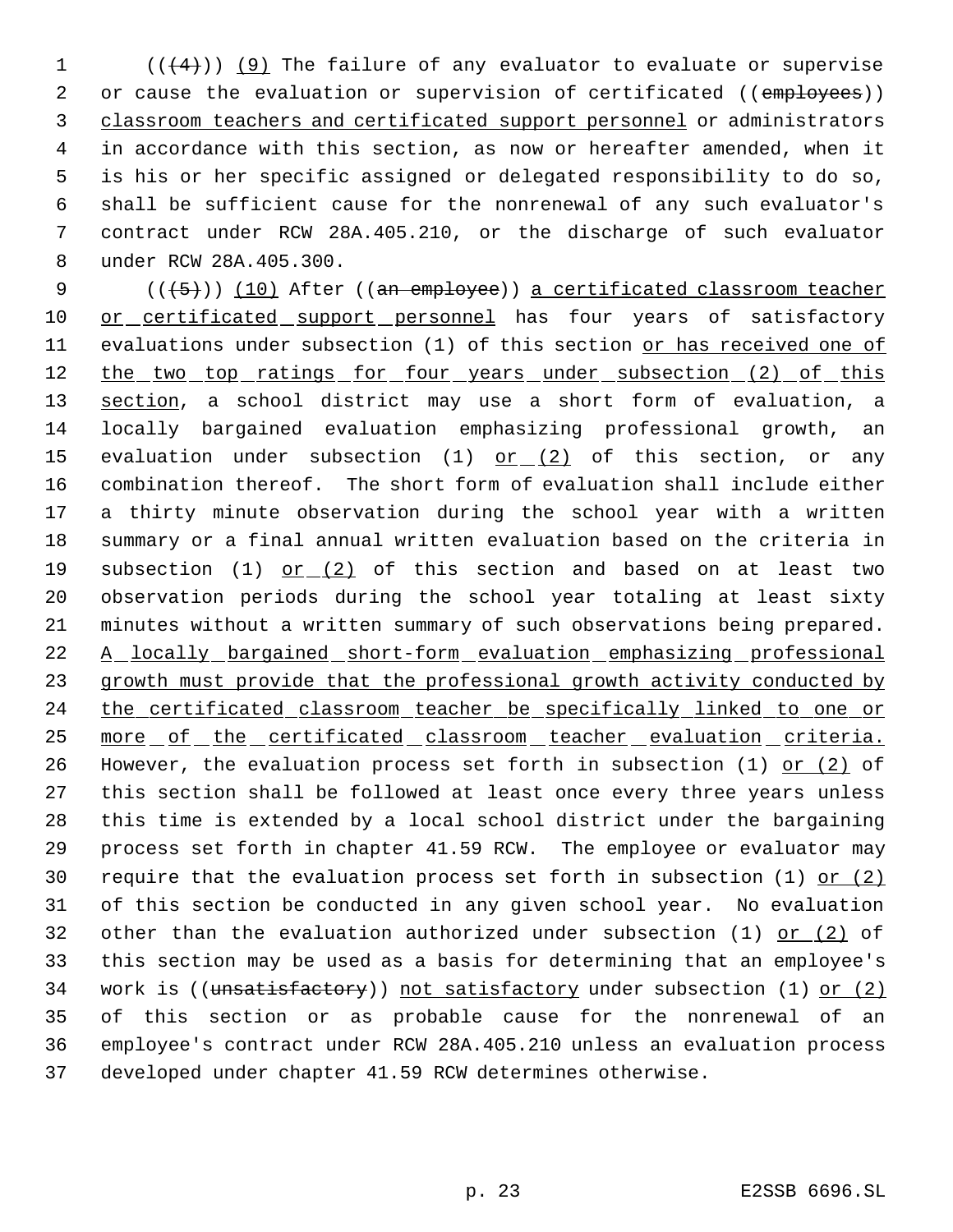**Sec. 203.** RCW 28A.405.220 and 2009 c 57 s 2 are each amended to read as follows:

 (1) Notwithstanding the provisions of RCW 28A.405.210, every person employed by a school district in a teaching or other nonsupervisory certificated position shall be subject to nonrenewal of employment 6 contract as provided in this section during the first  $((two))$  three 7 years of employment by such district, unless: (a) The employee has previously completed at least two years of certificated employment in another school district in the state of Washington, in which case the employee shall be subject to nonrenewal of employment contract pursuant to this section during the first year of employment with the new 12 district<u>; or (b) the school district superintendent may make a</u> 13 determination to remove an employee from provisional status if the employee has received one of the top two evaluation ratings during the 15 second year of employment by the district. Employees as defined in this section shall hereinafter be referred to as "provisional 17 employees( $(\frac{\pi}{\cdot})$ ).

 (2) In the event the superintendent of the school district determines that the employment contract of any provisional employee should not be renewed by the district for the next ensuing term such provisional employee shall be notified thereof in writing on or before May 15th preceding the commencement of such school term, or if the omnibus appropriations act has not passed the legislature by May 15th, then notification shall be no later than June 15th, which notification shall state the reason or reasons for such determination. Such notice shall be served upon the provisional employee personally, or by certified or registered mail, or by leaving a copy of the notice at the place of his or her usual abode with some person of suitable age and discretion then resident therein. The determination of the superintendent shall be subject to the evaluation requirements of RCW 28A.405.100.

 (3) Every such provisional employee so notified, at his or her request made in writing and filed with the superintendent of the district within ten days after receiving such notice, shall be given the opportunity to meet informally with the superintendent for the purpose of requesting the superintendent to reconsider his or her decision. Such meeting shall be held no later than ten days following the receipt of such request, and the provisional employee shall be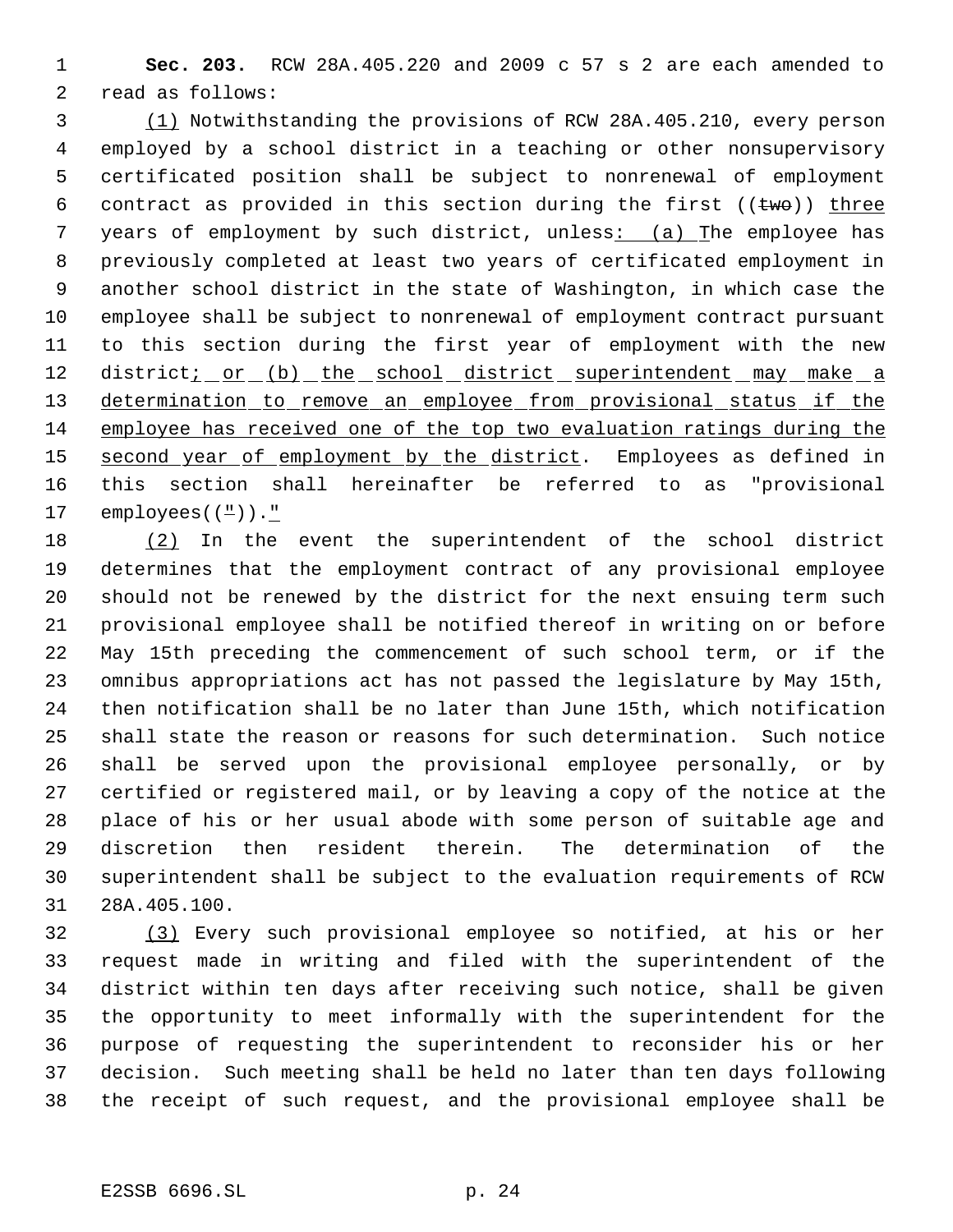given written notice of the date, time and place of meeting at least three days prior thereto. At such meeting the provisional employee shall be given the opportunity to refute any facts upon which the superintendent's determination was based and to make any argument in support of his or her request for reconsideration.

 $\frac{(4)}{4}$  Within ten days following the meeting with the provisional employee, the superintendent shall either reinstate the provisional employee or shall submit to the school district board of directors for consideration at its next regular meeting a written report recommending that the employment contract of the provisional employee be nonrenewed and stating the reason or reasons therefor. A copy of such report shall be delivered to the provisional employee at least three days prior to the scheduled meeting of the board of directors. In taking action upon the recommendation of the superintendent, the board of directors shall consider any written communication which the provisional employee may file with the secretary of the board at any time prior to that meeting.

 (5) The board of directors shall notify the provisional employee in writing of its final decision within ten days following the meeting at which the superintendent's recommendation was considered. The decision of the board of directors to nonrenew the contract of a provisional employee shall be final and not subject to appeal.

 (6) This section applies to any person employed by a school district in a teaching or other nonsupervisory certificated position after June 25, 1976. This section provides the exclusive means for nonrenewing the employment contract of a provisional employee and no other provision of law shall be applicable thereto, including, without limitation, RCW 28A.405.210 and chapter 28A.645 RCW.

 NEW SECTION. **Sec. 204.** A new section is added to chapter 28A.405 RCW to read as follows:

 (1) Representatives of the office of the superintendent of public instruction and statewide associations representing administrators, principals, human resources specialists, and certificated classroom teachers shall analyze how the evaluation systems in RCW 28A.405.100 (2) and (6) affect issues related to a change in contract status.

 (2) The analysis shall be conducted during each of the phase-in years of the certificated classroom teacher and principal evaluation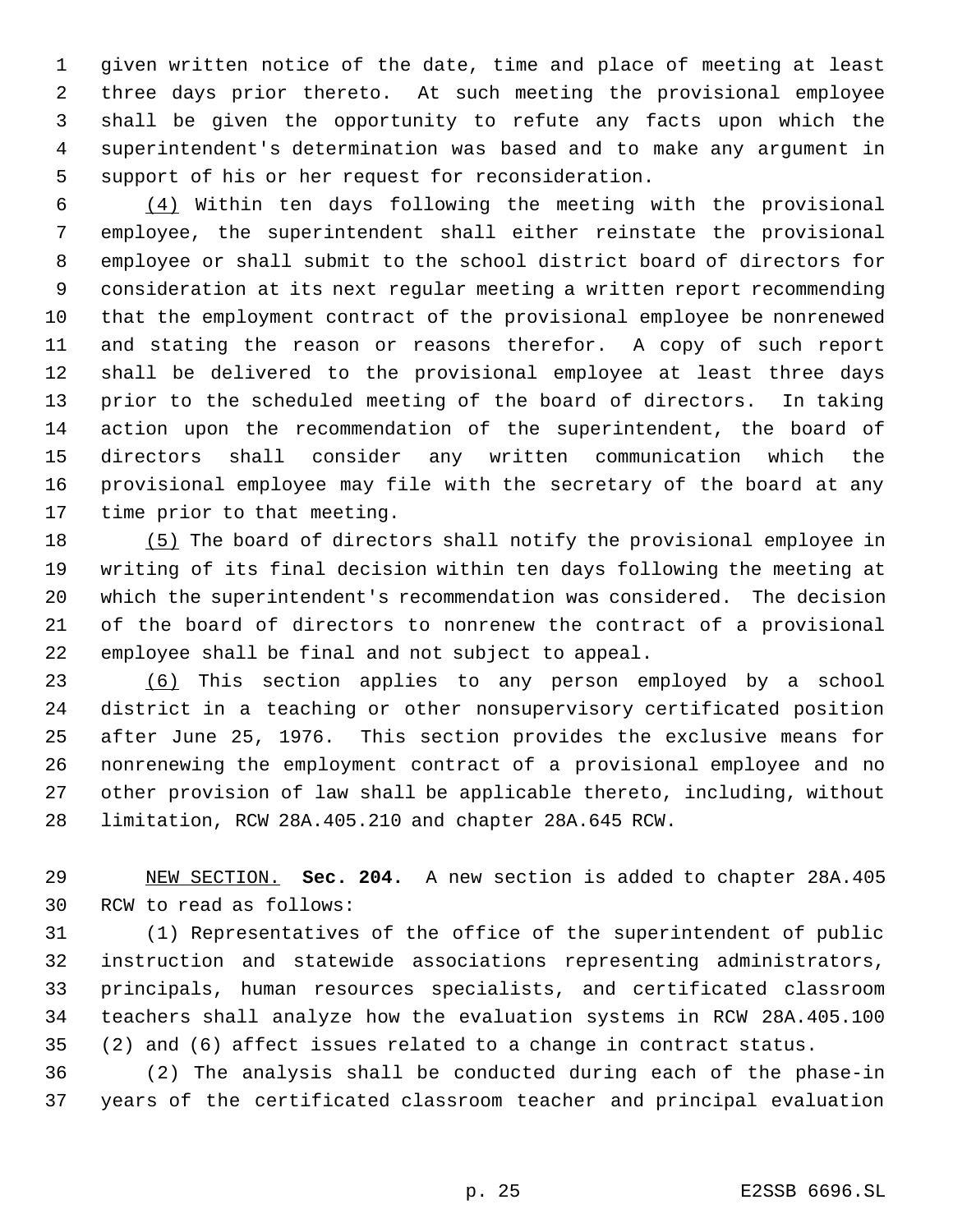systems. The analysis shall include: Procedures, timelines, probationary periods, appeal procedures, and other items related to the timely exercise of employment decisions and due process provisions for certificated classroom teachers and principals.

 NEW SECTION. **Sec. 205.** A new section is added to chapter 28A.405 RCW to read as follows:

 If funds are provided for professional development activities designed specifically for first through third-year teachers, the funds shall be allocated first to districts participating in the evaluation systems in RCW 28A.405.100 (2) and (6) before the required implementation date under that section.

#### **PART III**

## **PRINCIPAL PERFORMANCE**

 NEW SECTION. **Sec. 301.** The legislature finds that the presence of highly effective principals in schools has never been more important than it is today. To enable students to meet high academic standards, principals must lead and encourage teams of teachers and support staff to work together, align curriculum and instruction, use student data to target instruction and intervention strategies, and serve as the chief school officer with parents and the community. Greater responsibility should come with greater authority over personnel, budgets, resource allocation, and programs. But greater responsibility also comes with greater accountability for outcomes. Washington is putting into place an updated and rigorous system of evaluating principal performance, one that will measure what matters. This system will never be truly effective unless the results are meaningfully used.

 NEW SECTION. **Sec. 302.** A new section is added to chapter 28A.405 RCW to read as follows:

 (1) Any certificated employee of a school district under this section who is first employed as a principal after the effective date of this section shall be subject to transfer as provided under this section, at the expiration of the term of his or her employment contract, to any subordinate certificated position within the school district. "Subordinate certificated position" as used in this section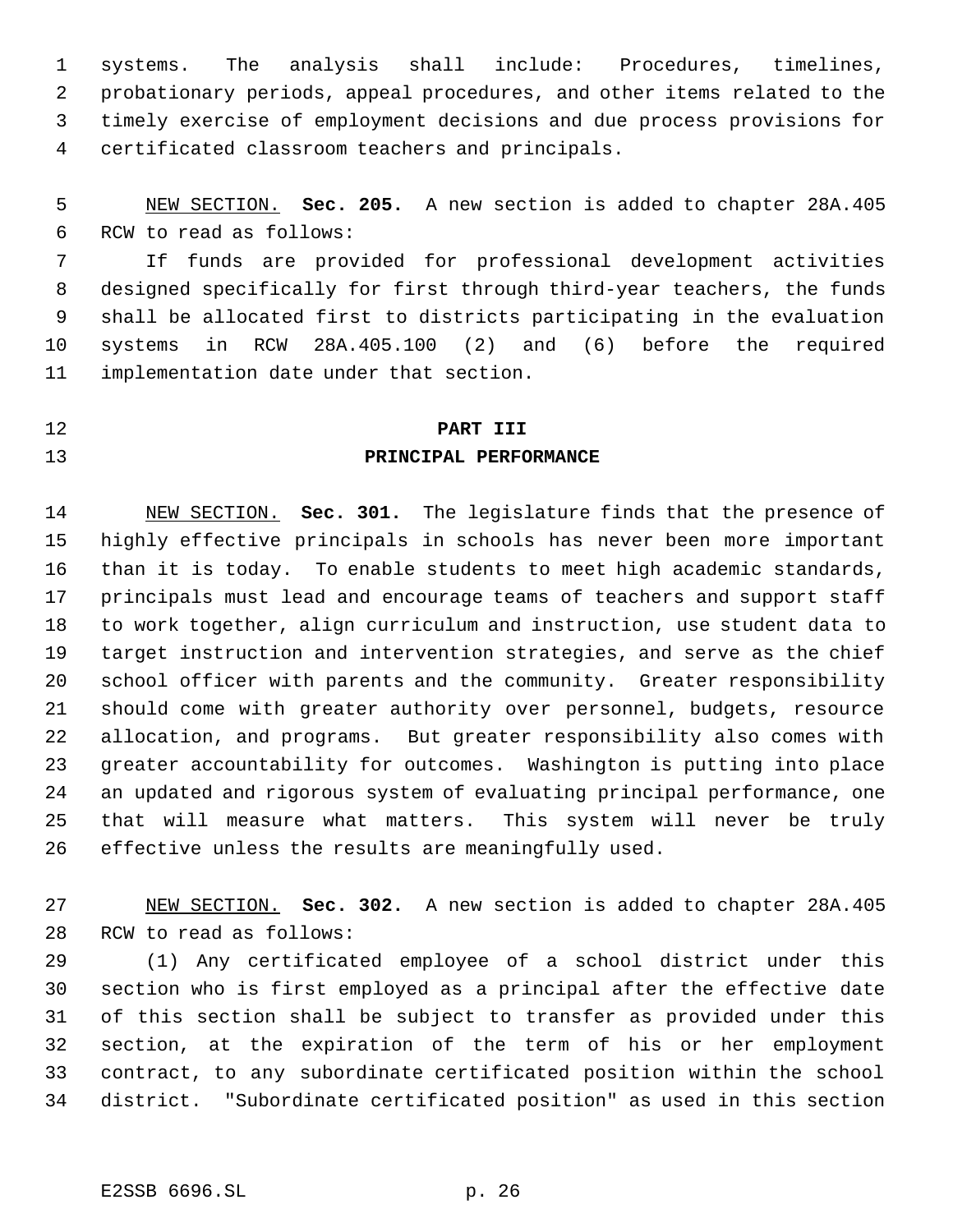means any administrative or nonadministrative certificated position for which the annual compensation is less than the position currently held by the administrator. This section applies only to school districts with an annual average student enrollment of more than thirty-five thousand full-time equivalent students.

 (2) During the first three consecutive school years of employment as a principal by the school district, or during the first full school year of such employment in the case of a principal who has been previously employed as a principal by another school district in the state for three or more consecutive school years, the transfer of the principal to a subordinate certificated position may be made by a determination of the superintendent that the best interests of the school district would be served by the transfer.

 (3) Commencing with the fourth consecutive school year of employment as a principal, or the second consecutive school year of such employment in the case of a principal who has been previously employed as a principal by another school district in the state for three or more consecutive school years, the transfer of the principal to a subordinate certificated position shall be based on the superintendent's determination that the results of the evaluation of the principal's performance using the evaluative criteria and rating system established under RCW 28A.405.100 provide a valid reason for the transfer without regard to whether there is probable cause for the transfer. If a valid reason is shown, it shall be deemed that the transfer is reasonably related to the principal's performance. No probationary period is required. However, provision of support and an attempt at remediation of the performance of the principal, as defined by the superintendent, are required for a determination by the superintendent under this subsection that the principal should be transferred to a subordinate certificated position.

 (4) Any superintendent transferring a principal under this section to a subordinate certificated position shall notify that principal in writing on or before May 15th before the beginning of the school year of that determination, or if the omnibus appropriations act has not passed the legislature by May 15th, then notification shall be no later than June 15th. The notification shall state the reason or reasons for the transfer and shall identify the subordinate certificated position to which the principal will be transferred. The notification shall be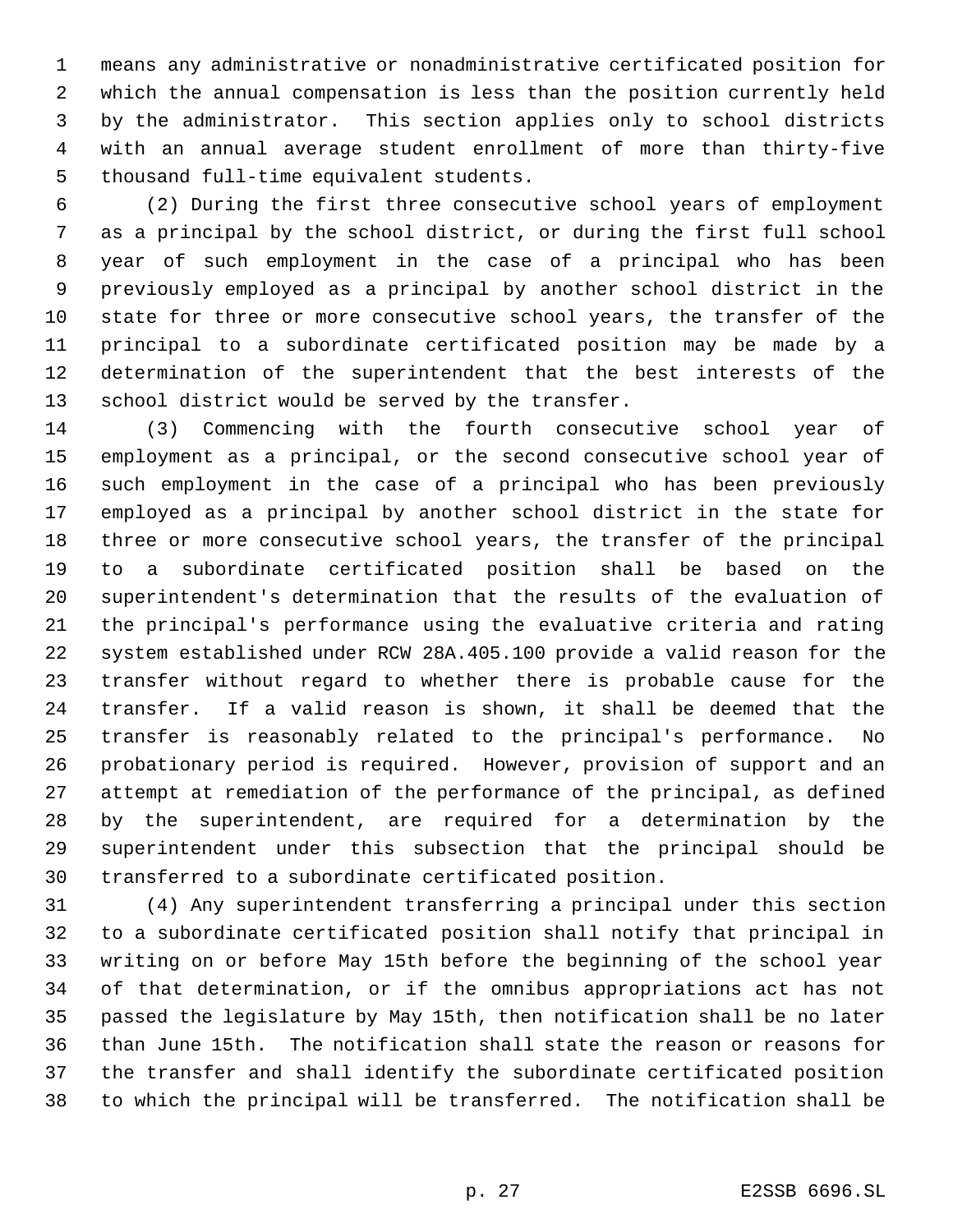served upon the principal personally, or by certified or registered mail, or by leaving a copy of the notice at the place of his or her usual abode with some person of suitable age and discretion then resident therein.

 (5) Any principal so notified may request to the president or chair of the board of directors of the district, in writing and within ten days after receiving notice, an opportunity to meet informally with the board of directors in an executive session for the purpose of requesting the board to reconsider the decision of the superintendent, and shall be given such opportunity. The board, upon receipt of such request, shall schedule the meeting for no later than the next regularly scheduled meeting of the board, and shall give the principal written notice at least three days before the meeting of the date, time, and place of the meeting. At the meeting the principal shall be given the opportunity to refute any evidence upon which the determination was based and to make any argument in support of his or her request for reconsideration. The principal and the board may invite their respective legal counsel to be present and to participate at the meeting. The board shall notify the principal in writing of its final decision within ten days following its meeting with the principal. No appeal to the courts shall lie from the final decision of the board of directors to transfer a principal to a subordinate certificated position.

 (6) This section provides the exclusive means for transferring a certificated employee first employed by a school district under this section as a principal after the effective date of this section to a subordinate certificated position at the expiration of the term of his or her employment contract.

 **Sec. 303.** RCW 28A.405.210 and 2009 c 57 s 1 are each amended to read as follows:

 No teacher, principal, supervisor, superintendent, or other certificated employee, holding a position as such with a school district, hereinafter referred to as "employee", shall be employed except by written order of a majority of the directors of the district at a regular or special meeting thereof, nor unless he or she is the holder of an effective teacher's certificate or other certificate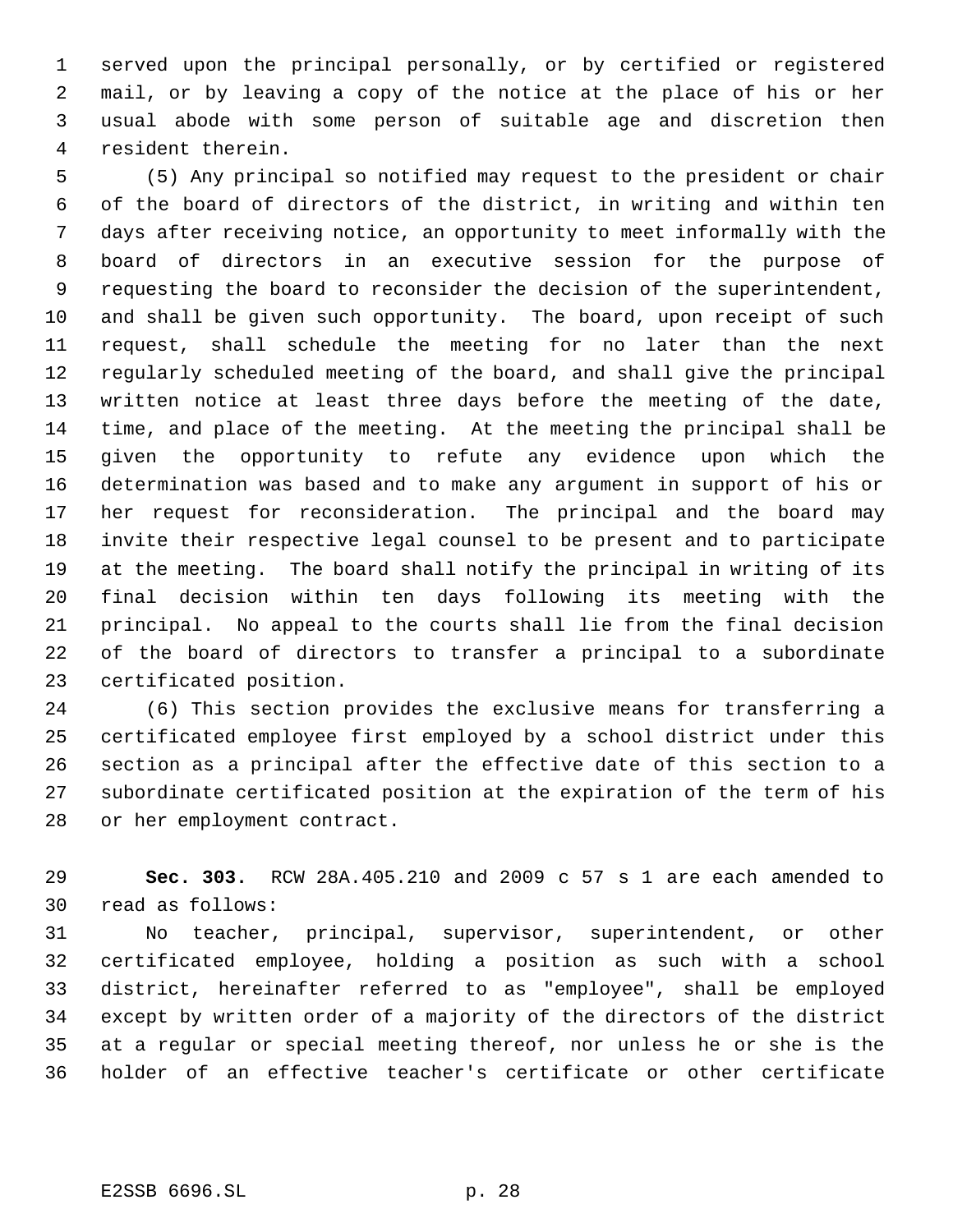required by law or the Washington professional educator standards board for the position for which the employee is employed.

 The board shall make with each employee employed by it a written contract, which shall be in conformity with the laws of this state, and except as otherwise provided by law, limited to a term of not more than one year. Every such contract shall be made in duplicate, one copy to be retained by the school district superintendent or secretary and one copy to be delivered to the employee. No contract shall be offered by any board for the employment of any employee who has previously signed an employment contract for that same term in another school district of the state of Washington unless such employee shall have been released from his or her obligations under such previous contract by the board of directors of the school district to which he or she was obligated. Any contract signed in violation of this provision shall be void.

 In the event it is determined that there is probable cause or causes that the employment contract of an employee should not be renewed by the district for the next ensuing term such employee shall be notified in writing on or before May 15th preceding the commencement of such term of that determination, or if the omnibus appropriations act has not passed the legislature by May 15th, then notification shall be no later than June 15th, which notification shall specify the cause or causes for nonrenewal of contract. Such determination of probable cause for certificated employees, other than the superintendent, shall be made by the superintendent. Such notice shall be served upon the employee personally, or by certified or registered mail, or by leaving a copy of the notice at the house of his or her usual abode with some person of suitable age and discretion then resident therein. Every such employee so notified, at his or her request made in writing and filed with the president, chair or secretary of the board of directors of the district within ten days after receiving such notice, shall be granted opportunity for hearing pursuant to RCW 28A.405.310 to determine whether there is sufficient cause or causes for nonrenewal of contract: PROVIDED, That any employee receiving notice of nonrenewal of contract due to an enrollment decline or loss of revenue may, in his or her request for a hearing, stipulate that initiation of the arrangements for a hearing officer as provided for by RCW 28A.405.310(4) shall occur within ten days following July 15 rather than the day that the employee submits the request for a hearing. If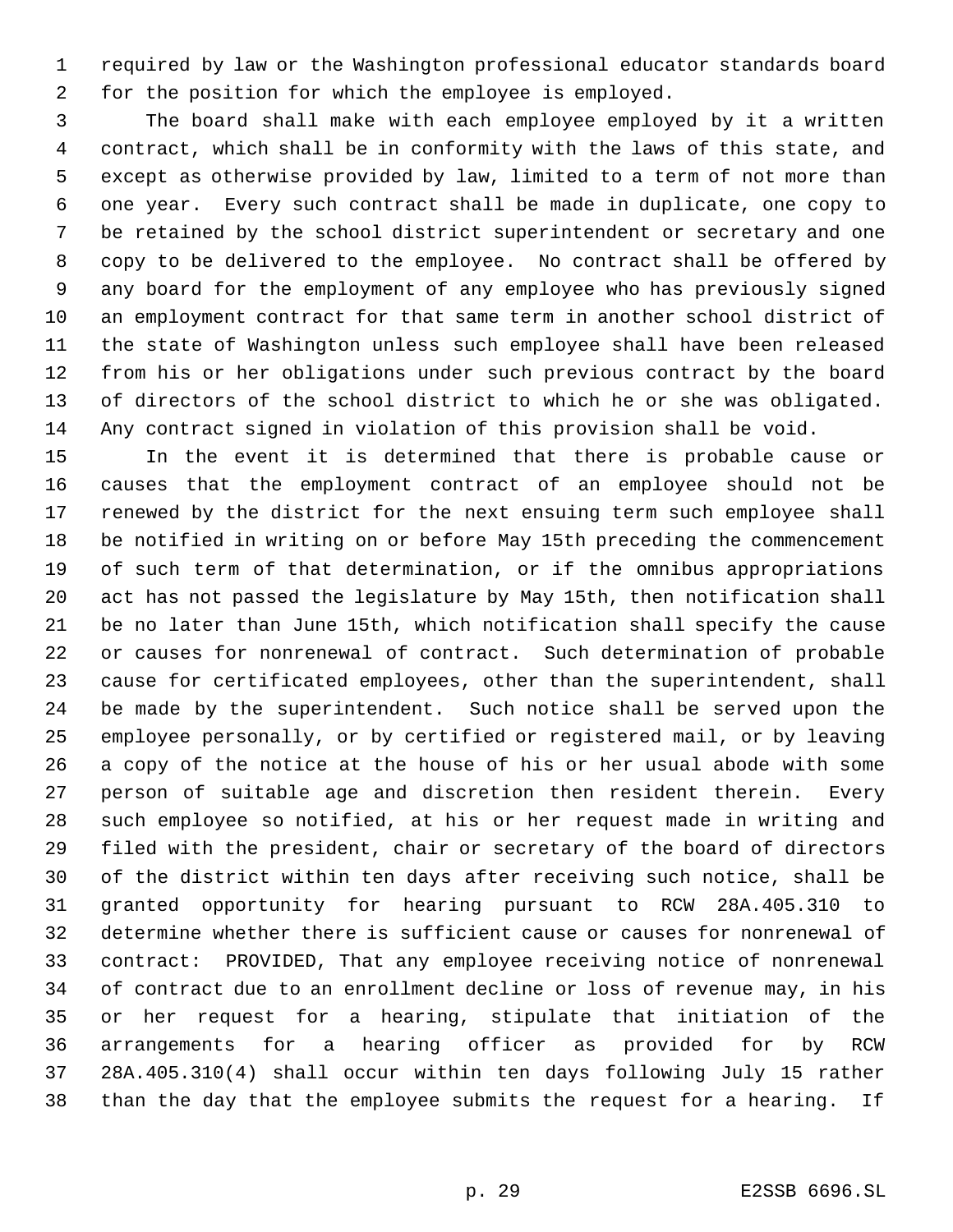any such notification or opportunity for hearing is not timely given, the employee entitled thereto shall be conclusively presumed to have been reemployed by the district for the next ensuing term upon contractual terms identical with those which would have prevailed if his or her employment had actually been renewed by the board of directors for such ensuing term.

 7 This section shall not be applicable to "provisional employees" as so designated in RCW 28A.405.220; transfer to a subordinate certificated position as that procedure is set forth in RCW 28A.405.230 or section 302 of this act shall not be construed as a nonrenewal of contract for the purposes of this section.

 **Sec. 304.** RCW 28A.405.230 and 2009 c 57 s 3 are each amended to read as follows:

 Any certificated employee of a school district employed as an assistant superintendent, director, principal, assistant principal, coordinator, or in any other supervisory or administrative position, hereinafter in this section referred to as "administrator", shall be subject to transfer, at the expiration of the term of his or her employment contract, to any subordinate certificated position within the school district. "Subordinate certificated position" as used in this section, shall mean any administrative or nonadministrative certificated position for which the annual compensation is less than the position currently held by the administrator.

 Every superintendent determining that the best interests of the school district would be served by transferring any administrator to a subordinate certificated position shall notify that administrator in writing on or before May 15th preceding the commencement of such school term of that determination, or if the omnibus appropriations act has not passed the legislature by May 15th, then notification shall be no later than June 15th, which notification shall state the reason or reasons for the transfer, and shall identify the subordinate certificated position to which the administrator will be transferred. Such notice shall be served upon the administrator personally, or by certified or registered mail, or by leaving a copy of the notice at the place of his or her usual abode with some person of suitable age and discretion then resident therein.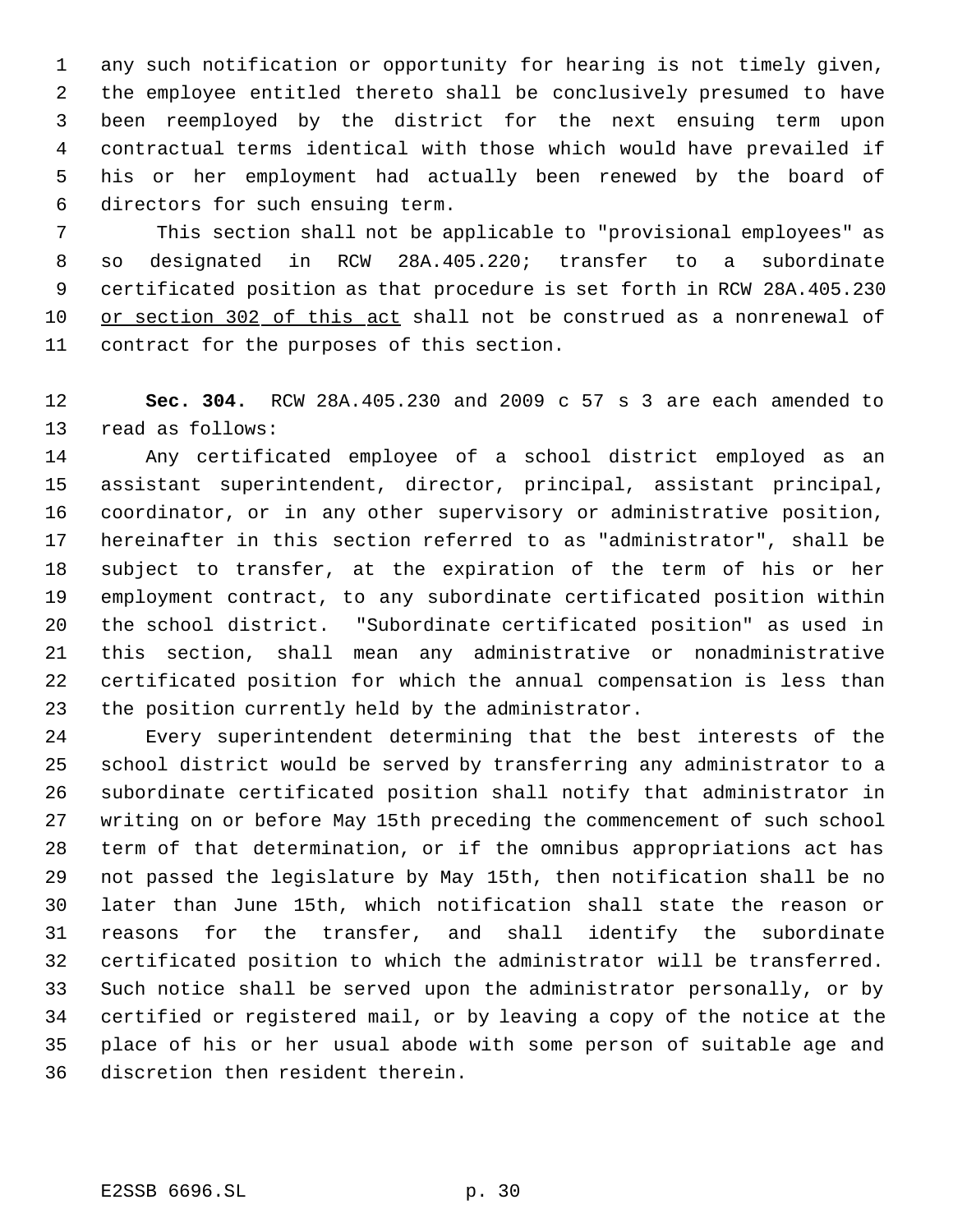Every such administrator so notified, at his or her request made in writing and filed with the president or chair, or secretary of the board of directors of the district within ten days after receiving such notice, shall be given the opportunity to meet informally with the board of directors in an executive session thereof for the purpose of requesting the board to reconsider the decision of the superintendent. Such board, upon receipt of such request, shall schedule the meeting for no later than the next regularly scheduled meeting of the board, and shall notify the administrator in writing of the date, time and place of the meeting at least three days prior thereto. At such meeting the administrator shall be given the opportunity to refute any facts upon which the determination was based and to make any argument in support of his or her request for reconsideration. The administrator and the board may invite their respective legal counsel to be present and to participate at the meeting. The board shall notify the administrator in writing of its final decision within ten days following its meeting with the administrator. No appeal to the courts shall lie from the final decision of the board of directors to transfer an administrator to a subordinate certificated position: PROVIDED, That in the case of principals such transfer shall be made at the expiration of the contract year and only during the first three consecutive school years of employment as a principal by a school district; except that if any such principal has been previously employed as a principal by another school district in the state of Washington for three or more consecutive school years the provisions of this section shall apply only to the first full school year of such employment.

 This section applies to any person employed as an administrator by a school district on June 25, 1976, and to all persons so employed at 30 any time thereafter, except that section 302 of this act applies to persons first employed after the effective date of this section as a principal by a school district meeting the criteria of section 302 of 33 this act. This section provides the exclusive means for transferring 34 an administrator subject to this section to a subordinate certificated position at the expiration of the term of his or her employment contract.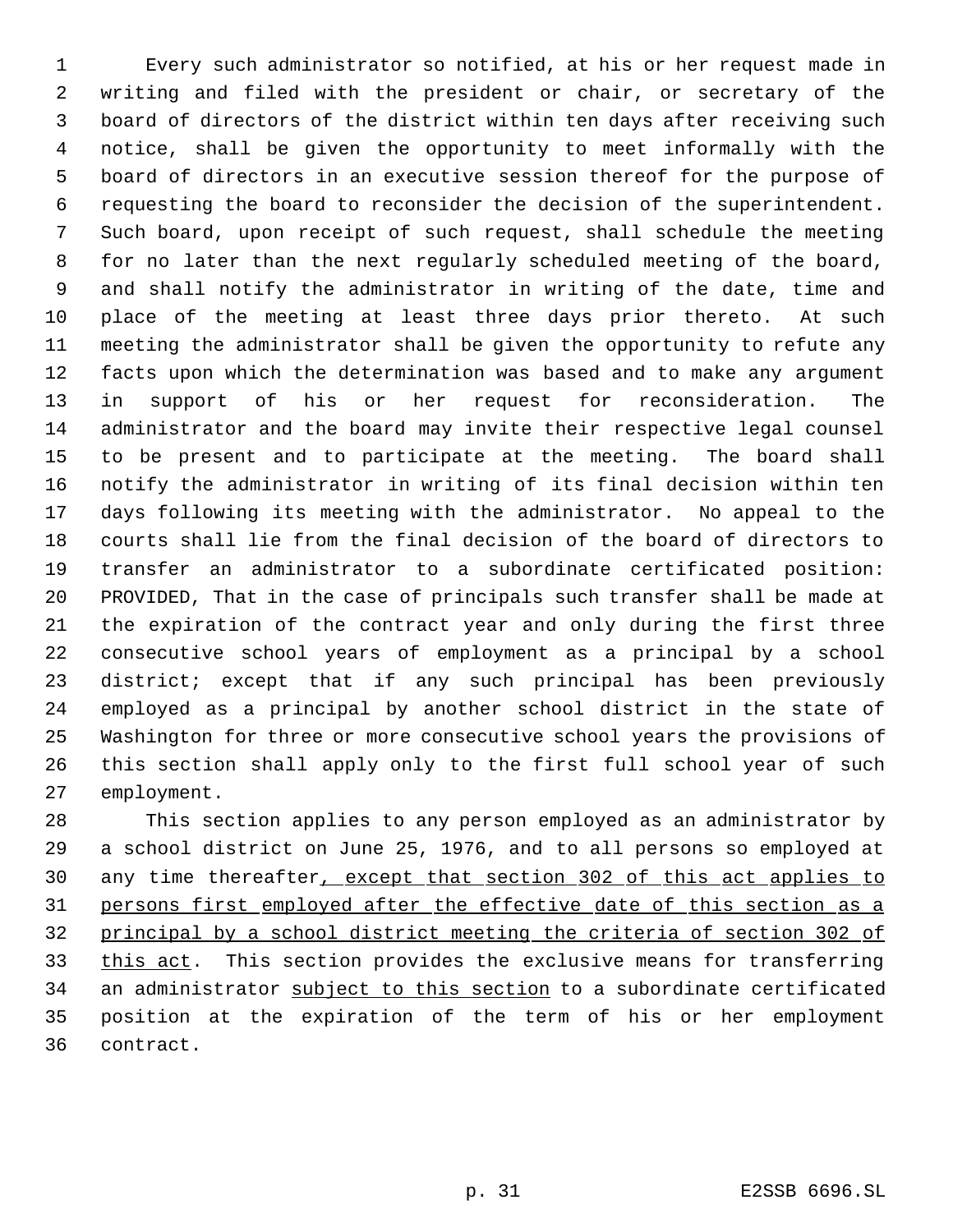**Sec. 305.** RCW 28A.405.300 and 1990 c 33 s 395 are each amended to read as follows:

 In the event it is determined that there is probable cause or causes for a teacher, principal, supervisor, superintendent, or other certificated employee, holding a position as such with the school district, hereinafter referred to as "employee", to be discharged or otherwise adversely affected in his or her contract status, such employee shall be notified in writing of that decision, which notification shall specify the probable cause or causes for such action. Such determinations of probable cause for certificated employees, other than the superintendent, shall be made by the superintendent. Such notices shall be served upon that employee personally, or by certified or registered mail, or by leaving a copy of the notice at the house of his or her usual abode with some person of suitable age and discretion then resident therein. Every such employee so notified, at his or her request made in writing and filed with the president, chair of the board or secretary of the board of directors of the district within ten days after receiving such notice, shall be granted opportunity for a hearing pursuant to RCW 28A.405.310 to determine whether or not there is sufficient cause or causes for his or her discharge or other adverse action against his or her contract status.

 In the event any such notice or opportunity for hearing is not timely given, or in the event cause for discharge or other adverse action is not established by a preponderance of the evidence at the hearing, such employee shall not be discharged or otherwise adversely affected in his or her contract status for the causes stated in the original notice for the duration of his or her contract.

 If such employee does not request a hearing as provided herein, such employee may be discharged or otherwise adversely affected as provided in the notice served upon the employee.

 Transfer to a subordinate certificated position as that procedure is set forth in RCW 28A.405.230 or section 302 of this act shall not be construed as a discharge or other adverse action against contract status for the purposes of this section.

**PART IV**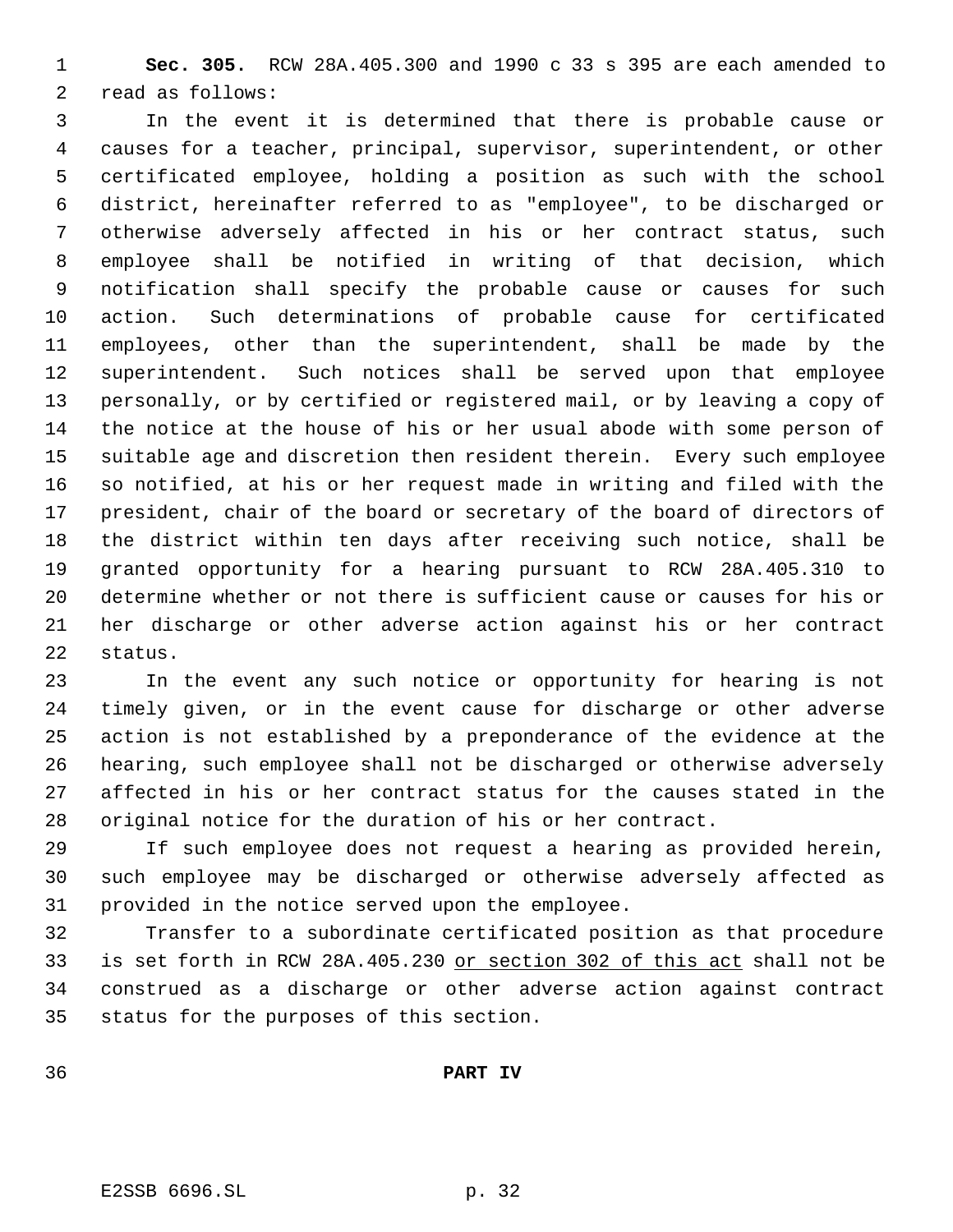**Sec. 401.** RCW 28A.400.200 and 2002 c 353 s 2 are each amended to read as follows:

 (1) Every school district board of directors shall fix, alter, allow, and order paid salaries and compensation for all district employees in conformance with this section.

 (2)(a) Salaries for certificated instructional staff shall not be less than the salary provided in the appropriations act in the statewide salary allocation schedule for an employee with a baccalaureate degree and zero years of service; and

 (b) Salaries for certificated instructional staff with a master's degree shall not be less than the salary provided in the appropriations act in the statewide salary allocation schedule for an employee with a master's degree and zero years of service;

 (3)(a) The actual average salary paid to certificated instructional staff shall not exceed the district's average certificated instructional staff salary used for the state basic education allocations for that school year as determined pursuant to RCW 28A.150.410.

 (b) Fringe benefit contributions for certificated instructional staff shall be included as salary under (a) of this subsection only to the extent that the district's actual average benefit contribution exceeds the amount of the insurance benefits allocation provided per certificated instructional staff unit in the state operating appropriations act in effect at the time the compensation is payable. For purposes of this section, fringe benefits shall not include payment for unused leave for illness or injury under RCW 28A.400.210; employer contributions for old age survivors insurance, workers' compensation, unemployment compensation, and retirement benefits under the Washington state retirement system; or employer contributions for health benefits in excess of the insurance benefits allocation provided per certificated instructional staff unit in the state operating appropriations act in effect at the time the compensation is payable. A school district may not use state funds to provide employer contributions for such excess health benefits.

 (c) Salary and benefits for certificated instructional staff in programs other than basic education shall be consistent with the salary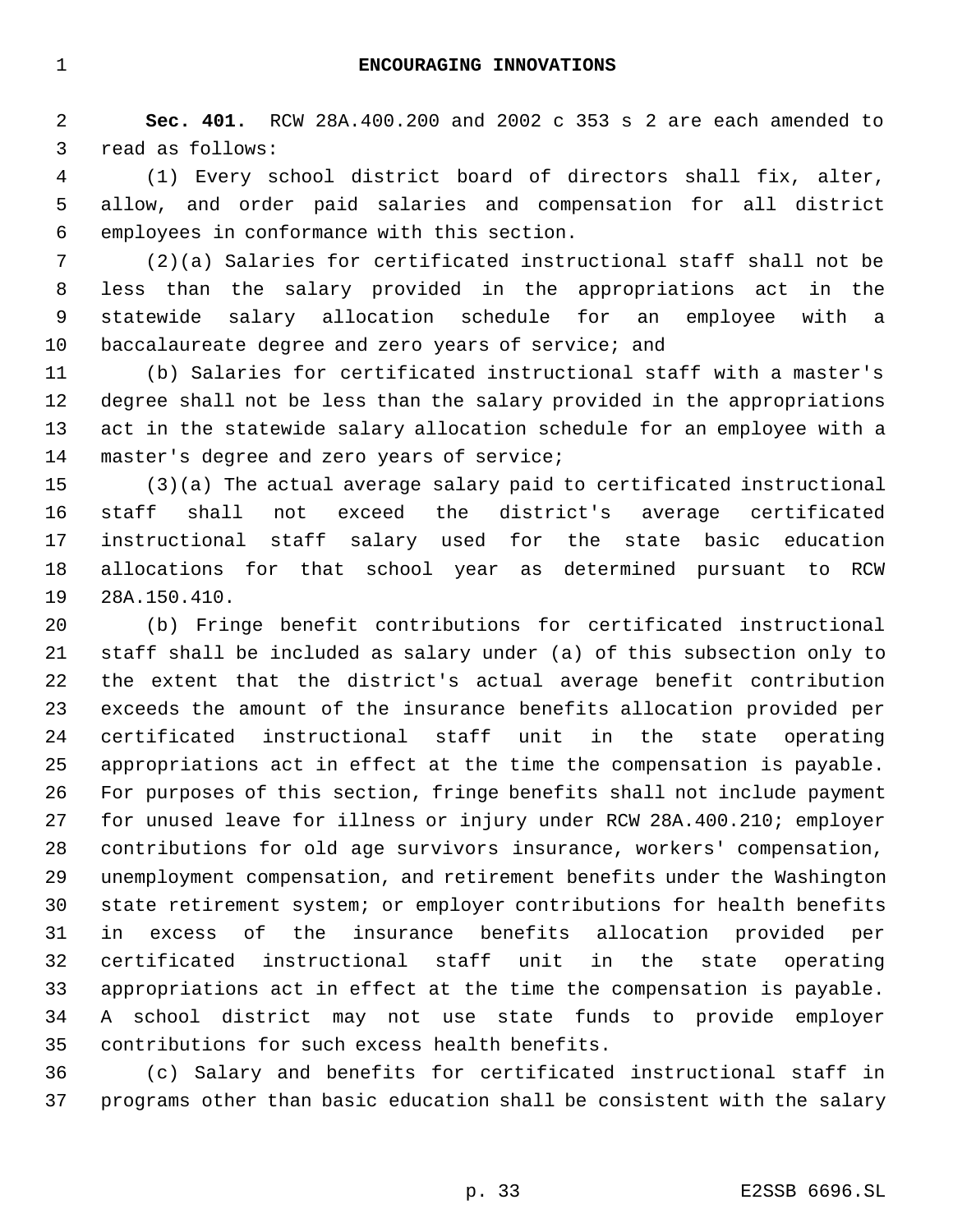and benefits paid to certificated instructional staff in the basic education program.

 (4) Salaries and benefits for certificated instructional staff may exceed the limitations in subsection (3) of this section only by 5 separate contract for additional time, for additional responsibilities, 6 (( $\sigma$ )) for incentives<sub>1</sub> or for implementing specific measurable innovative activities, including professional development, specified by the school district to: (a) Close one or more achievement gaps, (b) 9 focus on development of science, technology, engineering, and 10 mathematics (STEM) learning opportunities, or (c) provide arts 11 education. Beginning September 1, 2011, school districts shall 12 annually provide a brief description of the innovative activities 13 included in any supplemental contract to the office of the superintendent of public instruction. The office of the superintendent 15 of public instruction shall summarize the district information and 16 submit an annual report to the education committees of the house of 17 representatives and the senate. Supplemental contracts shall not cause the state to incur any present or future funding obligation. Supplemental contracts shall be subject to the collective bargaining provisions of chapter 41.59 RCW and the provisions of RCW 28A.405.240, shall not exceed one year, and if not renewed shall not constitute adverse change in accordance with RCW 28A.405.300 through 28A.405.380. No district may enter into a supplemental contract under this subsection for the provision of services which are a part of the basic education program required by Article IX, section 3 of the state Constitution.

 (5) Employee benefit plans offered by any district shall comply with RCW 28A.400.350 and 28A.400.275 and 28A.400.280.

#### **PART V**

### **EXPANDING PROFESSIONAL PREPARATION OPTIONS AND WORKFORCE INFORMATION**

 NEW SECTION. **Sec. 501.** A new section is added to chapter 28A.410 RCW to read as follows:

 (1) Beginning with the 2011-12 school year, all professional educator standards board-approved teacher preparation programs must administer to all preservice candidates the evidence-based assessment of teaching effectiveness adopted by the professional educator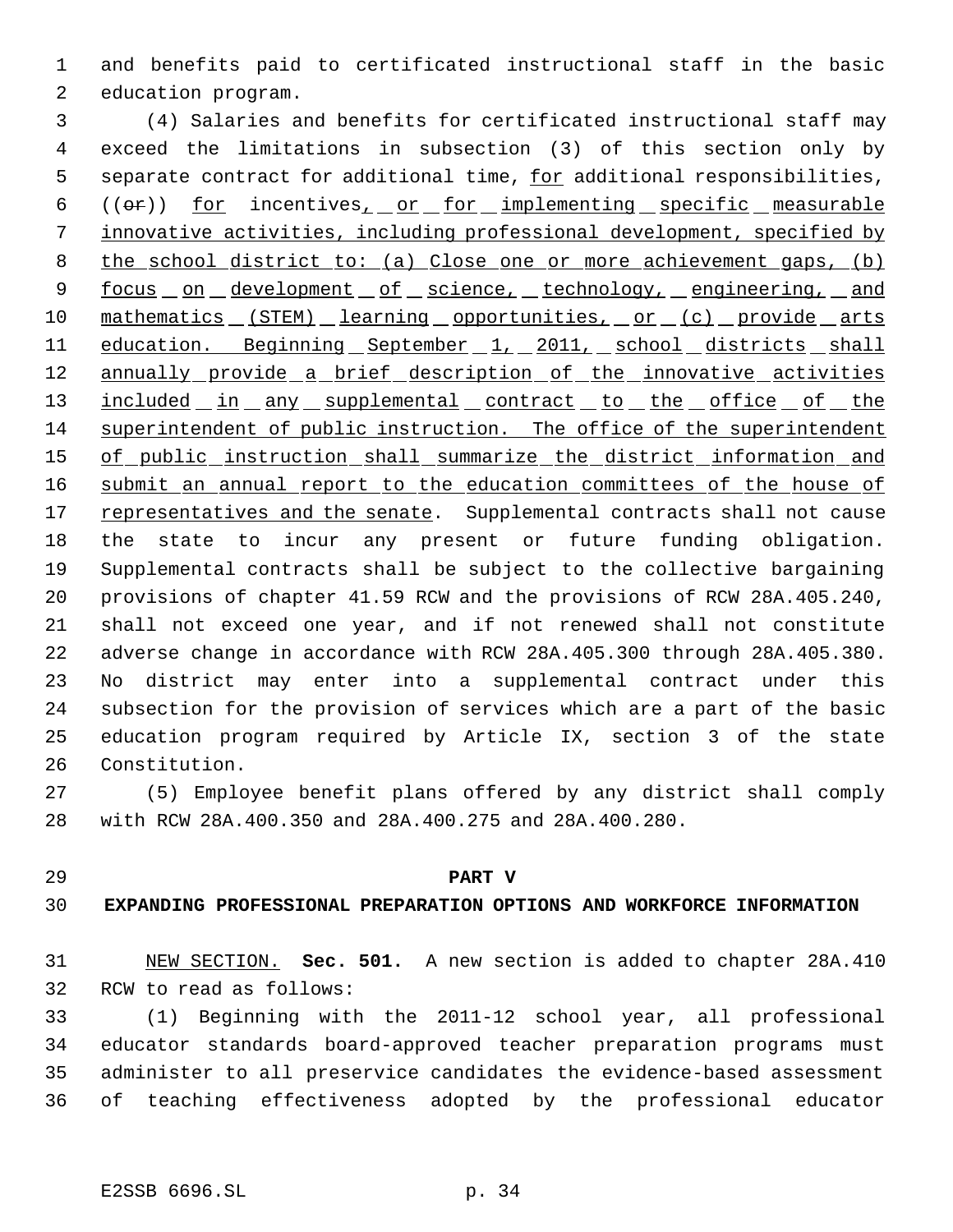standards board. The professional educator standards board shall adopt rules that establish a date during the 2012-13 school year after which candidates completing teacher preparation programs must successfully pass this assessment. Assessment results from persons completing each preparation program must be reported annually by the professional educator standards board to the governor and the education and fiscal committees of the legislature by December 1st.

 (2) The professional educator standards board and the superintendent of public instruction, as determined by the board, may contract with one or more third parties for:

 (a) The administration, scoring, and reporting of scores of the assessment under this section;

(b) Related clerical and administrative activities; or

(c) Any combination of the purposes of this subsection (2).

 (3) Candidates for residency certification who are required to successfully complete the assessment under this section, and who are charged a fee for the assessment by a third party contracted with under this section, shall pay the fee charged by the contractor directly to the contractor. Such fees shall be reasonably related to the actual costs of the contractor in providing the assessment.

 NEW SECTION. **Sec. 502.** A new section is added to chapter 28A.410 RCW to read as follows:

 (1) By September 30, 2010, the professional educator standards board shall review and revise teacher and administrator preparation program approval standards and proposal review procedures at the residency certificate level to ensure they are rigorous and appropriate standards for an expanded range of potential providers, including community college and nonhigher education providers. All approved providers must adhere to the same standards and comply with the same requirements.

 (2) Beginning September 30, 2010, the professional educator standards board must accept proposals for community college and nonhigher education providers of educator preparation programs. Proposals must be processed and considered by the board as expeditiously as possible.

 (3) By September 1, 2011, all professional educator standards board- approved residency teacher preparation programs at institutions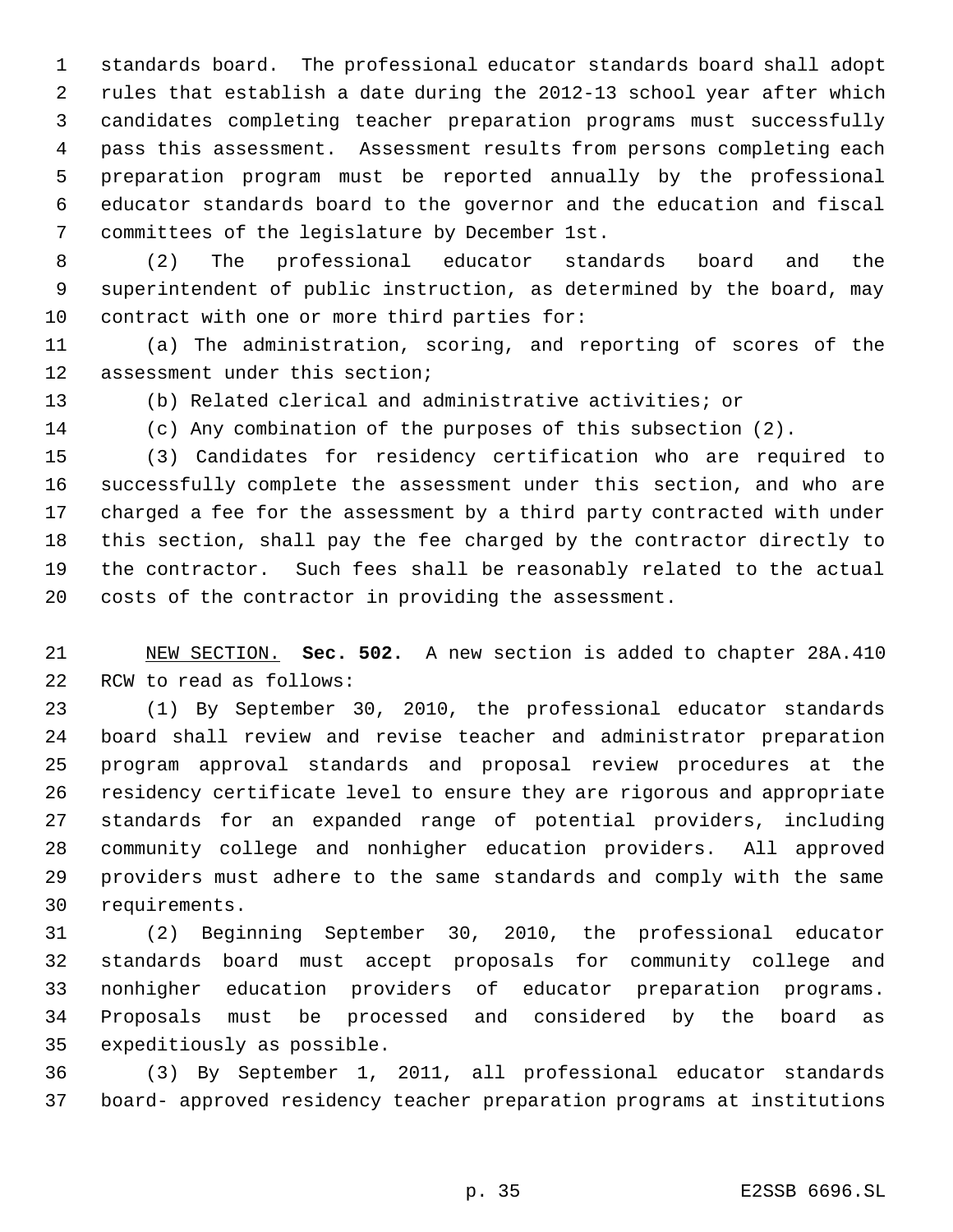of higher education as defined in RCW 28B.10.016 not currently a partner in an alternative route program approved by the professional educator standards board must submit to the board a proposal to offer one or more of the alternative route programs that meet the requirements of RCW 28A.660.020 and 28A.660.040.

 6 **Sec. 503.** RCW 28A.660.020 and 2006 c 263 s 816 are each amended to 7 read as follows:

8 (1) ((Each)) The professional educator standards board shall 9 transition the alternative route partnership grant program from a 10 separate competitive grant program to a preparation program model to be 11 expanded among approved preparation program providers. Alternative 12 routes are partnerships between professional educator standards board-13 approved preparation programs, Washington school districts, and other 14 partners as appropriate.

15 (2) Each prospective teacher preparation program provider, in 16 cooperation with a Washington school district or consortia of school 17 districts applying  $((for - the))$  to operate alternative route 18 certification program shall ((submit a)) include in its proposal to the 19 Washington professional educator standards board ((specifying)):

20 (a) The route or routes the partnership program intends to offer 21 and a detailed description of how the routes will be structured and 22 operated by the partnership;

23 (b) The estimated number of candidates that will be enrolled per 24 route;

25 (c) An identification, indication of commitment, and description of 26 the role of approved teacher preparation programs ((that are)) and 27 partnering ((with the)) district or consortia of districts;

28 (d) An assurance (( $\theta f$ )) that the district ((provision- $\theta f$ )) or 29 approved preparation program provider will provide adequate training 30 for mentor teachers ((either through participation in a state mentor 31 training - academy - or - district-provided - training - that - meets - state-32 established mentor-training standards)) specific to the mentoring of 33 alternative route candidates;

34 (e) An assurance that significant time will be provided for mentor 35 teachers to spend with the alternative route teacher candidates 36 throughout the internship. Partnerships must provide each candidate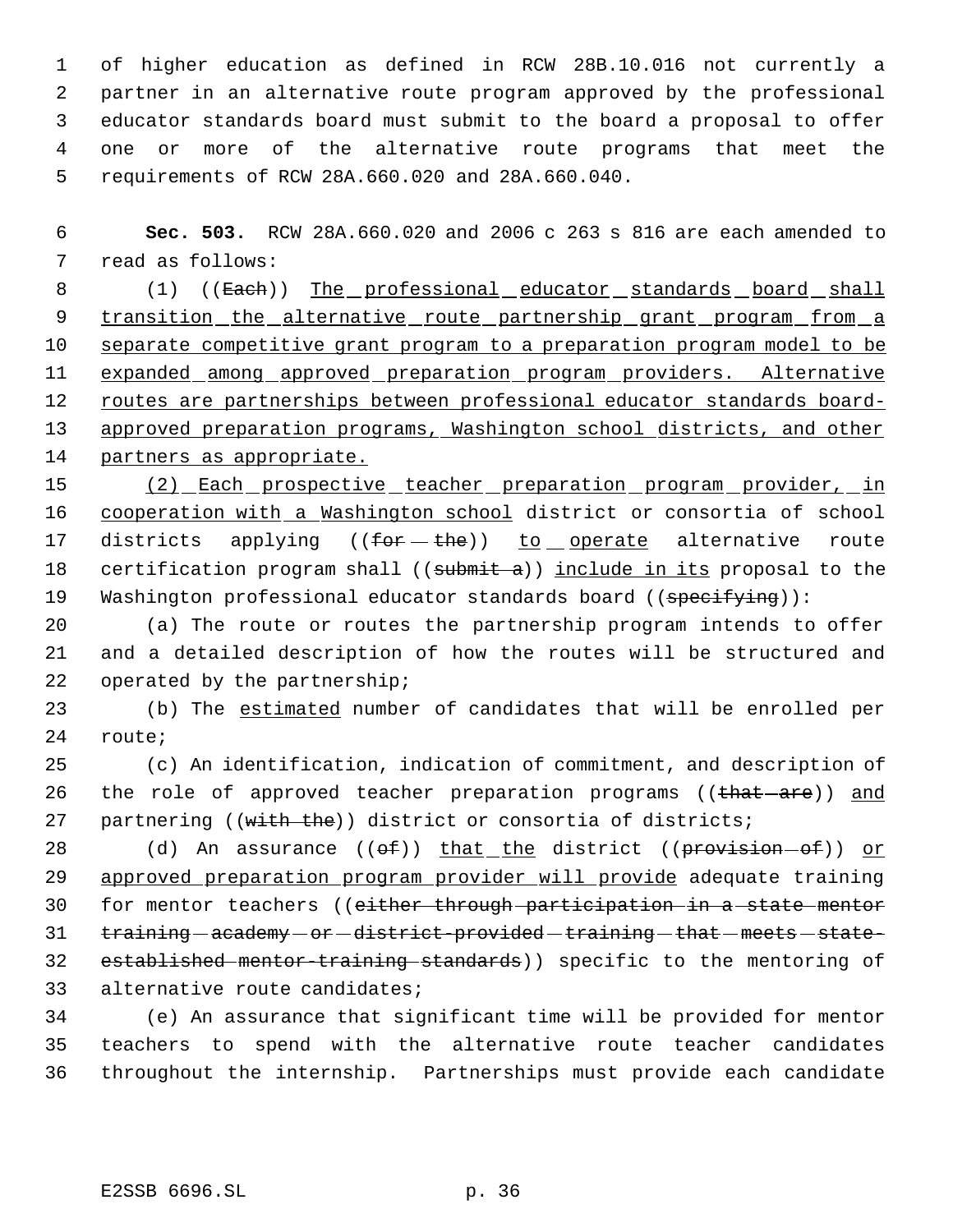with intensive classroom mentoring until such time as the candidate demonstrates the competency necessary to manage the classroom with less intensive supervision and guidance from a mentor;

 (f) A description of the rigorous screening process for applicants to alternative route programs, including entry requirements specific to 6 each route, as provided in RCW  $28A.660.040$ ; ((and))

 (g) A summary of procedures that provide flexible completion opportunities for candidates to achieve a residency certificate; and

9 (h) The design and use of a teacher development plan for each candidate. The plan shall specify the alternative route coursework and training required of each candidate and shall be developed by comparing the candidate's prior experience and coursework with the state's new performance-based standards for residency certification and adjusting any requirements accordingly. The plan may include the following components:

 (i) A minimum of one-half of a school year, and an additional 17 significant amount of time if necessary, of intensive mentorship during 18 field experience, starting with full-time mentoring and progressing to increasingly less intensive monitoring and assistance as the intern demonstrates the skills necessary to take over the classroom with less 21 intensive support. ((For route one and two candidates,)) Before the supervision is diminished, the mentor of the teacher candidate at the 23 school and the supervisor of the teacher candidate from the ((higher 24 education)) teacher preparation program must both agree that the teacher candidate is ready to manage the classroom with less intensive 26 supervision((- For route three and four candidates, the mentor of the 27  $teacher candidate shall make the decision)$ ;

 (ii) Identification of performance indicators based on the knowledge and skills standards required for residency certification by the Washington professional educator standards board;

 (iii) Identification of benchmarks that will indicate when the standard is met for all performance indicators;

 (iv) A description of strategies for assessing candidate performance on the benchmarks;

 (v) Identification of one or more tools to be used to assess a candidate's performance once the candidate has been in the classroom 37 for about one-half of a school year;  $((and))$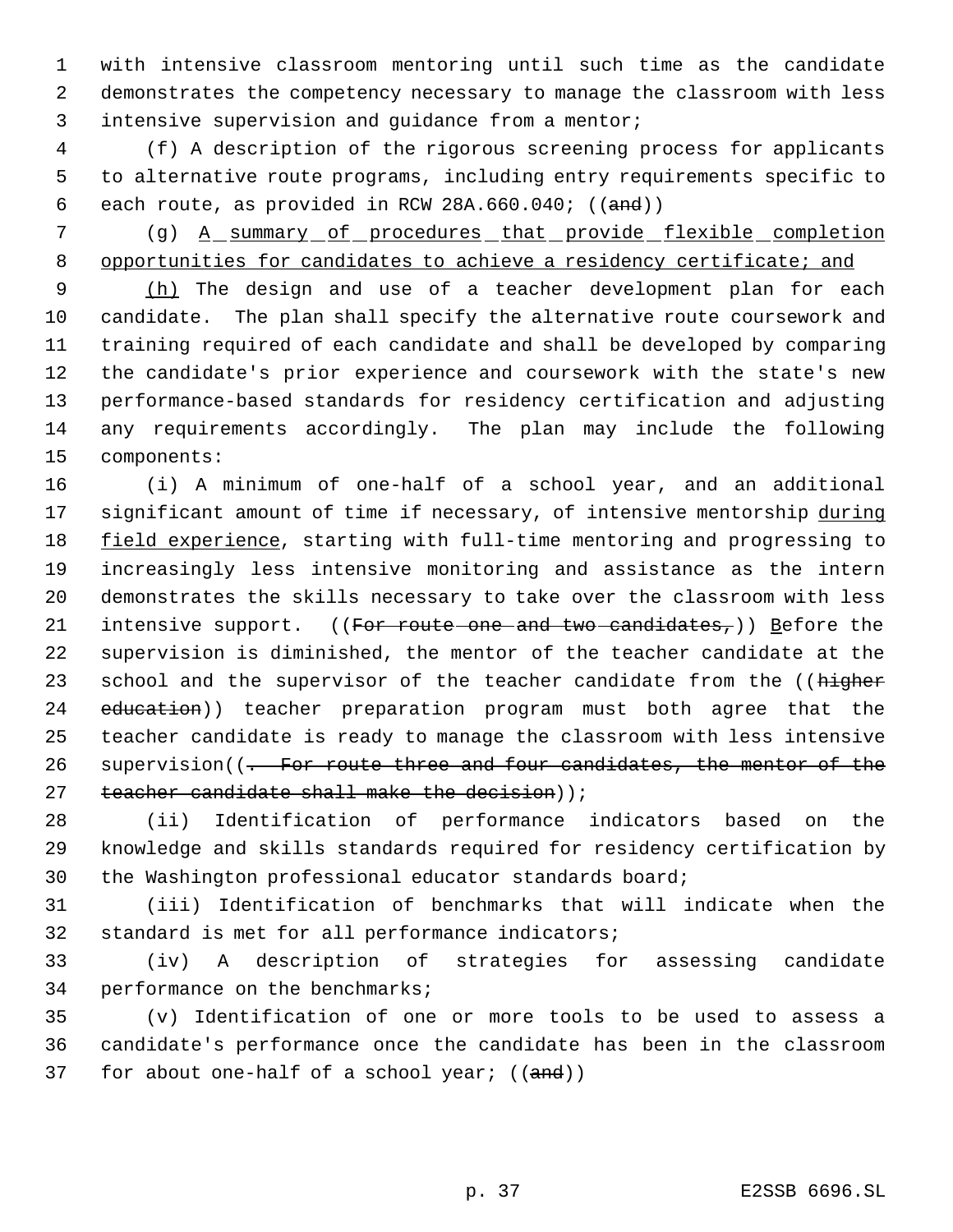(vi) A description of the criteria that would result in residency certification after about one-half of a school year but before the end of the program; and

 (vii) A description of how the district intends for the alternative 5 route program to support its workforce development plan and how the 6 presence of alternative route interns will advance its school improvement plans.

8  $((+2))$   $(3)$  To the extent funds are appropriated for this purpose, 9 ((districts)) alternative route programs may apply for program funds to pay stipends to trained mentor teachers of interns during the mentored 11 internship. The per intern amount of mentor stipend provided by state funds shall not exceed five hundred dollars.

 **Sec. 504.** RCW 28A.660.040 and 2009 c 192 s 1 and 2009 c 166 s 1 are each reenacted and amended to read as follows:

15 ((Partnership grants funded)) Alternative route programs under this chapter shall operate one to four specific route programs. Successful completion of the program shall make a candidate eligible for residency 18 teacher certification. ((For-route-one-and-two-candidates,)) The mentor of the teacher candidate at the school and the supervisor of the 20 teacher candidate from the ((higher-education)) teacher preparation program must both agree that the teacher candidate has successfully 22 completed the program. ((For-route-three-and-four-candidates,-the mentor of the teacher candidate shall make the determination that the 24 candidate has successfully completed the program.))

25 (1)  $((\text{Partnership}-\text{grant}-\text{programs}-\text{seeking}-\text{funds}-\text{to}-\text{operate}))$  Alternative route programs operating route one programs shall enroll currently employed classified instructional employees with transferable associate degrees seeking residency teacher certification with endorsements in special education, bilingual education, or English as a second language. It is anticipated that candidates enrolled in this route will complete both their baccalaureate degree and requirements for residency certification in two years or less, including a mentored internship to be completed in the final year. In addition, partnership programs shall uphold entry requirements for candidates that include:

 (a) District or building validation of qualifications, including one year of successful student interaction and leadership as a classified instructional employee;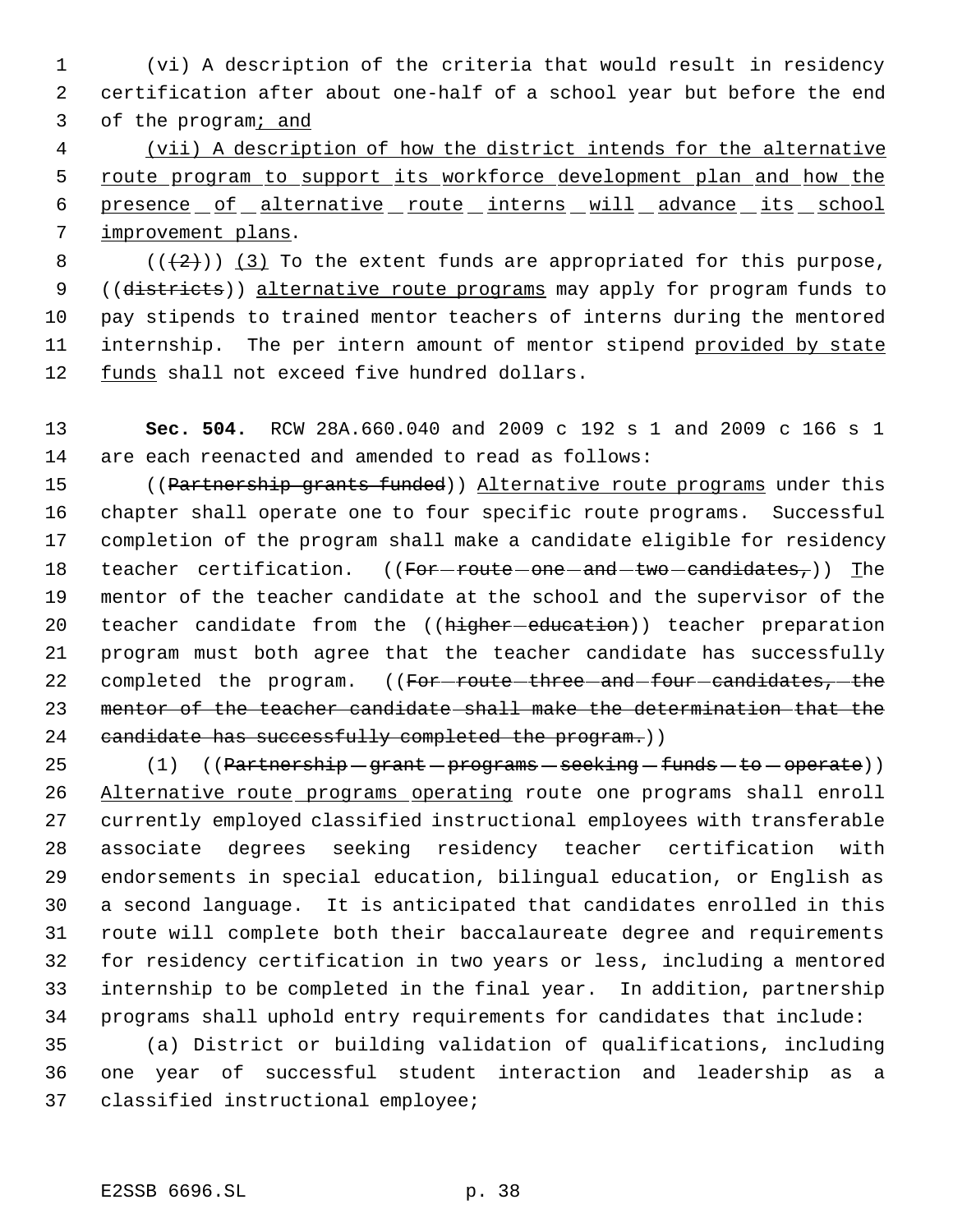1 (b) Successful passage of the statewide basic skills exam(( $\frac{1}{7}$  when  $available)$ ; and

 (c) Meeting the age, good moral character, and personal fitness requirements adopted by rule for teachers.

5 (2) ((Partnership - grant - programs - seeking - funds - to - operate)) Alternative route programs operating route two programs shall enroll currently employed classified staff with baccalaureate degrees seeking residency teacher certification in subject matter shortage areas and areas with shortages due to geographic location. Candidates enrolled in this route must complete a mentored internship complemented by flexibly scheduled training and coursework offered at a local site, such as a school or educational service district, or online or via video-conference over the K-20 network, in collaboration with the partnership program's higher education partner. In addition, partnership grant programs shall uphold entry requirements for candidates that include:

 (a) District or building validation of qualifications, including one year of successful student interaction and leadership as classified staff;

 (b) A baccalaureate degree from a regionally accredited institution of higher education. The individual's college or university grade point average may be considered as a selection factor;

23 (c) Successful completion of the ((content-test, once the state 24 content test is available) ) subject matter assessment required by RCW 28A.410.220(3);

 (d) Meeting the age, good moral character, and personal fitness 27 requirements adopted by rule for teachers; and

28 (e) Successful passage of the statewide basic skills exam( $\left(\frac{1}{f}\right)$  when  $avalable)$ .

 (3) ((Partnership grant)) Alternative route programs seeking funds to operate route three programs shall enroll individuals with baccalaureate degrees, who are not employed in the district at the time of application. When selecting candidates for certification through 34 route three, districts and approved preparation program providers shall give priority to individuals who are seeking residency teacher certification in subject matter shortage areas or shortages due to 37 geographic locations. ((For-route-three-only,-the-districts-may 38 include additional candidates in nonshortage subject areas if the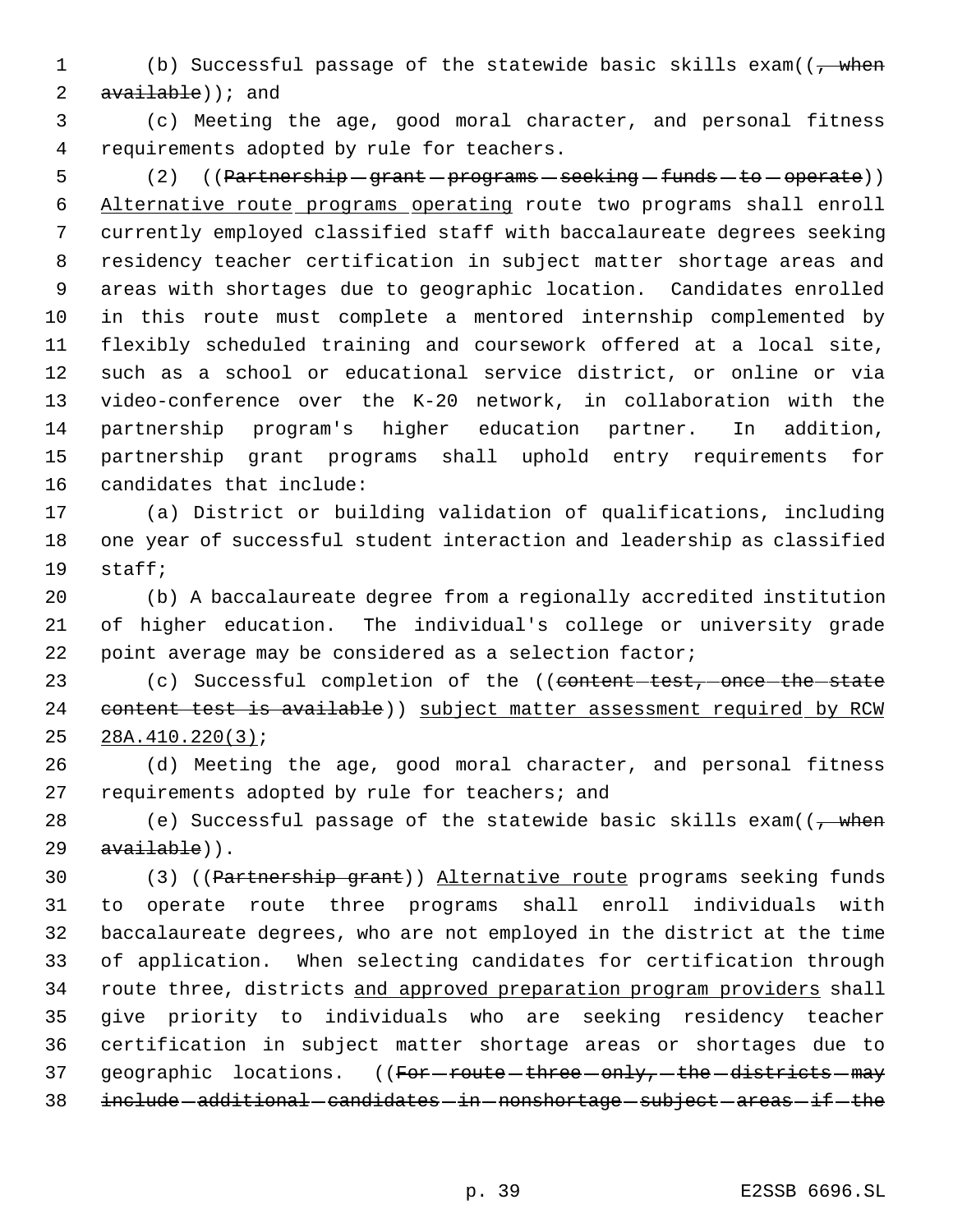1 candidates - are - seeking - endorsements - with - a - secondary - grade - level designation as defined by rule by the professional educator standards 3 board. The -districts - shall -disclose - to - candidates - in - nonshortage 4 subject - areas - available - information - on - the - demand - in - those - subject 5 areas.)) Cohorts of candidates for this route shall attend an intensive summer teaching academy, followed by a full year employed by a district in a mentored internship, followed, if necessary, by a second summer teaching academy. In addition, partnership programs shall uphold entry requirements for candidates that include:

 (a) A baccalaureate degree from a regionally accredited institution of higher education. The individual's grade point average may be considered as a selection factor;

13 (b) Successful completion of the ((content test, once the state 14 content test is available)) subject matter assessment required by RCW 28A.410.220(3);

 (c) External validation of qualifications, including demonstrated successful experience with students or children, such as reference letters and letters of support from previous employers;

 (d) Meeting the age, good moral character, and personal fitness requirements adopted by rule for teachers; and

21 (e) Successful passage of statewide basic skills  $exam((s, -when))$  $availed)$ .

23 (4) ((Partnership grant programs seeking funds to operate)) 24 Alternative route programs operating route four programs shall enroll individuals with baccalaureate degrees, who are employed in the district at the time of application, or who hold conditional teaching certificates or emergency substitute certificates. Cohorts of candidates for this route shall attend an intensive summer teaching academy, followed by a full year employed by a district in a mentored 30 internship. If employed on a conditional certificate, the intern may 31 serve as the teacher of record, supported by a well-trained mentor. In addition, partnership programs shall uphold entry requirements for candidates that include:

 (a) A baccalaureate degree from a regionally accredited institution of higher education. The individual's grade point average may be considered as a selection factor;

37 (b) Successful completion of the ((content-test, once-the-state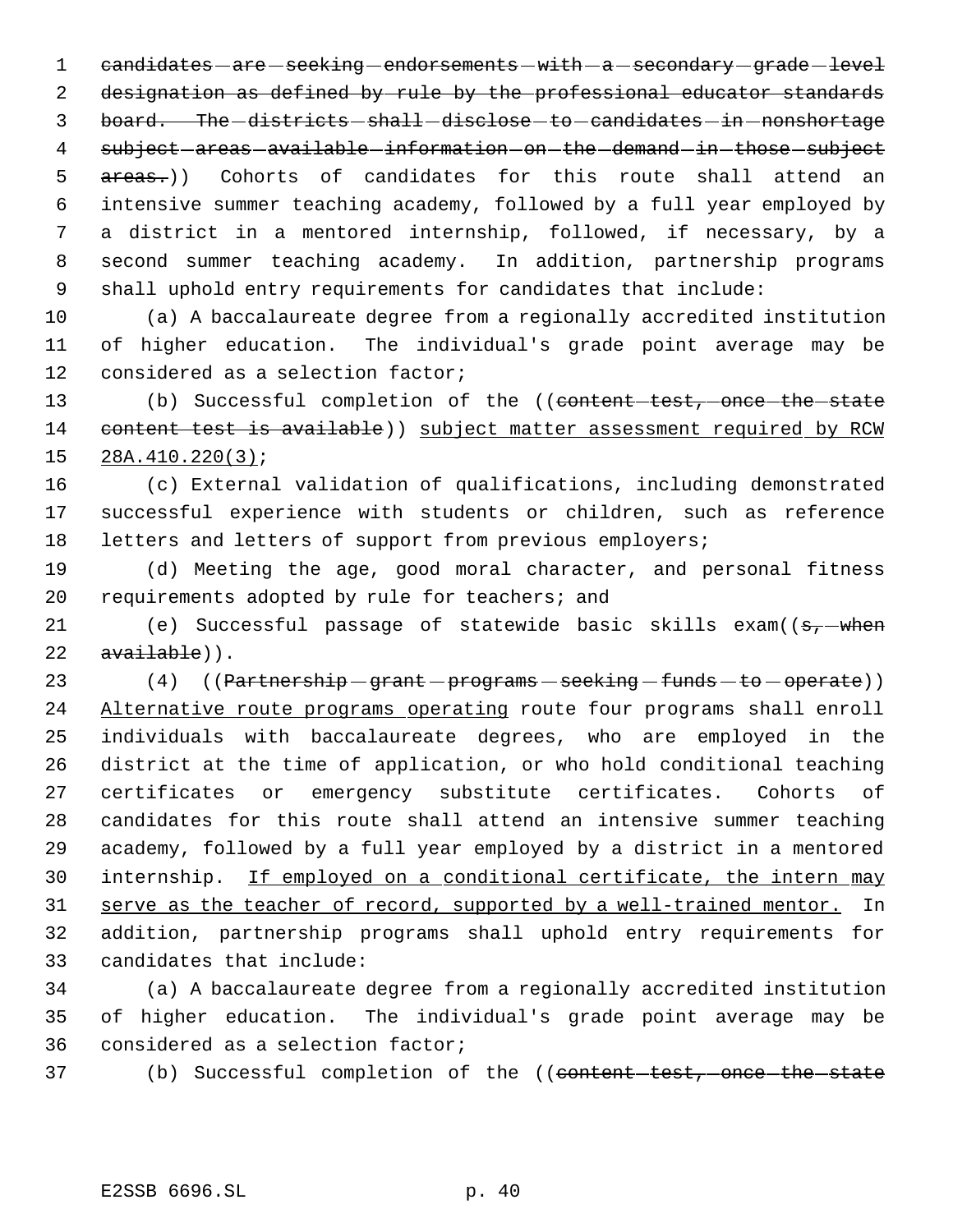content test is available)) subject matter assessment required by RCW 28A.410.220(3);

 (c) External validation of qualifications, including demonstrated successful experience with students or children, such as reference letters and letters of support from previous employers;

 (d) Meeting the age, good moral character, and personal fitness 7 requirements adopted by rule for teachers; and

8 (e) Successful passage of statewide basic skills exam((<del>s, when</del> 9 available)).

 (5) Applicants for alternative route programs who are eligible veterans or national guard members and who meet the entry requirements for the alternative route program for which application is made shall be given preference in admission.

 **Sec. 505.** RCW 28A.660.050 and 2009 c 539 s 3 and 2009 c 192 s 2 are each reenacted and amended to read as follows:

 Subject to the availability of amounts appropriated for these purposes, the conditional scholarship programs in this chapter are created under the following guidelines:

 (1) The programs shall be administered by the higher education coordinating board. In administering the programs, the higher education coordinating board has the following powers and duties:

 (a) To adopt necessary rules and develop guidelines to administer the programs;

 (b) To collect and manage repayments from participants who do not meet their service obligations; and

 (c) To accept grants and donations from public and private sources for the programs.

 (2) Requirements for participation in the conditional scholarship programs are as provided in this subsection (2).

 (a) The alternative route conditional scholarship program is 31 limited to interns of ((the partnership grant)) professional educator standards board-approved alternative routes to teaching programs under 33 RCW 28A.660.040. For fiscal year 2011, priority must be given to 34 fiscal year 2010 participants in the alternative route partnership program. In order to receive conditional scholarship awards, recipients shall: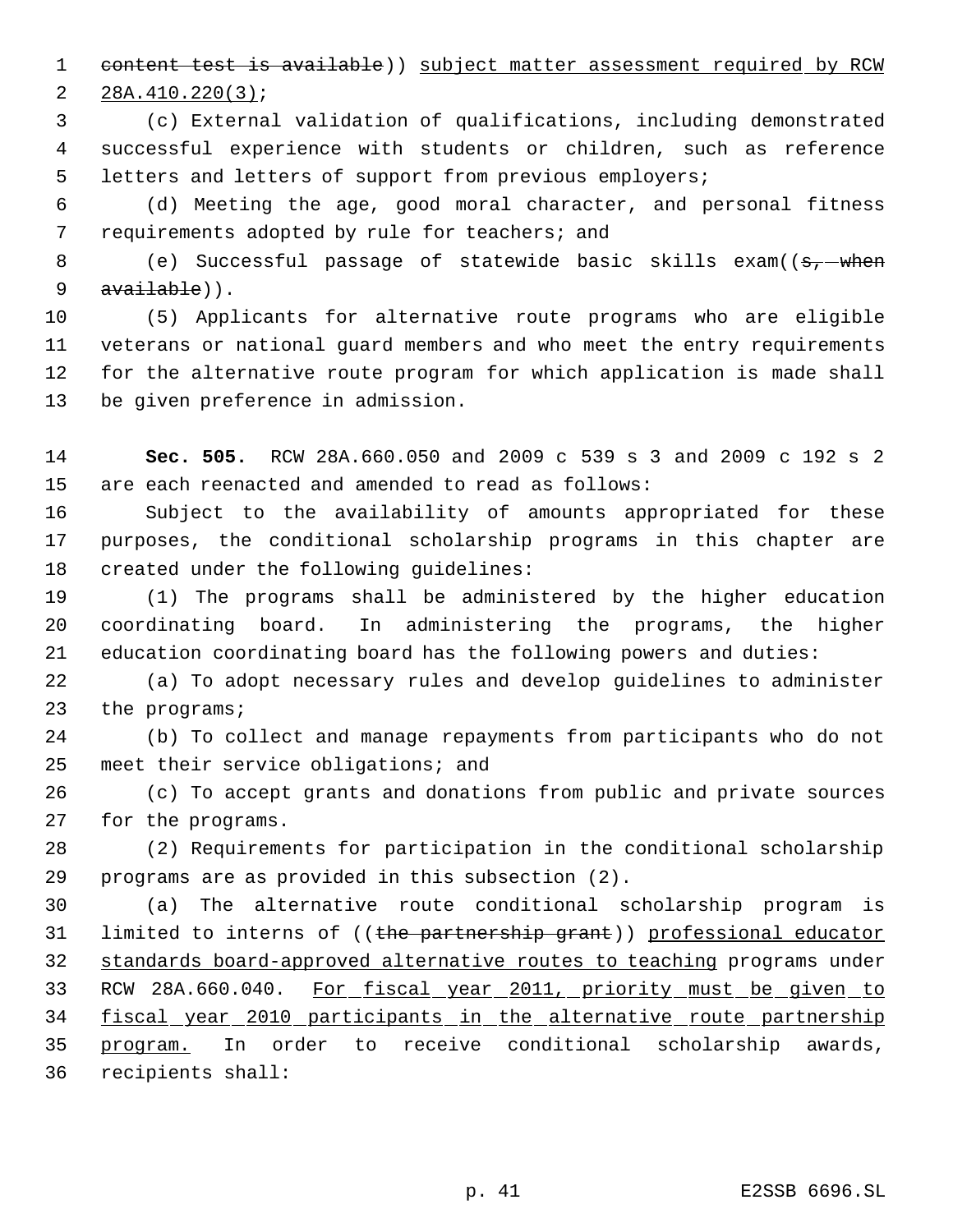(i) Be accepted and maintain enrollment in alternative 2 certification routes through ((the partnership grant)) a professional educator standards board-approved program;

 (ii) Continue to make satisfactory progress toward completion of the alternative route certification program and receipt of a residency teaching certificate; and

 (iii) Receive no more than the annual amount of the scholarship, not to exceed eight thousand dollars, for the cost of tuition, fees, and educational expenses, including books, supplies, and transportation for the alternative route certification program in which the recipient is enrolled. The board may adjust the annual award by the average rate of resident undergraduate tuition and fee increases at the state universities as defined in RCW 28B.10.016.

 (b) The pipeline for paraeducators conditional scholarship program is limited to qualified paraeducators as provided by RCW 28A.660.042. In order to receive conditional scholarship awards, recipients shall:

 (i) Be accepted and maintain enrollment at a community and technical college for no more than two years and attain an associate of arts degree;

 (ii) Continue to make satisfactory progress toward completion of an associate of arts degree. This progress requirement is a condition for eligibility into a route one program of the alternative routes to teacher certification program for a mathematics, special education, or English as a second language endorsement; and

 (iii) Receive no more than the annual amount of the scholarship, not to exceed four thousand dollars, for the cost of tuition, fees, and educational expenses, including books, supplies, and transportation for the alternative route certification program in which the recipient is enrolled. The board may adjust the annual award by the average rate of tuition and fee increases at the state community and technical colleges.

 (c) The retooling to teach mathematics and science conditional scholarship program is limited to current K-12 teachers ((and individuals having an elementary education certificate but who are not employed in positions requiring an elementary education certificate as 36 provided by RCW - 28A.660.045)). In order to receive conditional scholarship awards: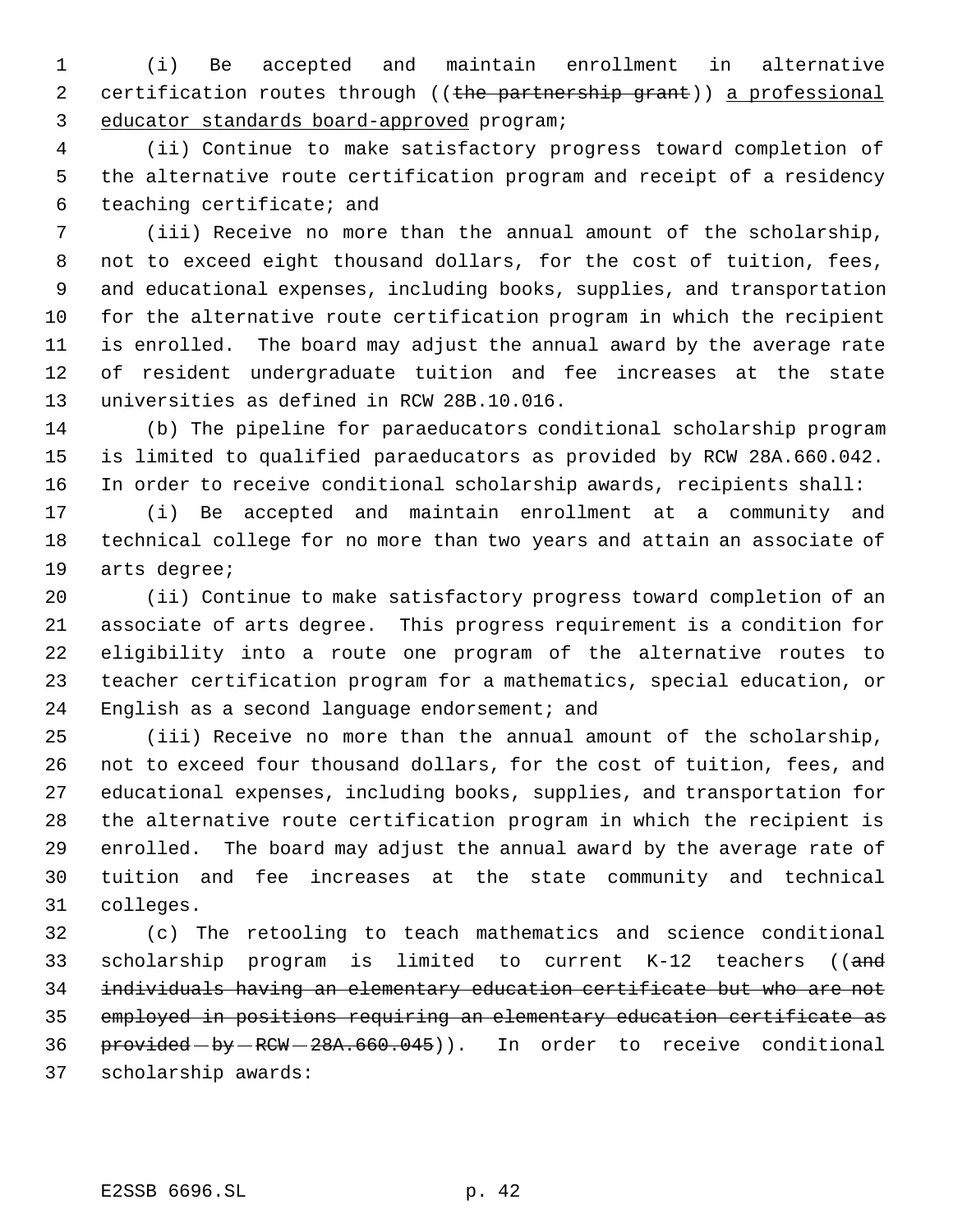(i) Individuals currently employed as teachers shall pursue a middle level mathematics or science, or secondary mathematics or science endorsement; or

 (ii) Individuals who are certificated with an elementary education 5 endorsement((, but not employed in positions requiring an elementary 6 education certificate,  $)$  shall pursue an endorsement in middle level mathematics or science, or both; and

 (iii) Individuals shall use one of the pathways to endorsement processes to receive a mathematics or science endorsement, or both, which shall include passing a mathematics or science endorsement test, or both tests, plus observation and completing applicable coursework to 12 attain the proper endorsement; and

 (iv) Individuals shall receive no more than the annual amount of the scholarship, not to exceed three thousand dollars, for the cost of tuition, test fees, and educational expenses, including books, supplies, and transportation for the endorsement pathway being pursued.

 (3) The Washington professional educator standards board shall select individuals to receive conditional scholarships. In selecting recipients, preference shall be given to eligible veterans or national guard members.

 (4) For the purpose of this chapter, a conditional scholarship is a loan that is forgiven in whole or in part in exchange for service as a certificated teacher employed in a Washington state K-12 public school. The state shall forgive one year of loan obligation for every two years a recipient teaches in a public school. Recipients who fail to continue a course of study leading to residency teacher certification or cease to teach in a public school in the state of Washington in their endorsement area are required to repay the remaining loan principal with interest.

 (5) Recipients who fail to fulfill the required teaching obligation are required to repay the remaining loan principal with interest and any other applicable fees. The higher education coordinating board shall adopt rules to define the terms for repayment, including applicable interest rates, fees, and deferments.

 (6) The higher education coordinating board may deposit all appropriations, collections, and any other funds received for the program in this chapter in the future teachers conditional scholarship account authorized in RCW 28B.102.080.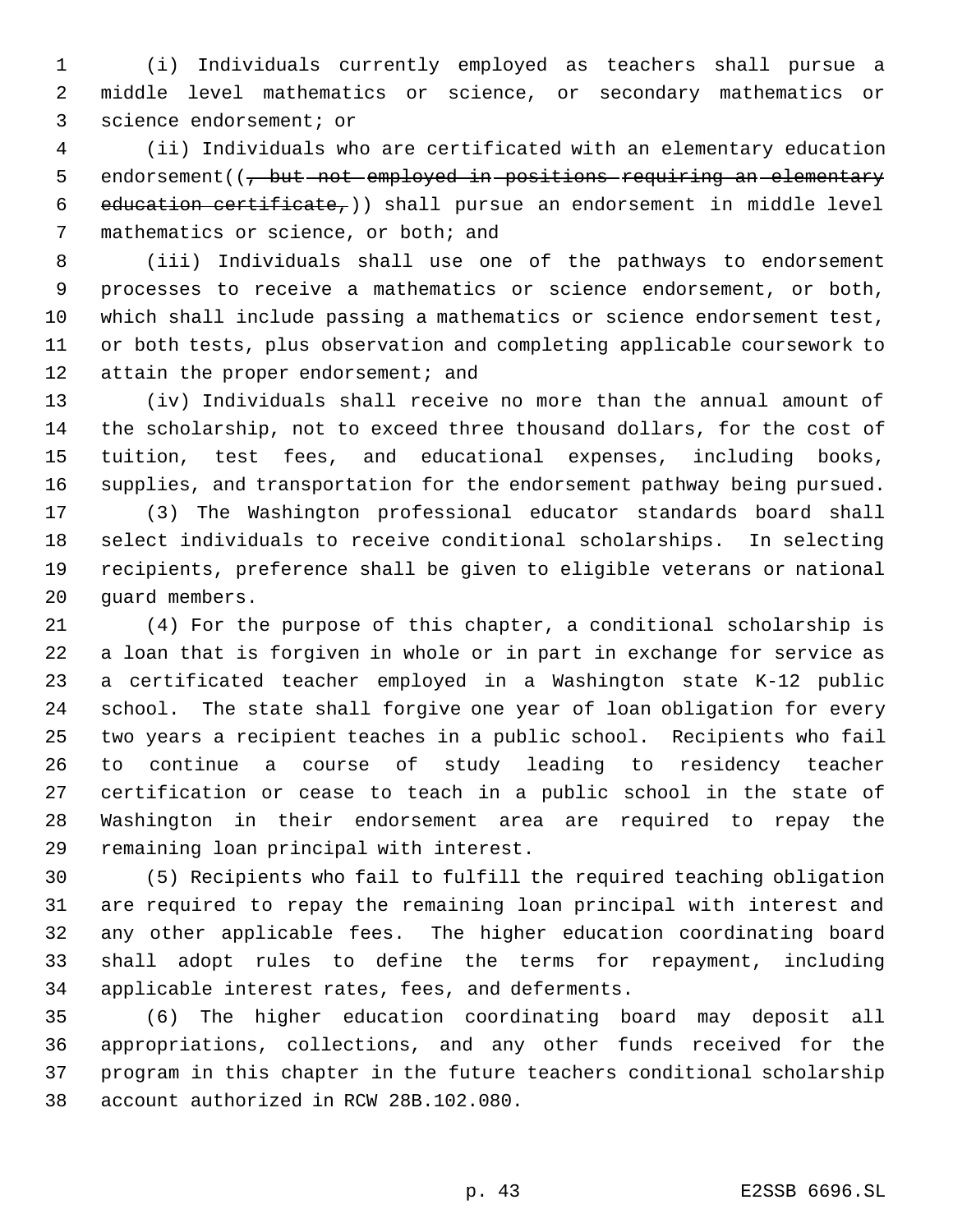NEW SECTION. **Sec. 506.** A new section is added to chapter 28A.410 RCW to read as follows:

 Beginning with the 2010 school year and annually thereafter, each educational service district, in cooperation with the professional educator standards board, must convene representatives from school districts within that region and professional educator standards board- approved educator preparation programs to review district and regional educator workforce data, make biennial projections of certificate staffing needs, and identify how recruitment and enrollment plans in educator preparation programs reflect projected need.

 **Sec. 507.** RCW 28B.76.335 and 2007 c 396 s 17 are each amended to read as follows:

 As part of the state needs assessment process conducted by the 14 board in accordance with RCW 28B.76.230, the board shall, in 15 collaboration with the professional educator standards board, assess 16 the need for additional ((baccalaureate)) degree and certificate 17 programs in Washington that specialize in teacher preparation ( $(i+n)$ 18 mathematics, science, and technology) ) to meet regional or subject area shortages. If the board determines that there is a need for additional programs, then the board shall encourage the appropriate institutions of higher education or institutional sectors to create such a program.

 NEW SECTION. **Sec. 508.** A new section is added to chapter 28B.76 RCW to read as follows:

 (1) The board must establish boundaries for service regions for institutions of higher education as defined in RCW 28B.10.016 implementing professional educator standards board-approved educator preparation programs. Regions shall be established to encourage and support, not exclude, the reach of public institutions of higher education across the state.

 (2) Based on the data in the assessment in RCW 28B.76.230 and 28B.76.335, the board shall determine whether reasonable teacher preparation program access for prospective teachers is available in each region. If access is determined to be inadequate in a region, the institution of higher education responsible for the region shall submit a plan for meeting the access need to the board.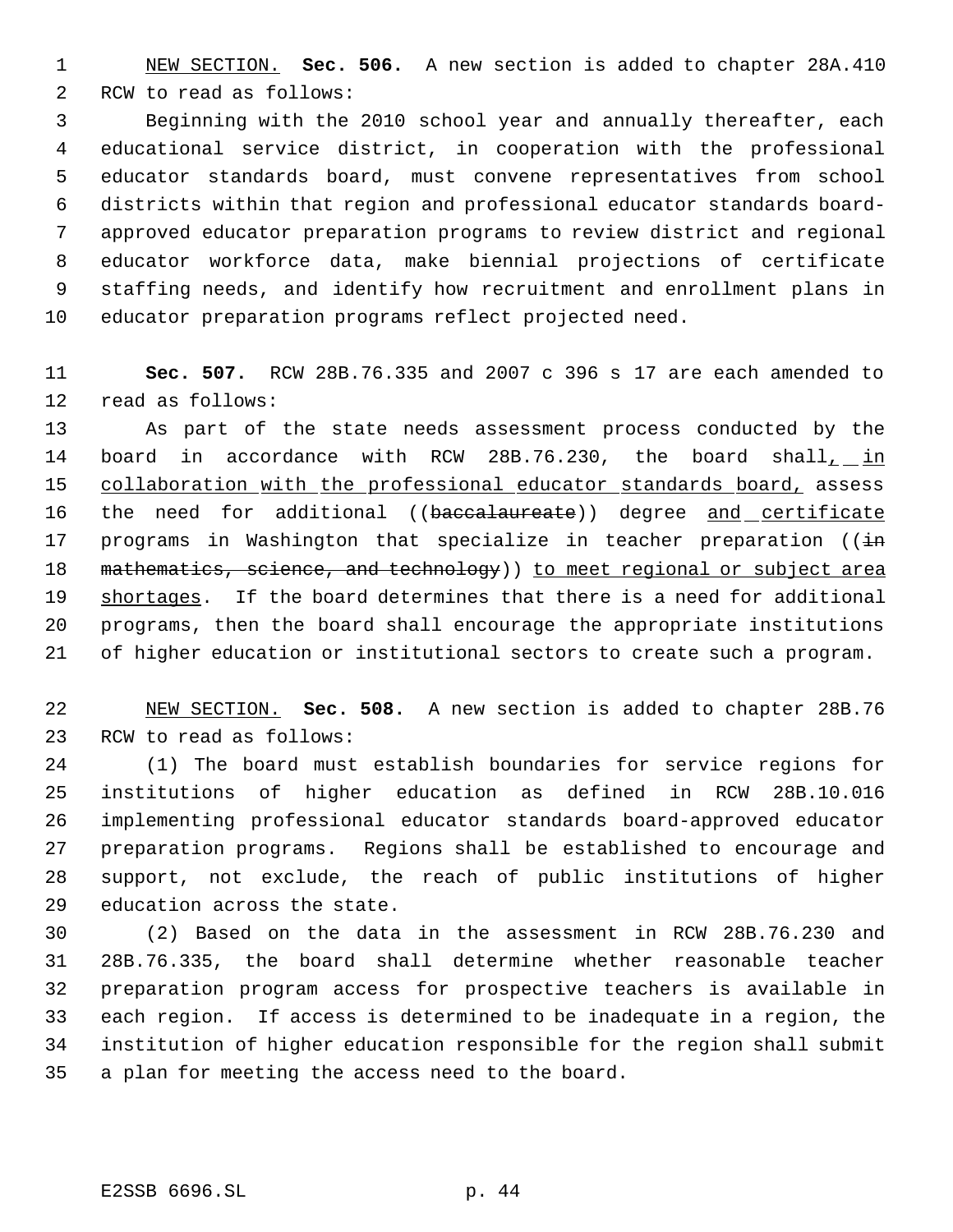(3) Partnerships with other teacher preparation program providers and the use of appropriate technology shall be considered. The board shall review the plan and, as appropriate, assist the institution in developing support and resources for implementing the plan.

 NEW SECTION. **Sec. 509.** In conjunction with the regional needs assessments in sections 506 through 508 of this act, the council of presidents shall convene an interinstitutional work group to implement the plans developed under section 601, chapter 564, Laws of 2009 to increase the number of mathematics and science teacher endorsements and certificates. The work group must collaborate in evaluating regional needs and identifying strategies to meet those needs. The council of presidents shall report to the education and higher education committees of the legislature on demonstrated progress toward achieving outcomes identified in the plans no later than December 31, 2011.

 NEW SECTION. **Sec. 510.** The following acts or parts of acts are each repealed:

 (1) RCW 28A.660.010 (Partnership grant program) and 2004 c 23 s 1 & 2001 c 158 s 2;

 (2) RCW 28A.415.100 (Student teaching centers--Legislative recognition--Intent) and 1991 c 258 s 1;

 (3) RCW 28A.415.105 (Definitions) and 2006 c 263 s 811, 1995 c 335 s 403, & 1991 c 258 s 2;

 (4) RCW 28A.415.125 (Network of student teaching centers) and 2006 c 263 s 812 & 1991 c 258 s 6;

 (5) RCW 28A.415.130 (Allocation of funds for student teaching centers) and 2006 c 263 s 813 & 1991 c 258 s 7;

 (6) RCW 28A.415.135 (Alternative means of teacher placement) and 1991 c 258 s 8;

(7) RCW 28A.415.140 (Field experiences) and 1991 c 258 s 9;

 (8) RCW 28A.415.145 (Rules) and 2006 c 263 s 814 & 1991 c 258 s 10; and

 (9) RCW 28A.660.030 (Partnership grants--Selection--Administration) and 2004 c 23 s 3, 2003 c 410 s 2, & 2001 c 158 s 4.

## **PART VI**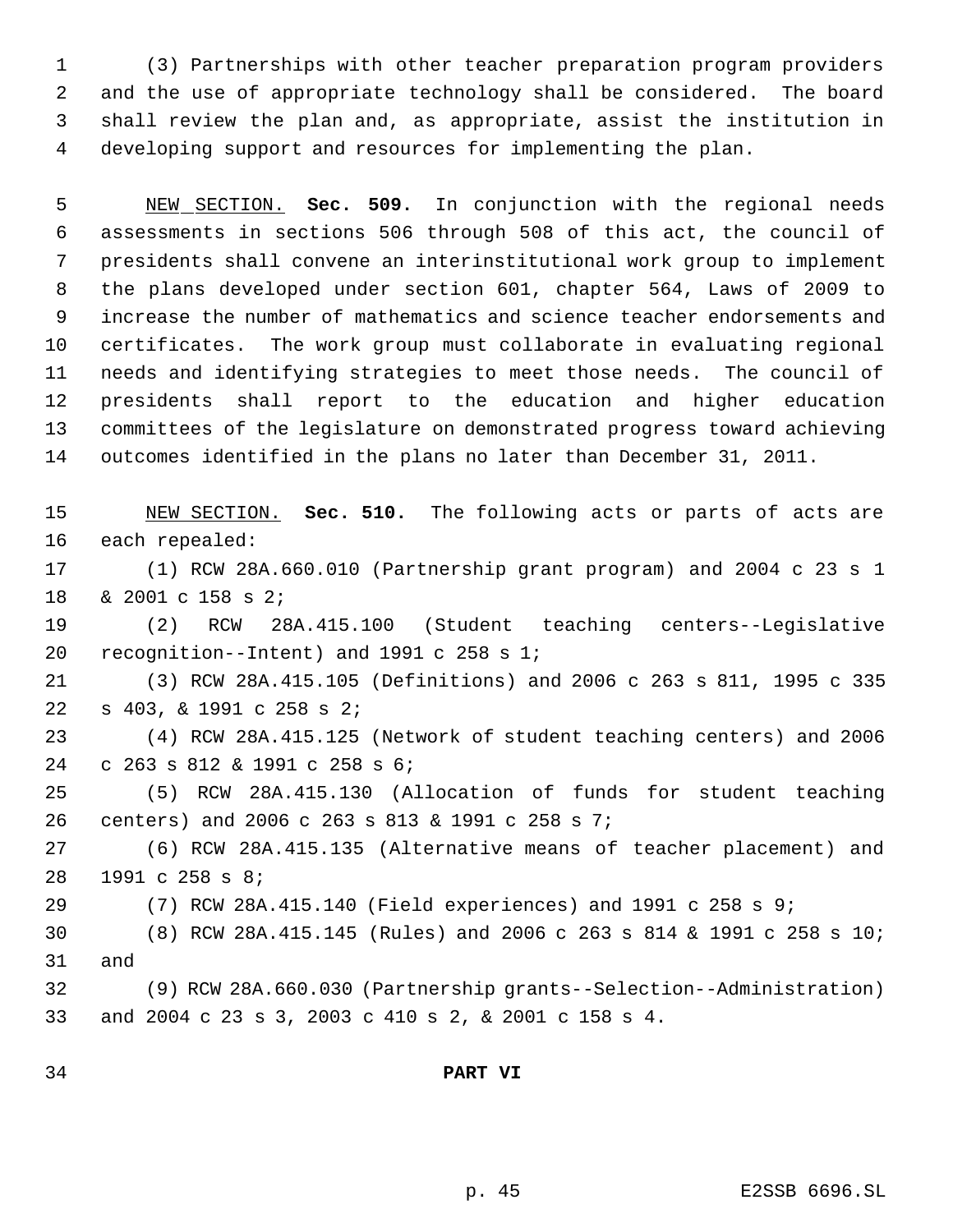NEW SECTION. **Sec. 601.** A new section is added to chapter 28A.655 RCW to read as follows:

 (1) By August 2, 2010, the superintendent of public instruction may revise the state essential academic learning requirements authorized under RCW 28A.655.070 for mathematics, reading, writing, and communication by provisionally adopting a common set of standards for students in grades kindergarten through twelve. The revised state essential academic learning requirements may be substantially identical with the standards developed by a multistate consortium in which Washington participated, must be consistent with the requirements of RCW 28A.655.070, and may include additional standards if the additional standards do not exceed fifteen percent of the standards for each content area. However, the superintendent of public instruction shall not take steps to implement the provisionally adopted standards until the education committees of the house of representatives and the senate have an opportunity to review the standards.

 (2) By January 1, 2011, the superintendent of public instruction shall submit to the education committees of the house of representatives and the senate:

 (a) A detailed comparison of the provisionally adopted standards and the state essential academic learning requirements as of the effective date of this section, including the comparative level of rigor and specificity of the standards and the implications of any identified differences; and

 (b) An estimated timeline and costs to the state and to school districts to implement the provisionally adopted standards, including providing necessary training, realignment of curriculum, adjustment of state assessments, and other actions.

 (3) The superintendent may implement the revisions to the essential academic learning requirements under this section after the 2011 legislative session unless otherwise directed by the legislature.

## **PART VII**

## **PARENTS AND COMMUNITY**

 NEW SECTION. **Sec. 701.** A new section is added to chapter 28A.605 RCW to read as follows: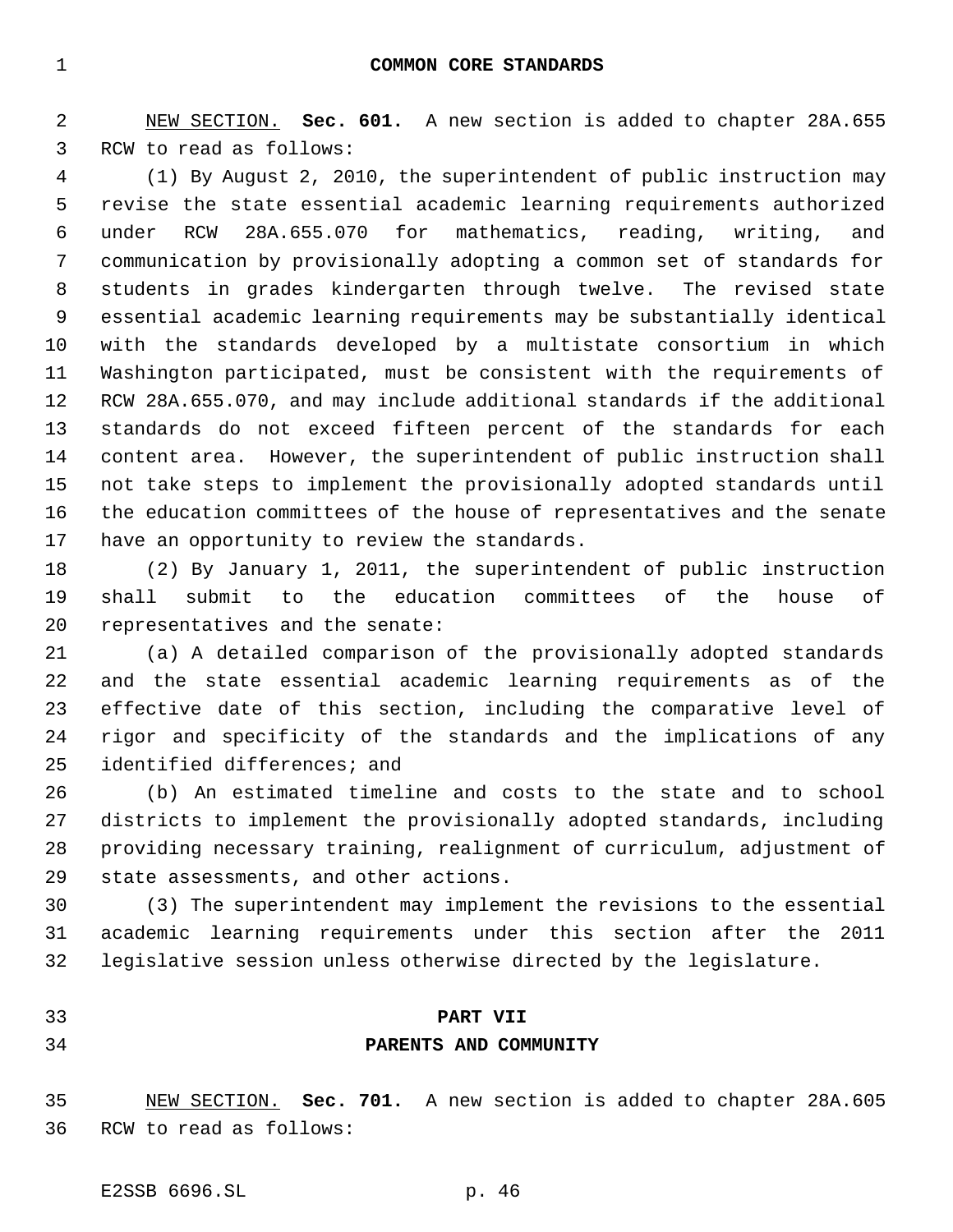School districts are encouraged to strengthen family, school, and community partnerships by creating spaces in school buildings, if space is available, where students and families can access the services they need, such as after-school tutoring, dental and health services, counseling, or clothing and food banks.

 NEW SECTION. **Sec. 702.** A new section is added to chapter 28A.655 RCW to read as follows:

 (1) Beginning with the 2010-11 school year, each school shall conduct outreach and seek feedback from a broad and diverse range of parents, other individuals, and organizations in the community regarding their experiences with the school. The school shall summarize the responses in its annual report under RCW 28A.655.110.

 (2) The office of the superintendent of public instruction shall create a working group with representatives of organizations representing parents, teachers, and principals as well as diverse communities. The working group shall also include a representative from the achievement gap oversight and accountability committee. By September 1, 2010, the working group shall develop model feedback tools and strategies that school districts may use to facilitate the feedback process required in subsection (1) of this section. The model tools and strategies are intended to provide assistance to school districts. School districts are encouraged to adapt the models or develop unique tools and strategies that best fit the circumstances in their communities.

 **Sec. 703.** RCW 28A.655.110 and 1999 c 388 s 303 are each amended to read as follows:

 (1) Beginning with the 1994-95 school year, to provide the local community and electorate with access to information on the educational programs in the schools in the district, each school shall publish annually a school performance report and deliver the report to each parent with children enrolled in the school and make the report available to the community served by the school. The annual performance report shall be in a form that can be easily understood and be used by parents, guardians, and other members of the community who are not professional educators to make informed educational decisions. As data from the assessments in RCW 28A.655.060 becomes available, the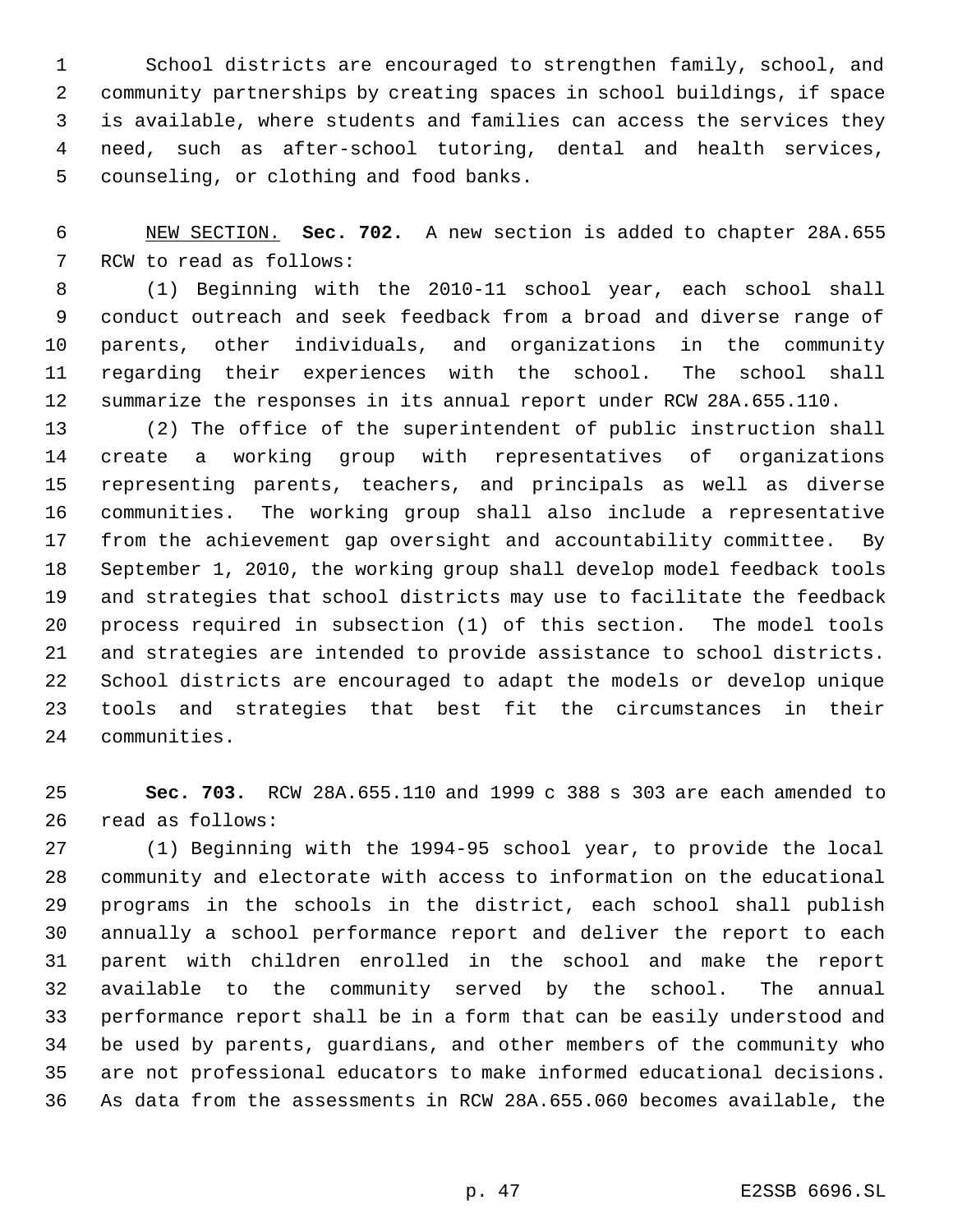annual performance report should enable parents, educators, and school board members to determine whether students in the district's schools are attaining mastery of the student learning goals under RCW 28A.150.210, and other important facts about the schools' performance in assisting students to learn. The annual report shall make 6 comparisons to a school's performance in preceding years ((and shall 7 include school level goals under RCW 28A.655.050)), student performance relative to the goals and the percentage of students performing at each level of the assessment, a comparison of student performance at each level of the assessment to the previous year's performance, and information regarding school-level plans to achieve the goals.

 (2) The annual performance report shall include, but not be limited to: (a) A brief statement of the mission of the school and the school district; (b) enrollment statistics including student demographics; (c) expenditures per pupil for the school year; (d) a summary of student scores on all mandated tests; (e) a concise annual budget report; (f) student attendance, graduation, and dropout rates; (g) information regarding the use and condition of the school building or buildings; (h) a brief description of the learning improvement plans for the 20 school; (i) a summary of the feedback from parents and community 21 members obtained under section of this act; and  $((\ddot{t}))$  (j) an invitation to all parents and citizens to participate in school activities.

 (3) The superintendent of public instruction shall develop by June 30, 1994, and update periodically, a model report form, which shall also be adapted for computers, that schools may use to meet the requirements of subsections (1) and (2) of this section. In order to make school performance reports broadly accessible to the public, the superintendent of public instruction, to the extent feasible, shall make information on each school's report available on or through the superintendent's internet web site.

 NEW SECTION. **Sec. 704.** A new section is added to chapter 28A.300 RCW to read as follows:

 There is a sizeable body of research positively supporting the involvement of parents taking an engaged and active role in their child's education. Therefore, the legislature intends to provide state recognition by the center for the improvement of student learning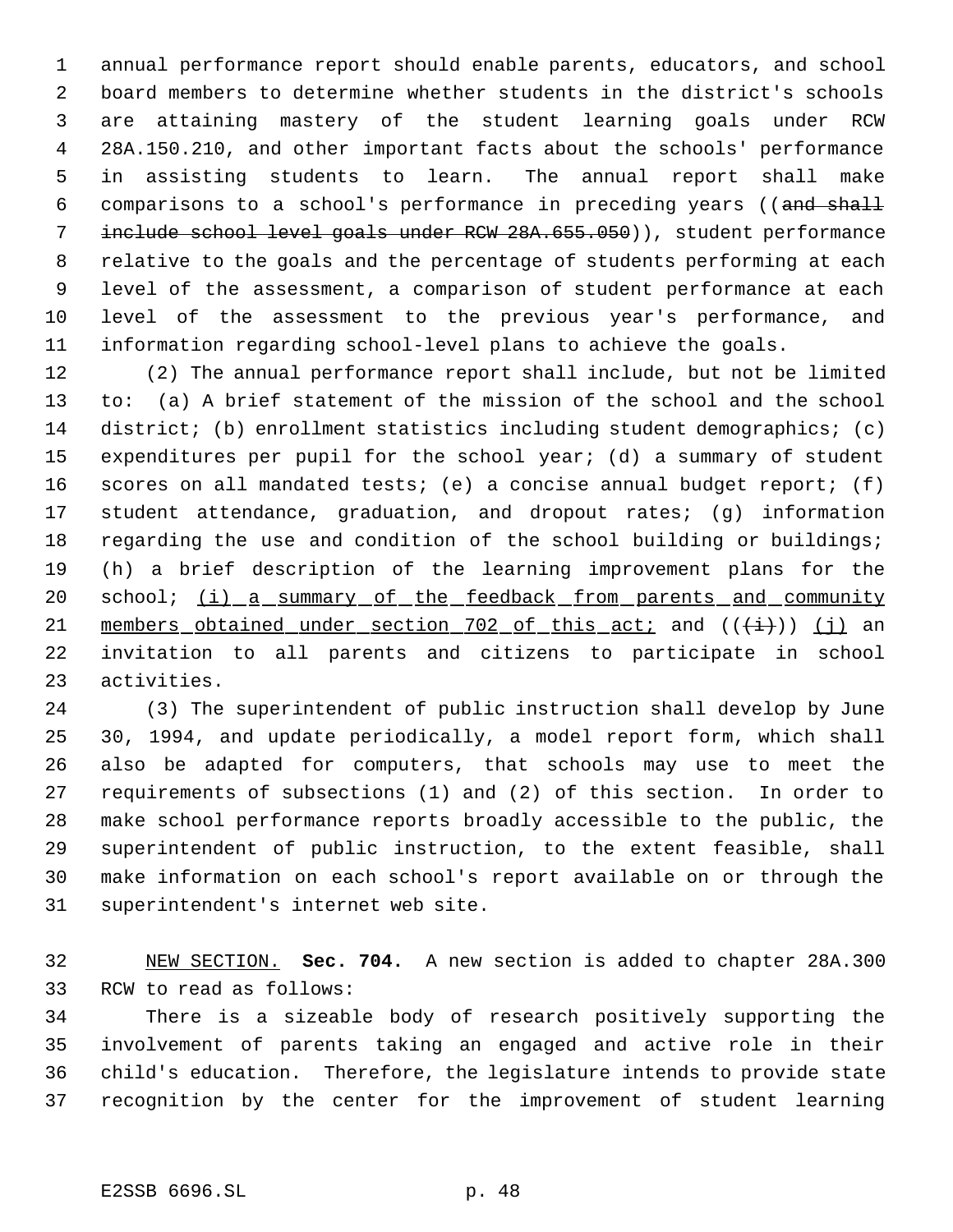within the office of the superintendent of public instruction for schools that increase the level of direct parental involvement with their child's education. By September 1, 2010, the center for the improvement of student learning shall determine measures that can be used to evaluate the level of parental involvement in a school. The center for the improvement of student learning shall collaborate with school district family and community outreach programs and educational service districts to identify and highlight successful models and practices of parent involvement.

# **PART VIII COLLECTIVE BARGAINING**

 **Sec. 801.** RCW 41.56.100 and 1989 c 45 s 1 are each amended to read as follows:

 (1) A public employer shall have the authority to engage in collective bargaining with the exclusive bargaining representative and no public employer shall refuse to engage in collective bargaining with 17 the exclusive bargaining representative((: PROVIDED, That nothing 18 contained herein shall require any)). However, a public employer is not required to bargain collectively with any bargaining representative 20 concerning any matter which by ordinance, resolution, or charter of said public employer has been delegated to any civil service commission 22 or personnel board similar in scope, structure, and authority to the board created by chapter 41.06 RCW.

 (2) Upon the failure of the public employer and the exclusive bargaining representative to conclude a collective bargaining agreement, any matter in dispute may be submitted by either party to 27 the commission. This subsection does not apply to negotiations and 28 mediations conducted between a school district employer and an exclusive bargaining representative under section 105 of this act.

 (3) If a public employer implements its last and best offer where there is no contract settlement, allegations that either party is violating the terms of the implemented offer shall be subject to grievance arbitration procedures if and as such procedures are set forth in the implemented offer, or, if not in the implemented offer, if and as such procedures are set forth in the parties' last contract.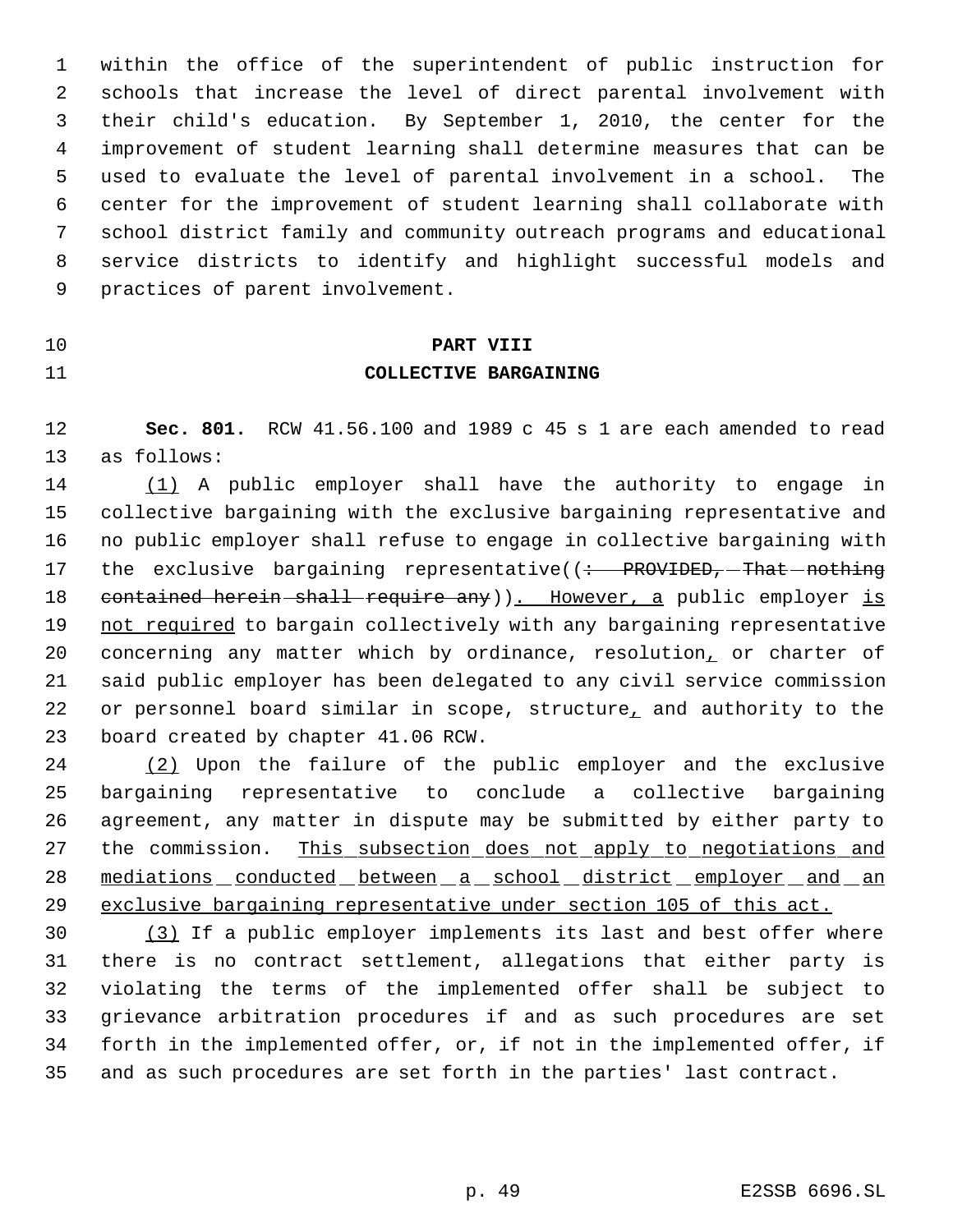NEW SECTION. **Sec. 802.** A new section is added to chapter 41.56 RCW to read as follows:

 All collective bargaining agreements entered into between a school district employer and school district employees under this chapter after the effective date of this section, as well as bargaining agreements existing on the effective date of this section but renewed or extended after the effective date of this section, shall be consistent with section 105 of this act.

 NEW SECTION. **Sec. 803.** A new section is added to chapter 41.59 RCW to read as follows:

 All collective bargaining agreements entered into between a school district employer and school district employees under this chapter after the effective date of this section, as well as bargaining agreements existing on the effective date of this section but renewed or extended after the effective date of this section, shall be consistent with section 105 of this act.

 **Sec. 804.** RCW 41.59.120 and 1975 1st ex.s. c 288 s 13 are each amended to read as follows:

 (1) Either an employer or an exclusive bargaining representative may declare that an impasse has been reached between them in collective bargaining and may request the commission to appoint a mediator for the purpose of assisting them in reconciling their differences and resolving the controversy on terms which are mutually acceptable. If the commission determines that its assistance is needed, not later than five days after the receipt of a request therefor, it shall appoint a mediator in accordance with rules and regulations for such appointment prescribed by the commission. The mediator shall meet with the parties or their representatives, or both, forthwith, either jointly or separately, and shall take such other steps as he may deem appropriate in order to persuade the parties to resolve their differences and effect a mutually acceptable agreement. The mediator, without the consent of both parties, shall not make findings of fact or recommend terms of settlement. The services of the mediator, including, if any, per diem expenses, shall be provided by the commission without cost to the parties. Nothing in this subsection (1) shall be construed to prevent the parties from mutually agreeing upon their own mediation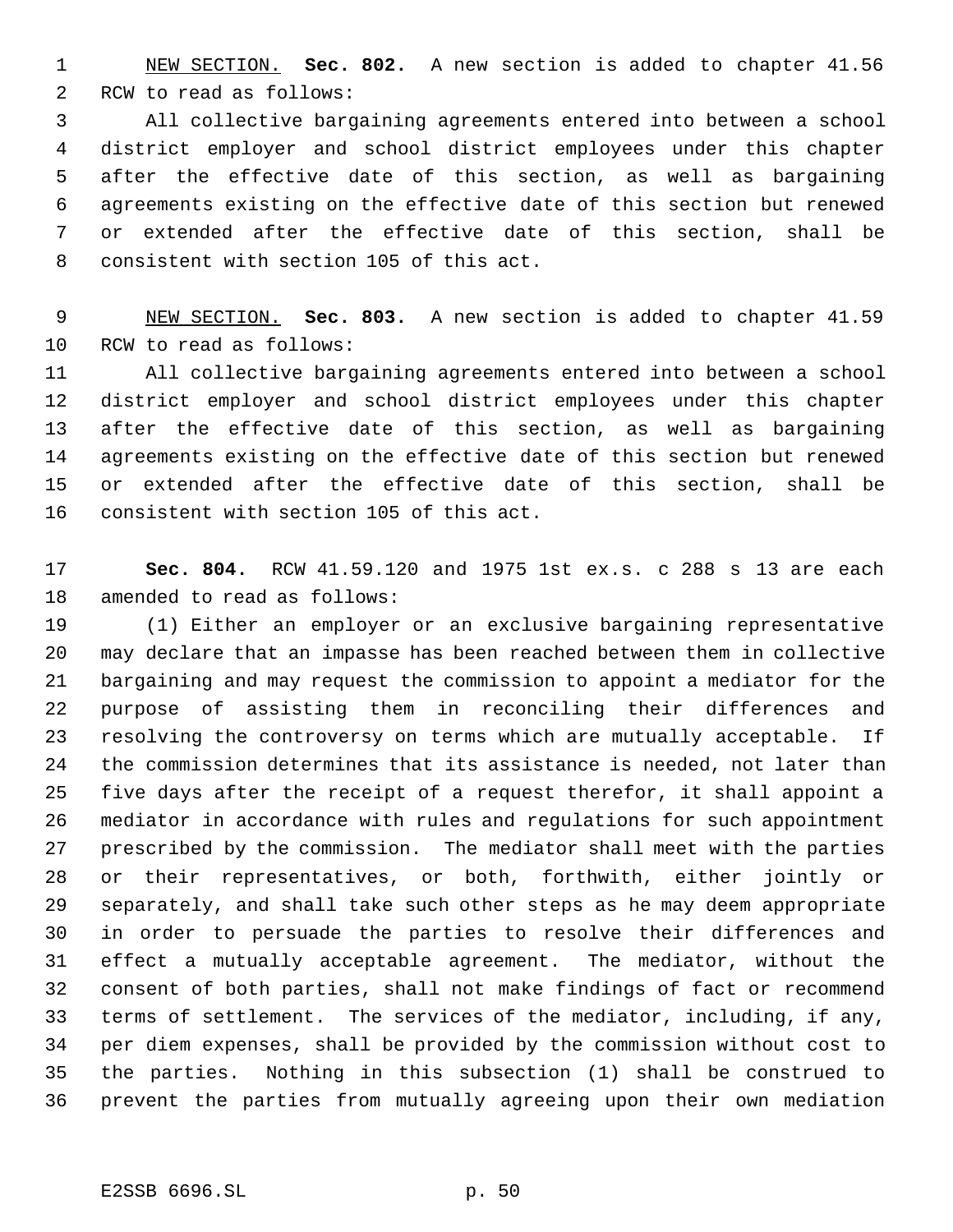procedure, and in the event of such agreement, the commission shall not appoint its own mediator unless failure to do so would be inconsistent with the effectuation of the purposes and policy of this chapter.

 (2) If the mediator is unable to effect settlement of the controversy within ten days after his or her appointment, either party, by written notification to the other, may request that their differences be submitted to fact-finding with recommendations, except that the time for mediation may be extended by mutual agreement between the parties. Within five days after receipt of the aforesaid written request for fact-finding, the parties shall select a person to serve as fact finder and obtain a commitment from that person to serve. If they are unable to agree upon a fact finder or to obtain such a commitment within that time, either party may request the commission to designate a fact finder. The commission, within five days after receipt of such request, shall designate a fact finder in accordance with rules and regulations for such designation prescribed by the commission. The fact finder so designated shall not be the same person who was appointed mediator pursuant to subsection (1) of this section without the consent of both parties.

 The fact finder, within five days after his appointment, shall meet with the parties or their representatives, or both, either jointly or separately, and make inquiries and investigations, hold hearings, and take such other steps as he may deem appropriate. For the purpose of such hearings, investigations and inquiries, the fact finder shall have the power to issue subpoenas requiring the attendance and testimony of witnesses and the production of evidence. If the dispute is not settled within ten days after his appointment, the fact finder shall make findings of fact and recommend terms of settlement within thirty days after his appointment, which recommendations shall be advisory only.

 (3) Such recommendations, together with the findings of fact, shall be submitted in writing to the parties and the commission privately before they are made public. Either the commission, the fact finder, the employer, or the exclusive bargaining representative may make such findings and recommendations public if the dispute is not settled within five days after their receipt from the fact finder.

(4) The costs for the services of the fact finder, including, if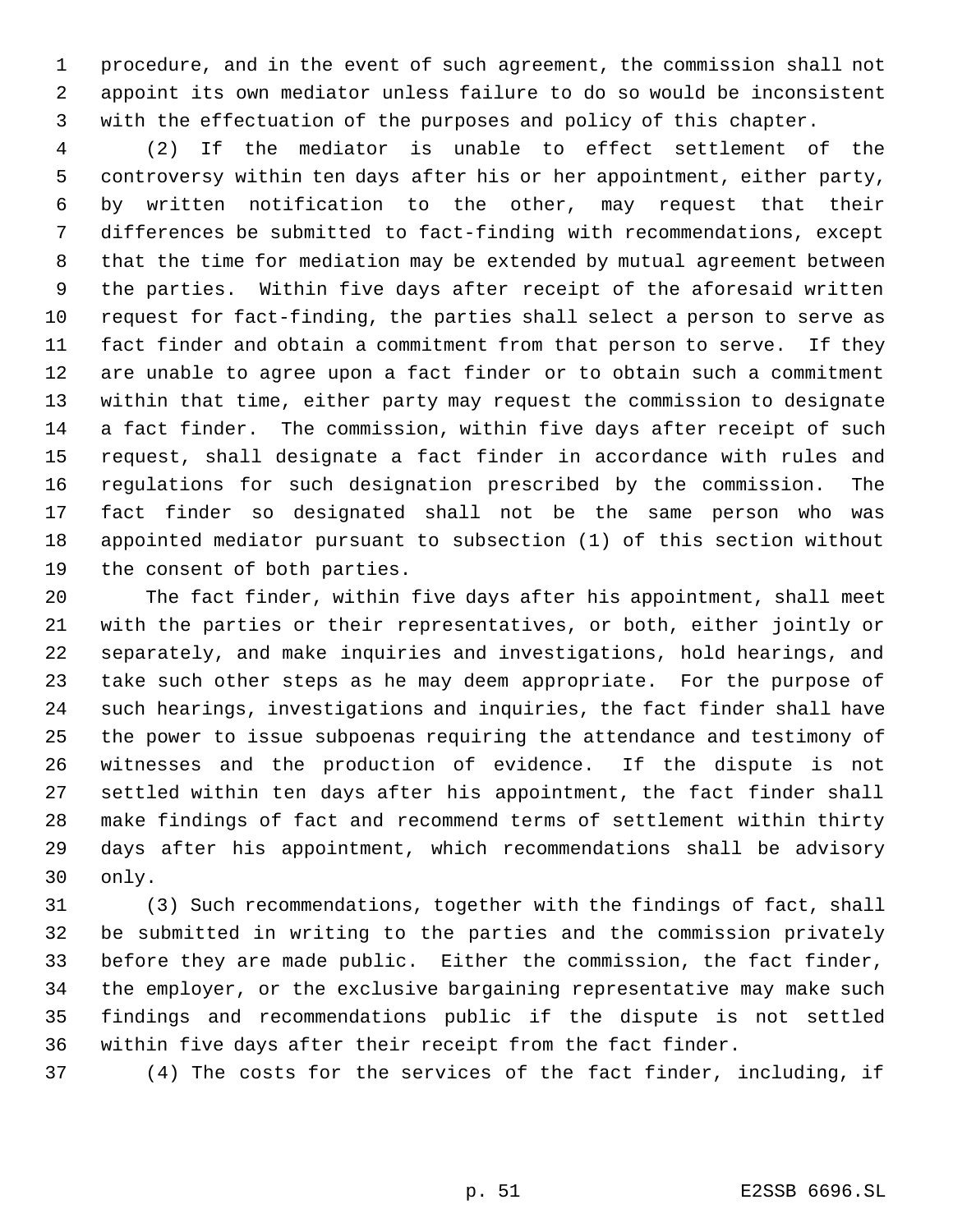any, per diem expenses and actual and necessary travel and subsistence expenses, and any other incurred costs, shall be borne by the commission without cost to the parties.

 (5) Nothing in this section shall be construed to prohibit an employer and an exclusive bargaining representative from agreeing to substitute, at their own expense, their own procedure for resolving impasses in collective bargaining for that provided in this section or from agreeing to utilize for the purposes of this section any other governmental or other agency or person in lieu of the commission.

 (6) Any fact finder designated by an employer and an exclusive representative or the commission for the purposes of this section shall be deemed an agent of the state.

 (7) This section does not apply to negotiations and mediations conducted under section 105 of this act.

## **PART IX**

### **CLOSING THE ACHIEVEMENT GAP**

 **Sec. 901.** RCW 28A.300.136 and 2009 c 468 s 2 are each amended to read as follows:

 (1) An achievement gap oversight and accountability committee is created to synthesize the findings and recommendations from the 2008 achievement gap studies into an implementation plan, and to recommend policies and strategies to the superintendent of public instruction, the professional educator standards board, and the state board of education to close the achievement gap.

 (2) The committee shall recommend specific policies and strategies in at least the following areas:

 (a) Supporting and facilitating parent and community involvement and outreach;

 (b) Enhancing the cultural competency of current and future educators and the cultural relevance of curriculum and instruction;

 (c) Expanding pathways and strategies to prepare and recruit diverse teachers and administrators;

 (d) Recommending current programs and resources that should be redirected to narrow the gap;

 (e) Identifying data elements and systems needed to monitor progress in closing the gap;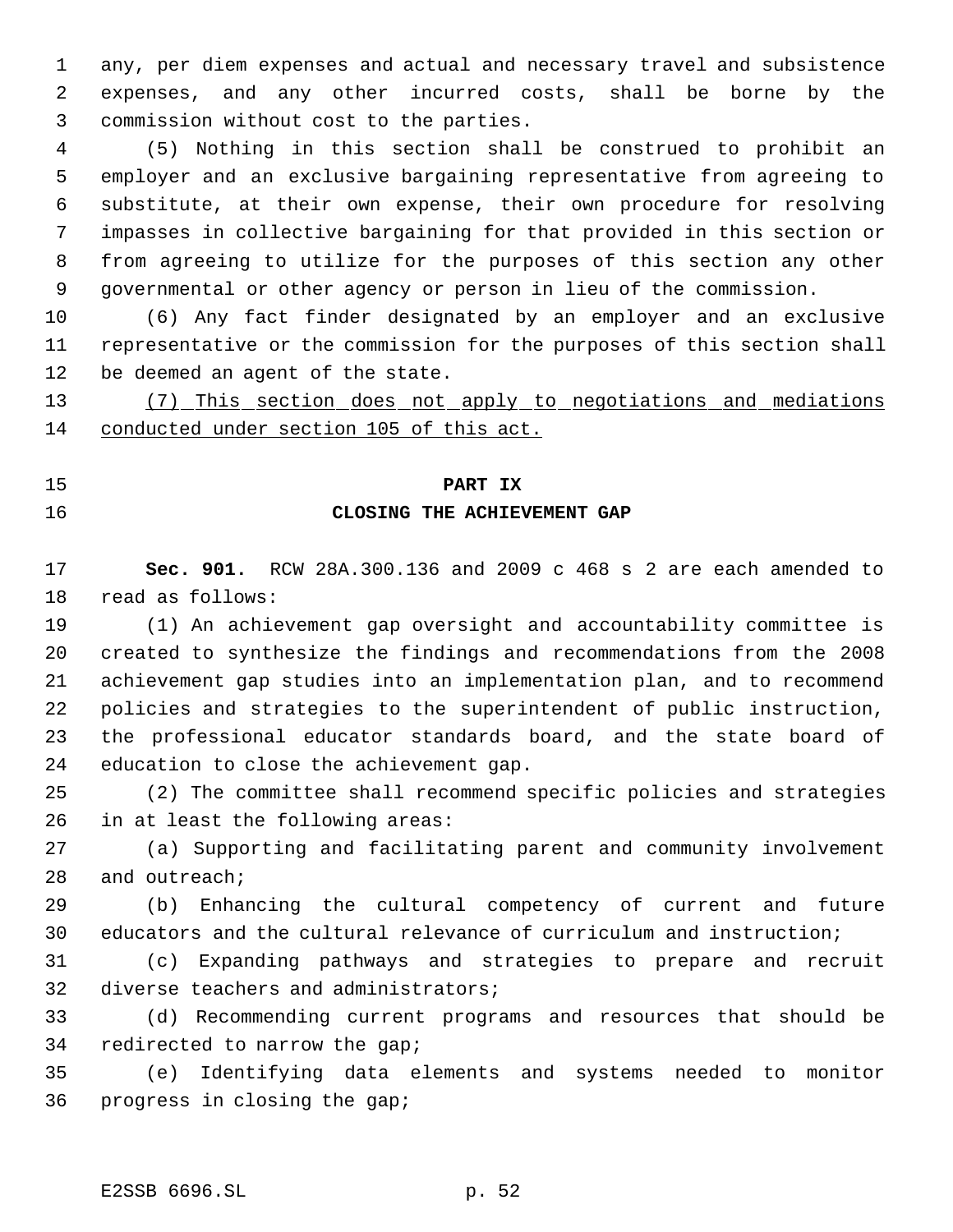(f) Making closing the achievement gap part of the school and 2 school district improvement process; and

 (g) Exploring innovative school models that have shown success in closing the achievement gap.

 (3) Taking a multidisciplinary approach, the committee may seek input and advice from other state and local agencies and organizations with expertise in health, social services, gang and violence prevention, substance abuse prevention, and other issues that disproportionately affect student achievement and student success.

 (4) The achievement gap oversight and accountability committee shall be composed of the following members:

 (a) The chairs and ranking minority members of the house and senate 13 education committees, or their designees;

 (b) One additional member of the house of representatives appointed by the speaker of the house and one additional member of the senate 16 appointed by the president of the senate;

(c) A representative of the office of the education ombudsman;

 (d) A representative of the center for the improvement of student learning in the office of the superintendent of public instruction;

 (e) A representative of federally recognized Indian tribes whose traditional lands and territories lie within the borders of Washington state, designated by the federally recognized tribes; and

 (f) Four members appointed by the governor in consultation with the state ethnic commissions, who represent the following populations: African-Americans, Hispanic Americans, Asian Americans, and Pacific Islander Americans.

 (5) The governor and the tribes are encouraged to designate members who have experience working in and with schools.

 (6) The committee may convene ad hoc working groups to obtain additional input and participation from community members. Members of ad hoc working groups shall serve without compensation and shall not be reimbursed for travel or other expenses.

 (7) The chair or cochairs of the committee shall be selected by the members of the committee. Staff support for the committee shall be provided by the center for the improvement of student learning. Members of the committee shall serve without compensation but must be reimbursed as provided in RCW 43.03.050 and 43.03.060. Legislative